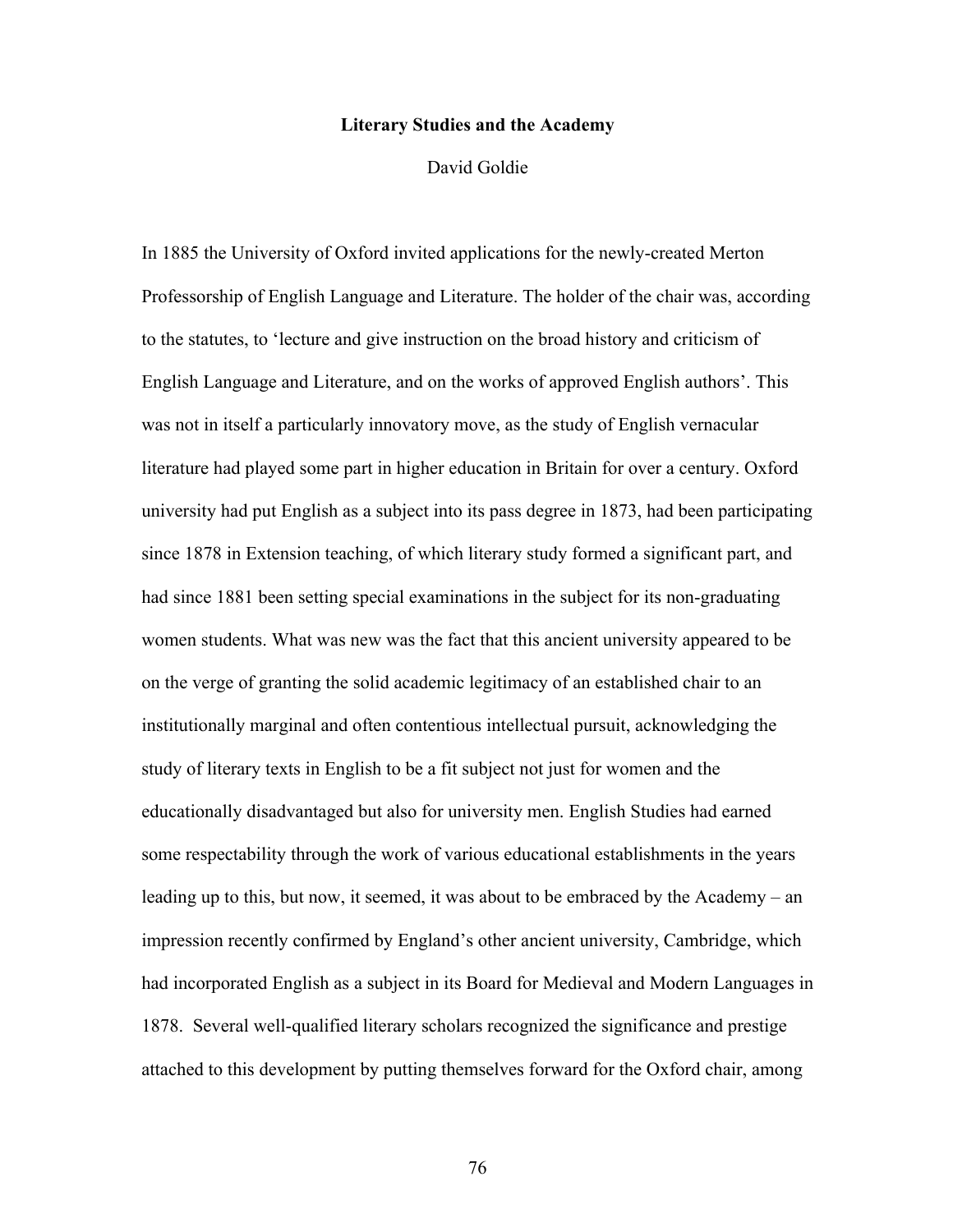them A. C. Bradley, John Churton Collins, Edward Dowden, Edmund Gosse, and George Saintsbury. It was even rumoured that Matthew Arnold might find himself appointed to the position.

In the end, though, Oxford chose not to appoint a literary scholar after all. In a gesture that betrayed a common anxiety about the academic validity of English literary studies the university chose instead a Teutonic philologist, A. S. Napier – a rather perverse decision, perhaps, given that Napier had very little taste for any literature after Chaucer and that the university already had a number of chairs devoted to linguistic and philological subjects, among them Celtic, Comparative Philology, and Anglo-Saxon. Though the literary study of English had been set back, it could not, in the longer term, be denied. The Oxford decision actually prompted a public controversy in which the subject's advocates were able to state and develop their case. This was the first time that a sustained and systematic argument had been made for a subject that had hitherto developed in an often rather piecemeal fashion. The appearance of John Churton Collins's *The Study of English Literature: A Plea for Its Recognition and Organization at the Universities* (1891) and A. C. Bradley's *The Teaching of English Literature* (1891) marked the beginning of a new self-conscious debate about pedagogy and English literature that was joined by, among others, Walter Raleigh's *The Study of English Literature* (1900) and the pamphlet publications of the English Association (founded in 1907), and which culminated its first phase in the report of the Newbolt Commission, *The Teaching of English in England* (1921). This developing case for English proved persuasive, even in the fastnesses of the ancient universities. By 1894 Oxford had established a School of English and had, in the following year, begun its renowned B.Litt.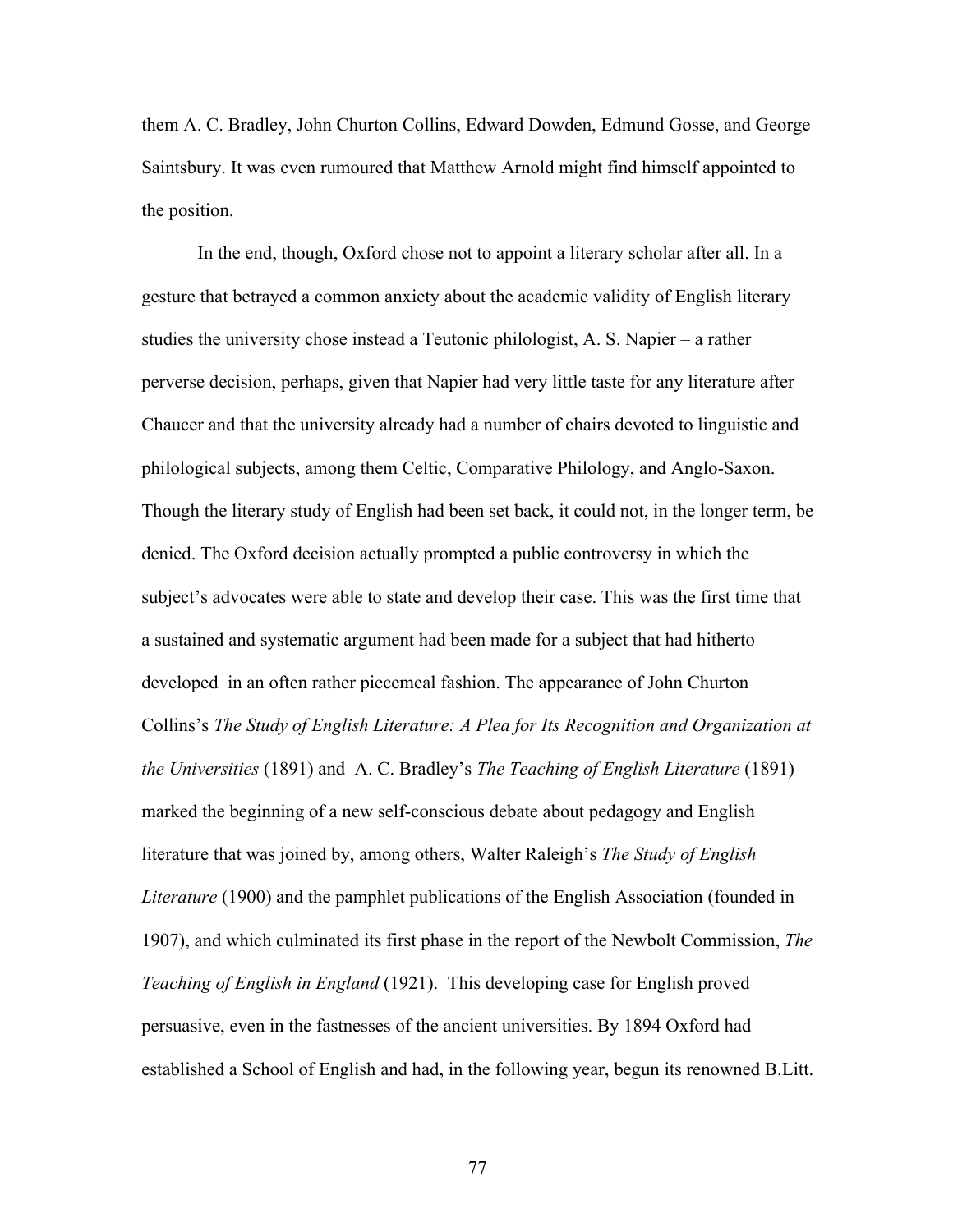in English. In 1904 it converted the Merton Professorship into a Chair of English Literature. Cambridge took a little longer to come round, setting up its first literature chair in 1911 and eventually establishing its English Tripos in 1917.

It would be wrong to see all of these developments as comprising the foundational moment in the history of English Studies; Brian Doyle, for one, has rightly warned against taking too Oxbridge-centred an approach to this history.<sup>1</sup> But they were potentially a defining factor. The arguments of the 1880s and 1890s, and the subsequent work of the early practitioners of English Studies, began the process of moulding a fluid and often unstable subject into the shape it would hold for much of the following century. The fact that academic English was granted its seal of approval at this particular moment is significant too. For this was a time in which English culture was undergoing a 'nationalization', with the formation of diverse national cultural institutions such as the *Dictionary of National Biography*, the National Trust, and the *Oxford English Dictionary*. The new academic discipline of English literature, emerging from the shadows of continental models, suited well this nationalizing mood. One of the most influential nineteenth-century historians of English literature, the Frenchman Hippolyte Taine, had made the connection between literature and national character the central argument of his four-volume *History of English Literature* (1863-4), describing his research into English

 <sup>1</sup> Brian Doyle, 'The Hidden History of English Studies' in Peter Widdowson (ed.), *Re-Reading English* (London: Methuen, 1982), pp. 18.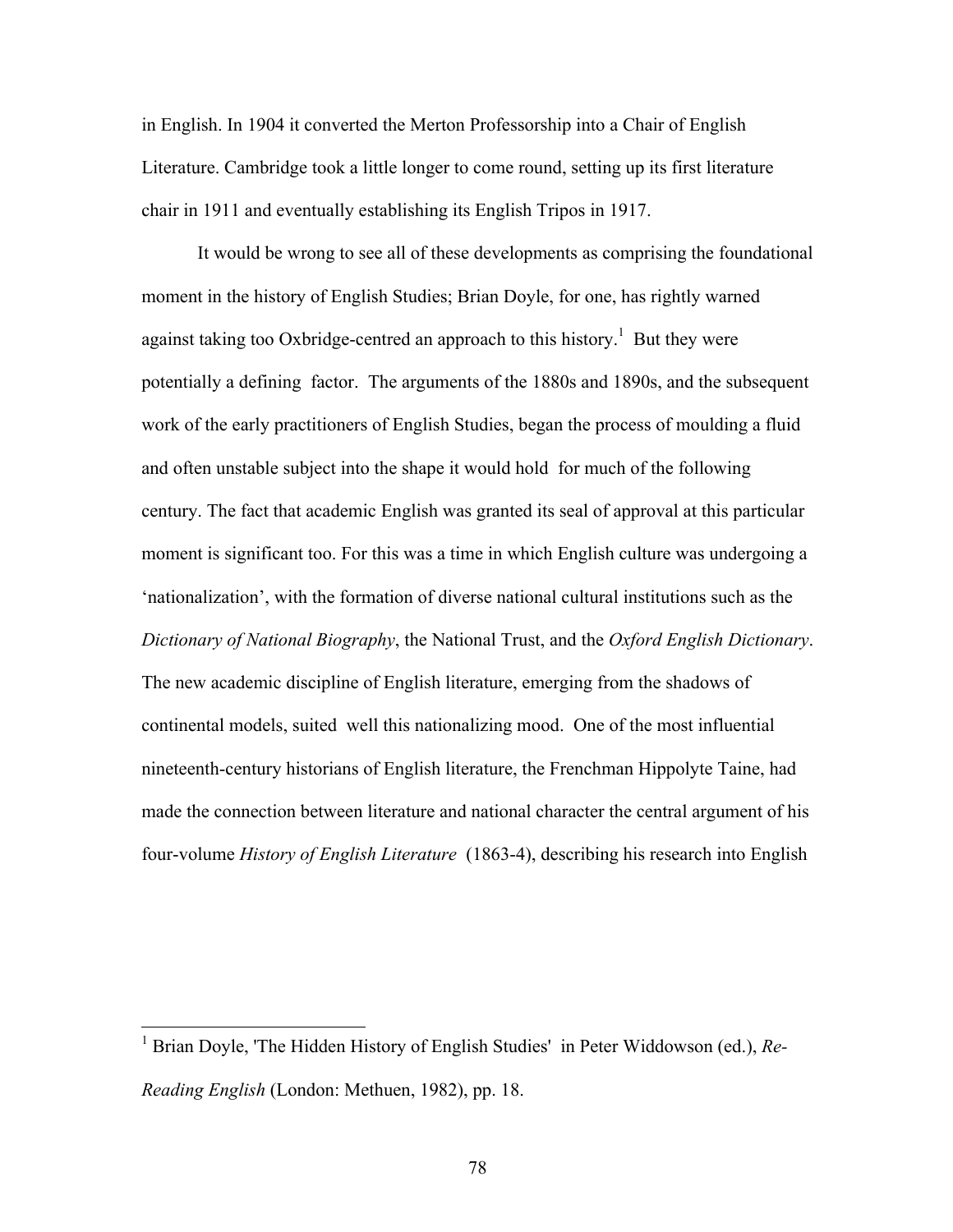literary history as the 'search for the psychology of a people'.<sup>2</sup> And this prompt would be followed by many of the first practitioners of academic English literature, among them Henry Morley, who believed that 'the full mind of a nation is its literature' and that 'to a true history of the literature of any country must belong a distinct recognition of the national character that underlies it'.<sup>3</sup> The general effect, as Stefan Collini has noted, amounted to a 'Whig reinterpretation of English literature' in which the national literature swiftly acquired a continuous, discrete history and a place very near the centre of the national consciousness.<sup>4</sup>

This literary-critical Whiggism would increasingly marginalise a somewhat inconvenient truth, namely that much of its inspiration derived from continental Europe. English literary critics had long sought models from classical and modern continental literatures, and in the nineteenth century Thomas Carlyle and Matthew Arnold were only the two most prominent of many contemporary examples. Carlyle's stylistic and substantive debt to the philosophy of Kant and Fichte and the writing of Goethe, Schiller, and Novalis was apparent in a number of his early works, from the *Life of Friedrich Schiller* (1823-4) to *Sartor Resartus* (1836). These writingss indicted the perceived

<sup>3</sup> Henry Morley, *English Writers: An Attempt Towards a History of English Literature*, 11 vols. (London: Cassell & Co., 1887), vol. I, p. 1.

<sup>4</sup> Stefan Collini, *Public Moralists: Political Thought and Intellectual Life in Britain 1850-1930* (Oxford: Clarendon Press, 1991), p. 47.

 <sup>2</sup> 'J'entreprends ici d'écrire l'histoire d'une Literature et d'y chercher la psychologie d'un peuple', H. Taine, *Histoire de la Litérature Anglaise*, 4 vols (Paris: Librairie de L. Hachette & Cie, 1863), vol. I, pp. iii-xlviii.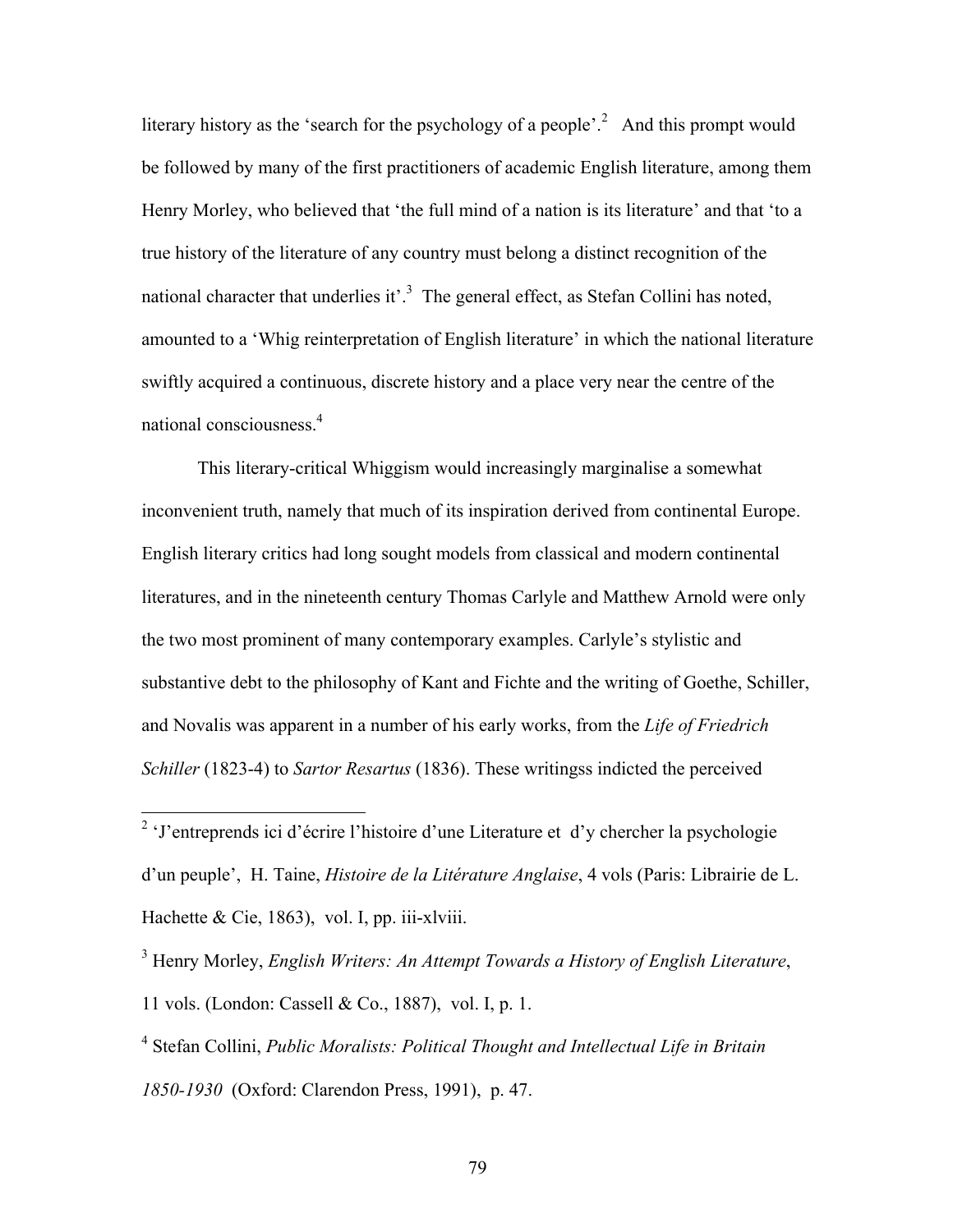intellectual and moral slackness of English empiricism, and to Carlyle, at least, European thought seemed an ideal stick with which to beat it. Elements of this attitude were also to be found, albeit expressed more felicitously, in Arnold's writing. Arnold's later *Essays in Criticism* (1865) was one of the most significant works of nineteenth-century English criticism but it rarely lingered long on English literary subjects. The book covered a range of topics from Marcus Aurelius and Spinoza to Heinrich Heine, Maurice and Eugénie de Guérin; where it discussed English writers at all, however, it tended to place them in unflattering comparison to their continental counterparts. In education, as in literature and criticism, it was to the East of the English Channel that Arnold looked for his lead, seeing both a superior pedagogy and a more enabling structure of academies, through which the British might be educated out of their inveterate philistinism.

Through the work of critics like Carlyle and Arnold, continental philosophy, literature, and criticism were still widely influential and in some ways actually constituted the models for, and the basis of, much modern English criticism. Though the German Romantic influences associated with Carlyle waned as the century progressed, Arnold ensured that the ideas of critics and philosophers such as Sainte-Beuve and Renan had a wider dissemination in the English-speaking world and would continue to resonate within both criticism and the academy. In criticism, the legacy was a continued engagement with European, particularly French, literature that would animate both Symbolism and Modernism and which was immediately apparent in the work of extramural critics such as Arthur Symons, T. S. Eliot, John Middleton Murry, and Ezra Pound. Similar engagement was also to be found within the walls of the developing English academy, giving the new 'nationalized' discipline an occasional cosmopolitan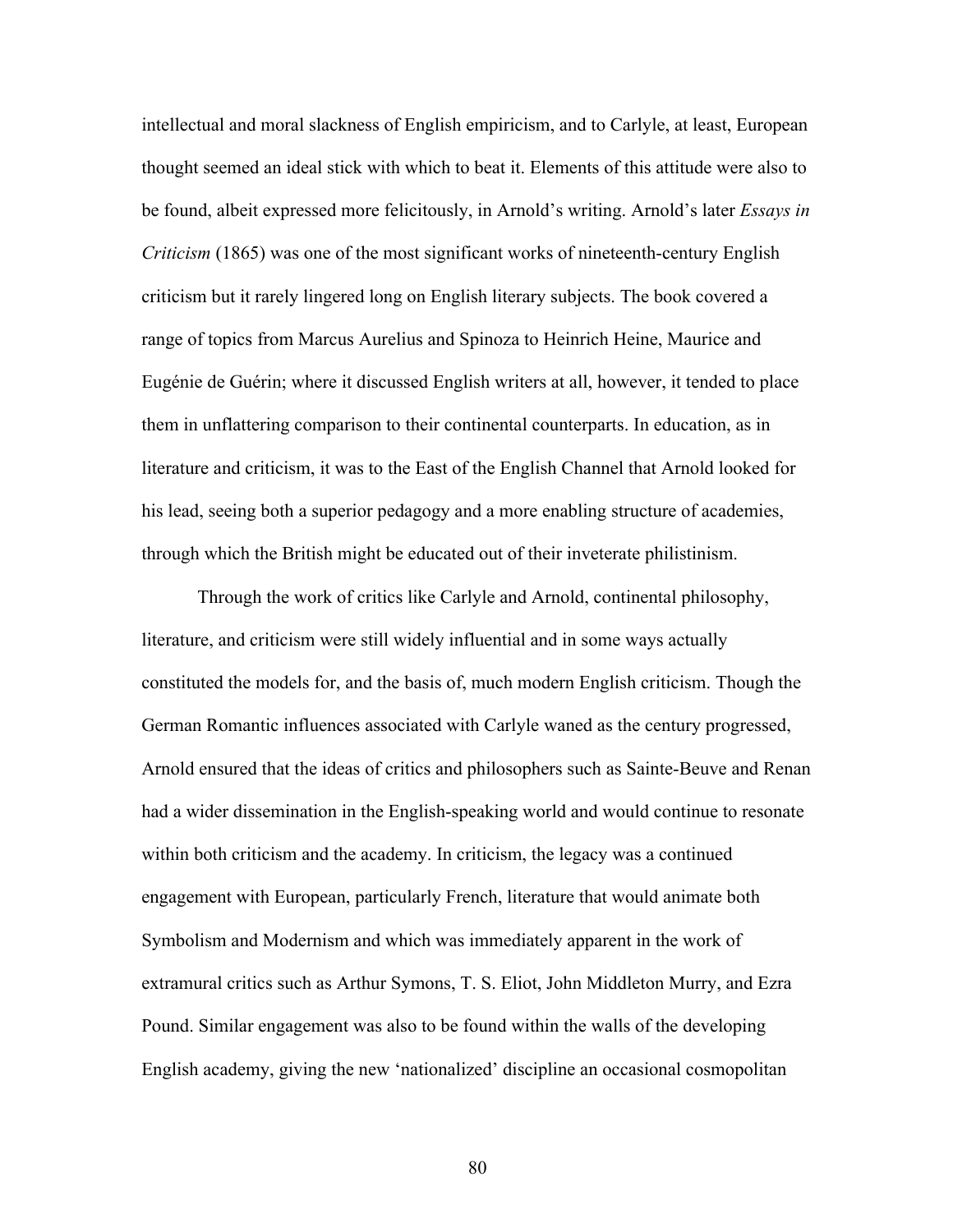flavour. In between writing copiously on English writers, for example, George Saintsbury would find time to publish, among several other works on French subjects, *A Short History of French Literature* (1882) and *Essays on French Novelists* (1891); and Edward Dowden, Professor of English literature at Trinity College, Dublin produced *A History of French Literature* (1897). Even an academic critic as bluff in his Englishness as Sir Arthur Quiller-Couch could still draw on an Arnoldian worldliness to ask his Cambridge students rhetorically why they shouldn't 'treat our noble inheritance of literature and language as scrupulously, and with as high a sense of their appertaining to our national honour, as a Frenchman cherishes *his* language, *his* literature?'<sup>5</sup>

Notwithstanding these examples, the trend of English academic criticism was inexorably towards a more insular reading of the national tradition – a trend that would be accelerated by the literary chauvinism engendered by the First World War and reinforced by the Newbolt Commission.<sup>6</sup> It was as a decisively 'national' subject that academic English literary criticism moved from being a peripheral activity with little establishment recognition to one of the key disciplines, in which the nation could index its every mood and characteristic.

Before the controversy surrounding the Merton chair is examined, however, it is worth taking stock of the way academic English had developed up to this point, not only

 5 Sir Arthur Quiller-Couch, 'On a School of English', in *On the Art of Reading: Lectures Delivered in the University of Cambridge 1916-17* (Cambridge University Press, 1920), p. 113.

 $6$  See, for example, Quiller-Couch's two essays 'Patriotism in English Literature' in *Studies in Literature* (Cambridge University Press, 1918), pp. 290-322.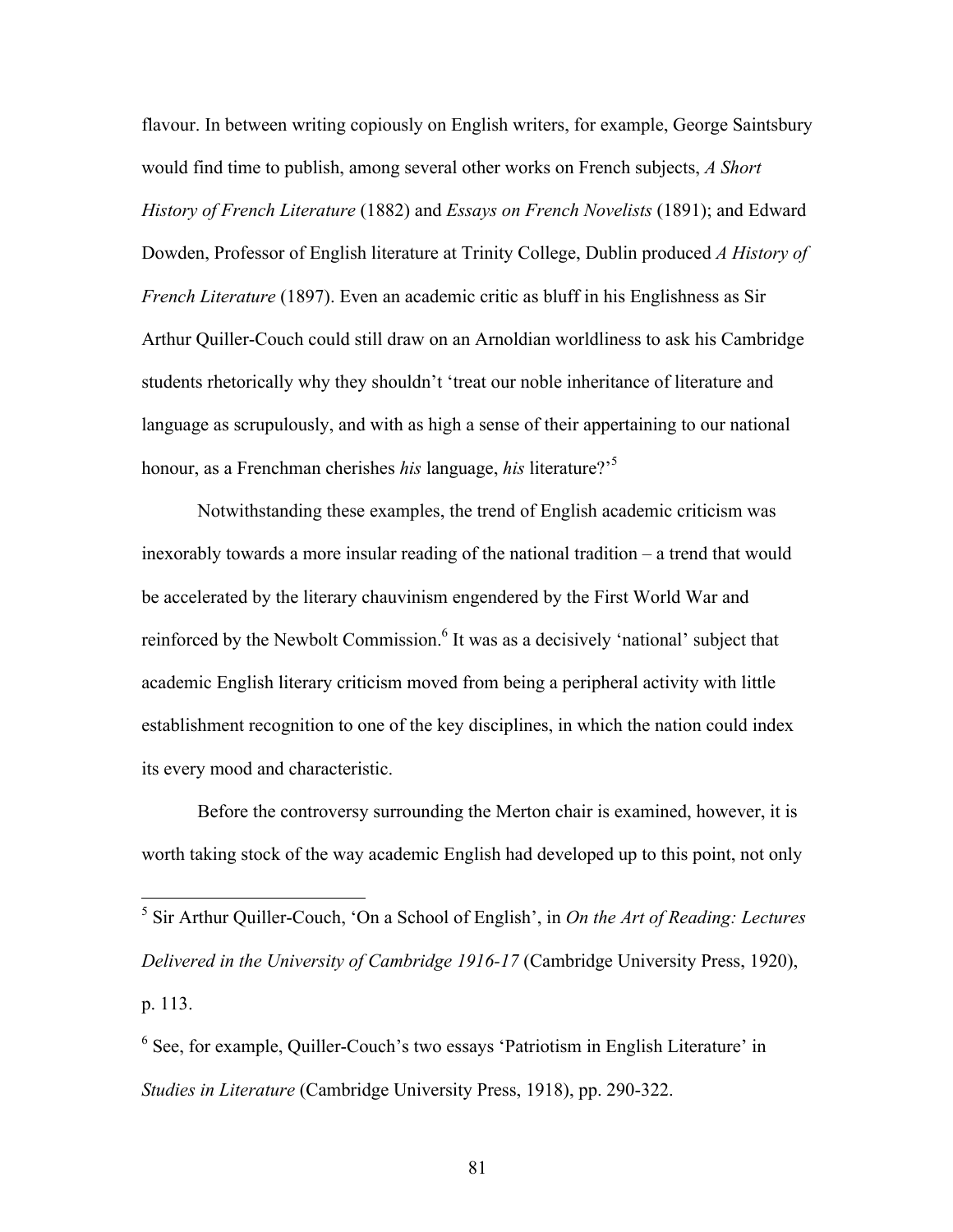in the realm of the university but in the often much more dynamic branches of education that lay beneath it. To understand the doubts of Oxford, as well as other centres of education, that English Studies was not quite a proper subject for its undergraduates, it is necessary first to examine the subject's tangled beginnings and uneven development.

#### **Literacy and Elementary Education**

The academic discipline of English Studies can, as D. J. Palmer had shown, be traced back a century and more before this point.<sup>7</sup> While the English grammar school and university traditions continued, in the spirit of the Renaissance, to construe Greek and Latin as the exclusive, authentic discourses of linguistic and humanistic learning, English had in the eighteenth century begun, albeit very slowly, to exert its own claims to academic legitimacy. Dissenting academies, with their emphasis on practicality and useful learning, recognized the English language as a proper medium of academic discourse and approached English texts as worthwhile subjects of study. An exemplar of such an approach was Philip Doddridge, founder of the Northampton Academy in 1729, who – unusually for the time - lectured in English, and who encouraged the stylistic and literary study of English texts. The Scottish universities, similarly committed to a largely practical pedagogy, had likewise made the study of English texts a central part of their humanities curricula. Frances Hutcheson, who became Professor of Moral Philosophy at Glasgow University in 1730, began the trend by delivering his lectures in English. He

 <sup>7</sup> D. J. Palmer, *The Rise of English Studies: An Account of the Study of English Language and Literature from its Origins to the Making of the Oxford English School* (London: University of Hull, 1965), pp. 1-14.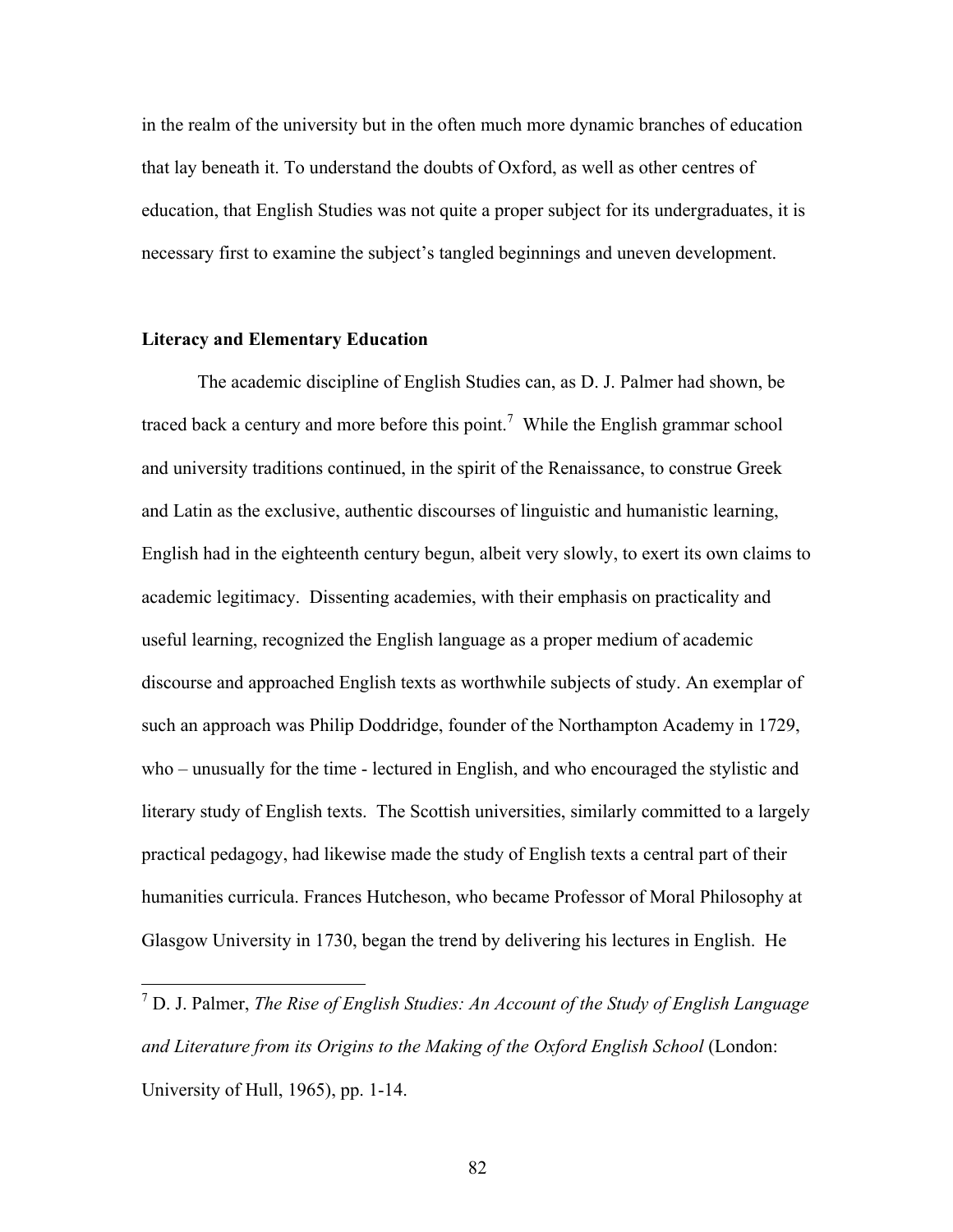was followed by, among others, Hugh Blair at Edinburgh. Blair's *Lectures on Rhetoric and Belles Lettres* (1783), a series of talks delivered originally at Edinburgh University, marked this emphasis in its willingness to draw exemplary materials from both ancient and modern vernacular literatures. The book became one of the best-known early works of academic literary criticism, and would be used as a textbook in literary education for over a hundred years.

While such innovation was unimaginable in England's grammar schools and two ancient universities, English Studies – largely in the form of elementary literacy teaching – began, in the early nineteenth century, to become a matter of increasing concern. For educators like Doddridge and Blair, English was not so much a replacement for Classical humanities as a more direct route to the same end – an effective means of promoting the cultured, discriminating individualism on which Classical liberal humanism was predicated. The emphasis for elementary educationalists in the early nineteenth century was, however, necessarily different. The pressing need to educate a growing, and sometimes restive, urban population – to develop the literacy skills and basic education required of a dynamic, industrial society – tended to shift pedagogical emphasis away from disinterested notions of individual development to more pragmatic ones related to social organization and economic planning. And as the state took hold of what would become a national elementary education system in the first half of the nineteenth-century it found in English a subject that was not only more accessible and immediately relevant than Classics but which might also combine instruction in basic literacy with an education in national values. For the utilitarian educational reformer Henry Brougham, 'the function of reform was to strengthen the English social structure, not to enrich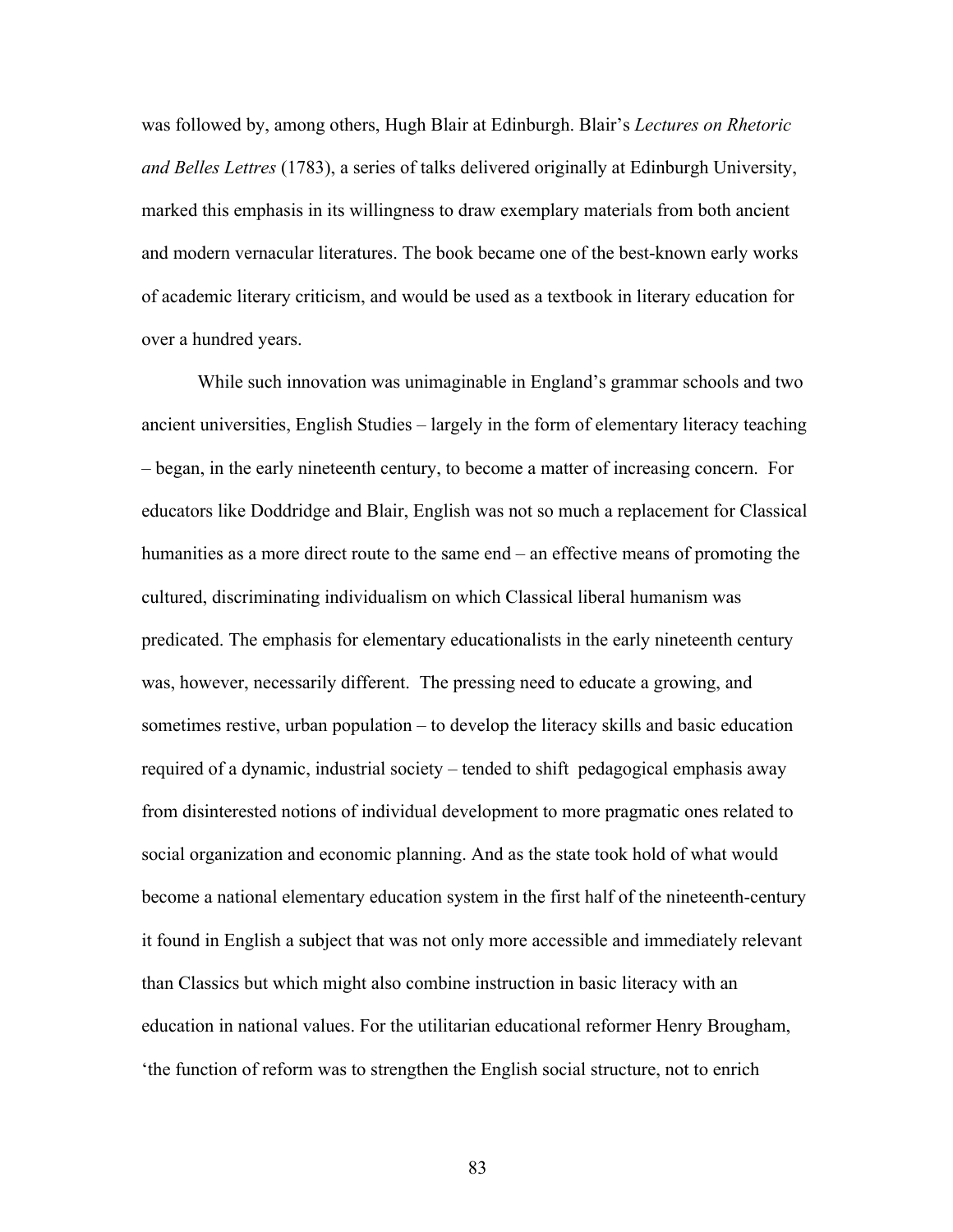people's intellectual or emotional lives.<sup>8</sup> To foster literacy, according to this view, was to dissipate the potential for mobbing and rebellion among the working classes and to turn them instead into responsible subjects.

Similar debates were taking place across the Channel. In France education had, during the revolutions and restorations of the first half of the nineteenth century, been a battleground between the claims of Church and state. The state took increasing control through a number of measures. It had gained an effective monopoly on all levels of education with Napoleon's foundation of the Imperial University in 1806 (partially undone as a consequence of the Falloux laws of 1850-51); and it had attempted to establish compulsory attendance at primary schools in 1816 (achieved under the Ferry laws of 1881-2 which made attendance at primary schools both compulsory and free). It thereby ensured that the ends served by elementary national education were those of what Rousseau had termed the *volonté general*, the general will, over individual personal development, with an emphasis on the creation of national linguistic uniformity and social and economic utility.<sup>9</sup> While English education remained essentially voluntary and sporadic in its provision before 1870, French education had become, in intention at least, a rationalized arm of national policy. The nation's elementary education was notionally, and then during the Second Republic actually, compulsory for all, while secondary

<sup>9</sup> Michalina Vaughan and Margaret Scotford Archer, *Social Conflict and Educational Change in England and France 1789-1848* (Cambridge University Press, 1971), pp. 117- 30.

 <sup>8</sup> Richard D. Altick, *The English Common Reader: A Social History of the Mass Reading Public 1800-1900* (University of Chicago Press, 1957), pp. 143.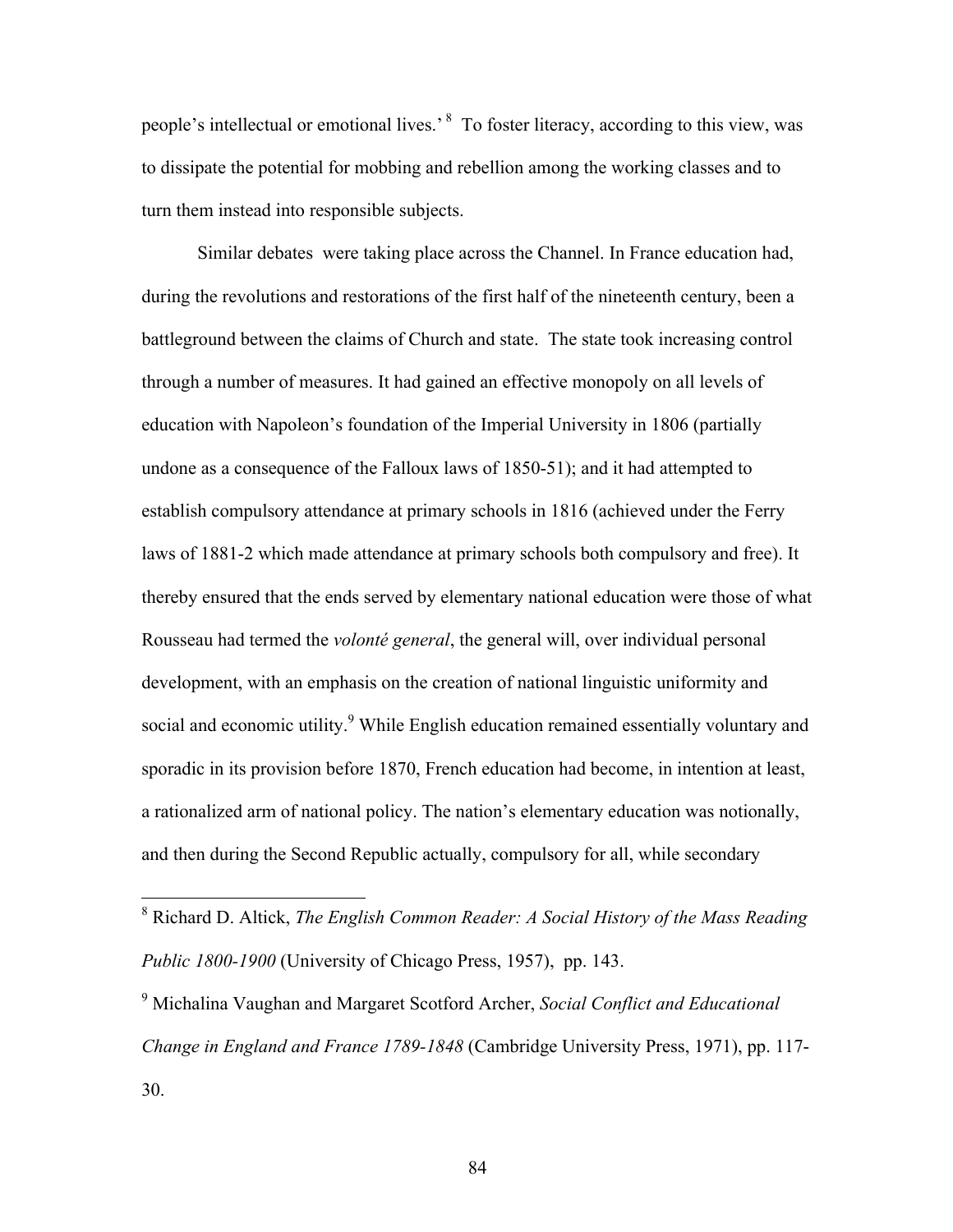schooling remained the preserve of the bourgeoisie, espousing a liberal ethos but being largely dedicated to the vocational training of professionals, teachers, and administrators who might serve the state and the national economy. At these higher levels there was some scope for literary study, especially after 1852 when senior pupils in *lycées*, following four years of a general humanities and sciences education, were given the opportunity to study for either a science or a literary *baccalauréat* that contained elements of French and foreign literatures alongside history, geography, and a little Latin.<sup>10</sup>

Though the French were well ahead of the English in terms of providing education and vernacular literary study, they were behind the Germans, particularly the pre-unification states of Prussia and Bavaria. Though these states generally promoted a more liberal education than that found in England and France, especially before 1871, that education was, at an elementary level, less dedicated to enabling social mobility or individual realization than developing the strength of the state, largely through its appropriation of Herder's ideas of the *Volk*. Both attendance and literacy rates in German schools were conspicuously higher than those in French and English schools, with Prussia having an adult literacy rate of 80% by  $1850<sup>11</sup>$  While the principal aim of the extensive and well-funded network of elementary *Volksschulen* was to engender basic literacy and the applied skills crucial to a developing local rural economy and

 <sup>10</sup> Joseph N. Moody, *French Education since Napoleon* (Syracuse, NY: Syracuse University Press, 1978), p. 62.

<sup>11</sup> Karl A. Schleunes, *Schooling and Society: the Politics of Education in Prussia and Bavaria 1750-1900* (Oxford: Berg, 1989), p.109.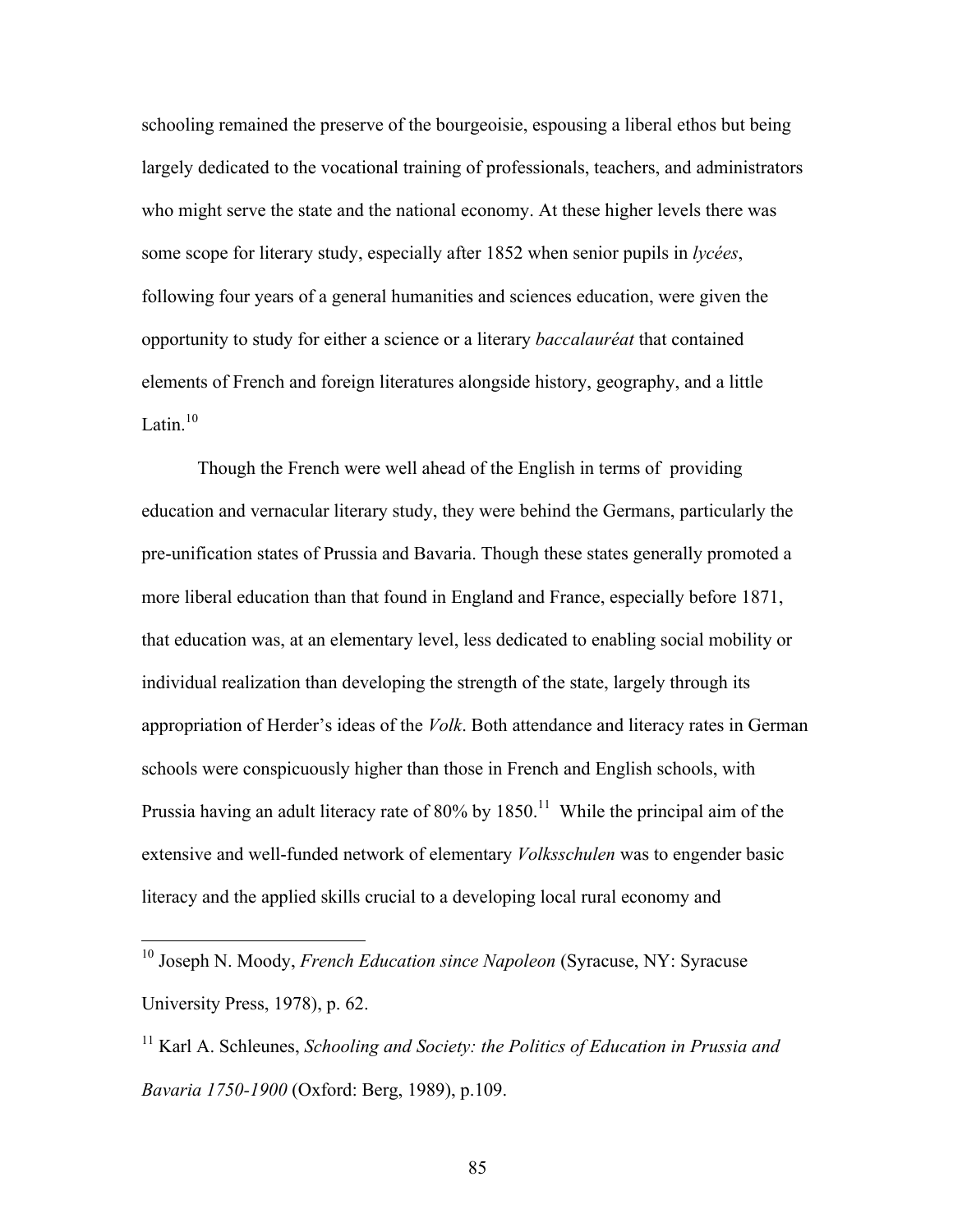increasingly to the wider industrial economy, German elementary education would also play an important part in creating a national consciousness that was crucial to the process of unification in 1871 and which was expressed with full force in 1914. As such, a limited amount of literary and cultural education, especially where it served the ends of nation-building, was embedded at lower levels of German education.

Nineteenth-century German educational culture was pervaded, however, by a countervailing burden of *Bildung*, a notion of self-realisation and self-perfection that is commonly associated with the theorist and administrator who founded the Prussian education system, Wilhelm von Humboldt. Schooled in German Idealism, and influenced by the ideas of self-formation articulated by the third earl of Shaftesbury and Rousseau, Humboldt was intimate with Goethe and Schiller and with the philosophy and literary culture of Weimar. His resulting educational philosophy, one that emphasized the development of a Kantian *Selbstbewußtsein* or self-assurance, played down vocationalism and the immediate economic needs of the state. These traits were most evident in the creation of the modern Prussian *Gymnasium*, a secondary school that placed a strong emphasis on the learning of modern languages and German language and culture alongside classical and mathematical studies. At tertiary level the Humboldtian legacy was expressed most forcefully in the new university of Berlin (1810), particularly in the application by Friedrich Schleiermacher – appointed by Humboldt to the university's foundation committee - of hermeneutics to a more general understanding of self in society, and in the articulation by the university's first *Rektor*, Johann Gottlieb Fichte, of a *Nationalerziehungsplan* – a national plan of education based on a concept of *Selbständigkeit* or true personal independence.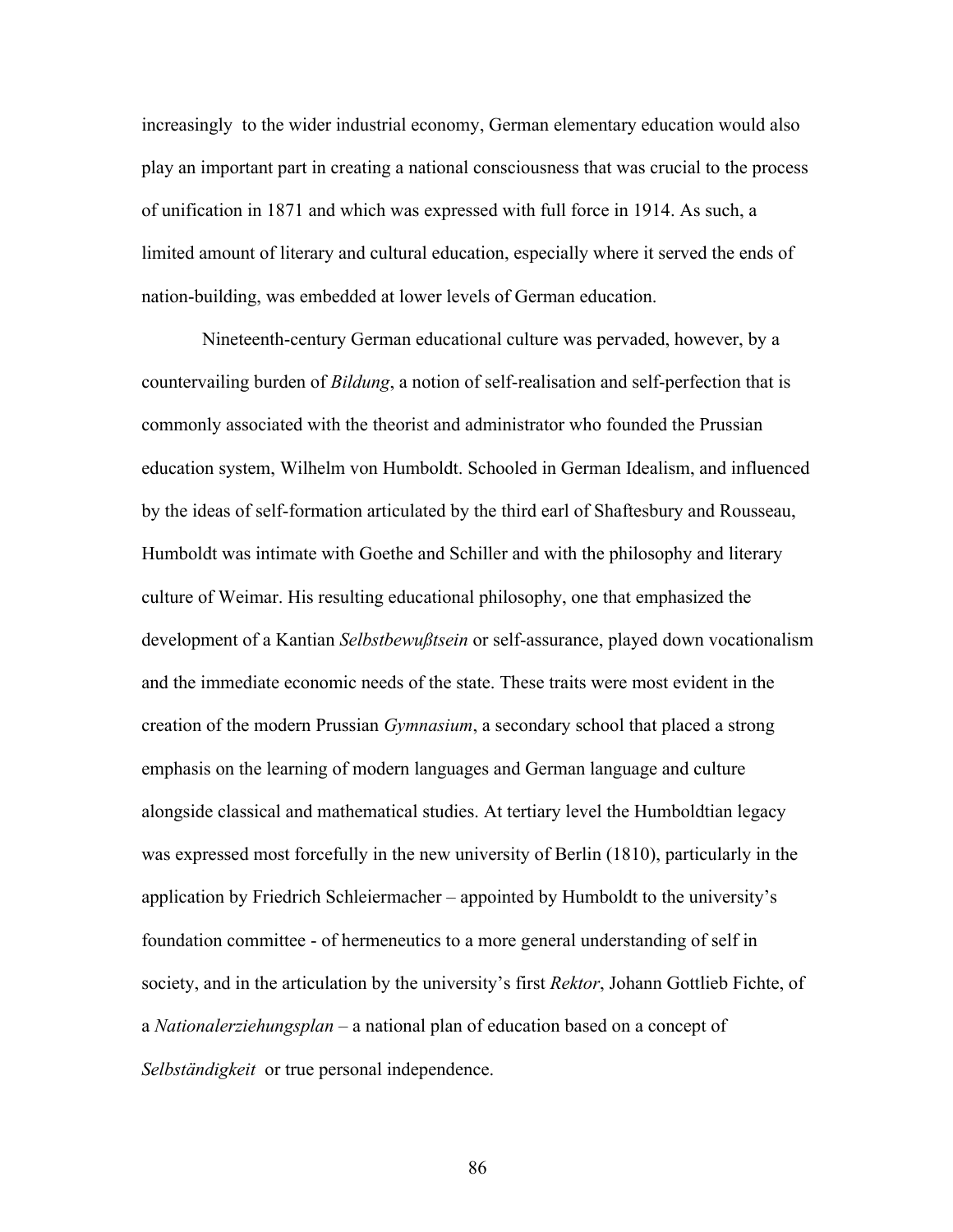German education would change its character significantly in the latter part of the nineteenth-century as a consequence of unification, moving away from its promulgation of a disinterested idealism towards a more focused vocational and scientific technical education. For much of the century, though, it was divided between a disinterested and often socially-insulated secondary and tertiary system embracing philology, history, and the general propagation of *Kultur* through the working of *Bildung*, and an elementary education that promoted above all the development of basic literacy and practical skills and which had, until its focus shifted towards the cultural knowledge needed for *Volksbildung*, little place for the development of literary skills.

Though as the century progressed, English education travelled somewhat in the opposite direction -- from the vocational and controlling to the cultural and emancipator - - what it had in common with France and Germany at its elementary levels was the aim of increasing literacy without necessarily building the independent literary and critical thinking that might create articulate dissent. State-sponsored academic English, then, was largely restricted in its nineteenth-century beginnings to functional, linguistic study. Earlier notions of the subject as a humanizing, literary discipline were relegated to a secondary status. The consequence of this was that schoolchildren in all but the best of private schools were exposed to a very limited range of reading material. Often one book, the English Bible, encompassed the beginning and end of their literary and linguistic education. After the 1840s, some voluntary schools supplemented the Bible with a school reader, but the quality of such readers left much to be desired - especially to school inspectors such as Matthew Arnold who had close knowledge of educational developments on the continent. Arnold wrote angrily in his report for 1860 that these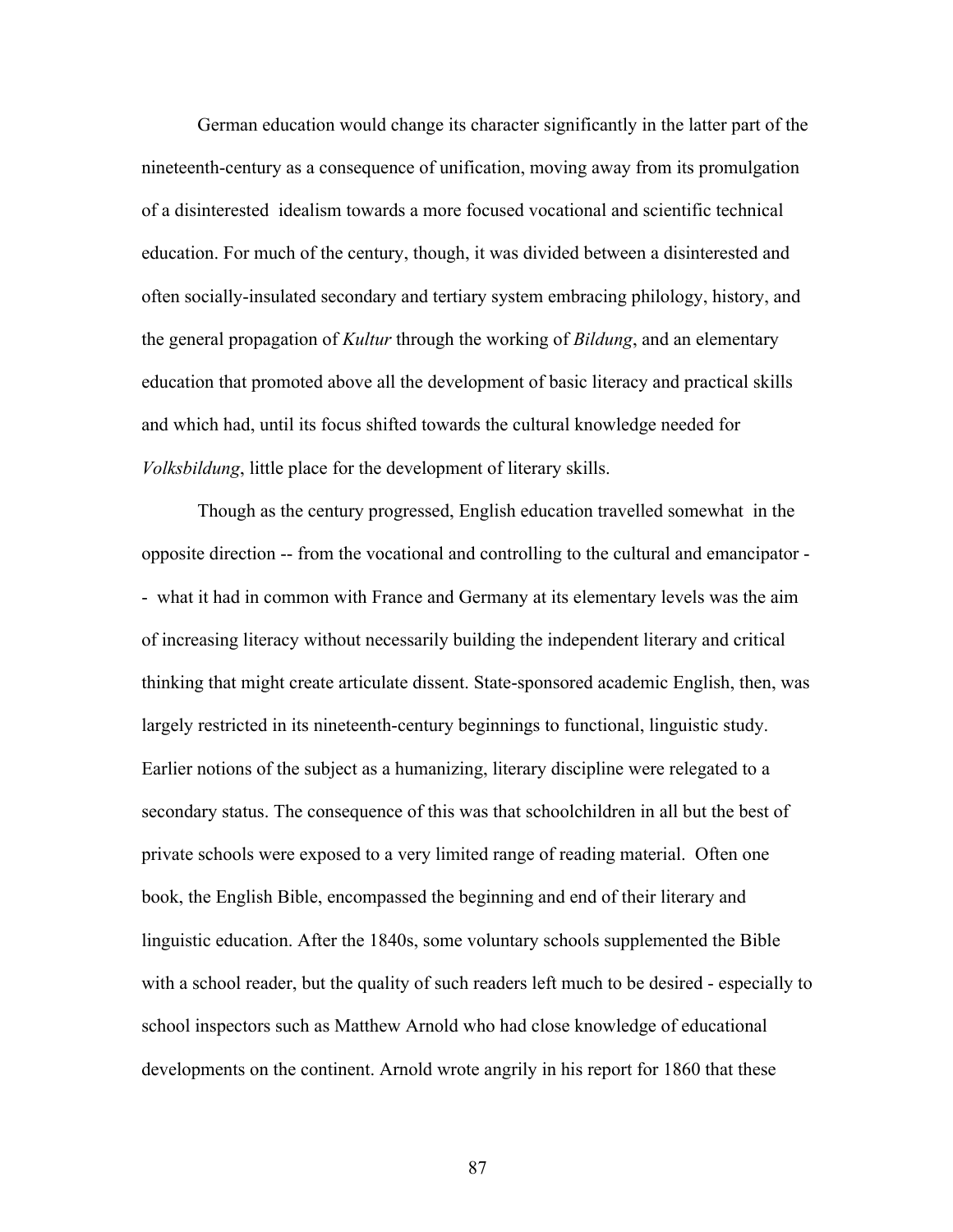books, filled with either 'dry scientific disquisitions' or 'literary compositions of an inferior order' promoted a 'grave and discouraging deficiency in anything like literary taste and feeling'. The result, he wrote, was that the average school student 'has, except his Bible, no literature, no *humanizing* instruction at all'.<sup>12</sup> Other educationalists however, were more tentative in their endeavours towards the teaching of vernacular literature. In his contribution on 'The Teaching of English' to the influential *Essays on a Liberal Education* (1867), J. W. Hales was plainly not able to go as far as Arnold.<sup>13</sup> Hales was perhaps as liberal as Arnold in spirit (he was the Professor of English at Bedford College for Women) but in practice his principal concern was to establish the English language at the centre of liberal education in place of the classics. Like many other university academics of the time, his first aim was to foster systematic study and inculcate confident usage of the vernacular language, which meant that the study of literature, for all its liberalizing possibilities, was reduced to an ancillary role.

Some steps were taken towards a more Arnoldian position, among them the introduction to schools in 1871 of the new subject of 'English Literature', which seemed explicitly to shift emphasis away from straightforward linguistic instruction towards a more complex, culturally-freighted literary education. Within ten years this became the most popular school subject, prompting a spate of literary histories, primers, and other

 <sup>12</sup> Peter Smith and Geoffrey Summerfield (eds.), *Matthew Arnold and the Education of the New Order: a Selection of Arnold's Writings on Education* (Cambridge University Press, 1969), pp. 214-5.

<sup>13</sup> J. W. Hales, 'The Teaching of English' in F. W. Farrar (ed.), *Essays on a Liberal Education* (London: Macmillan & Co, 1867), pp. 293-312.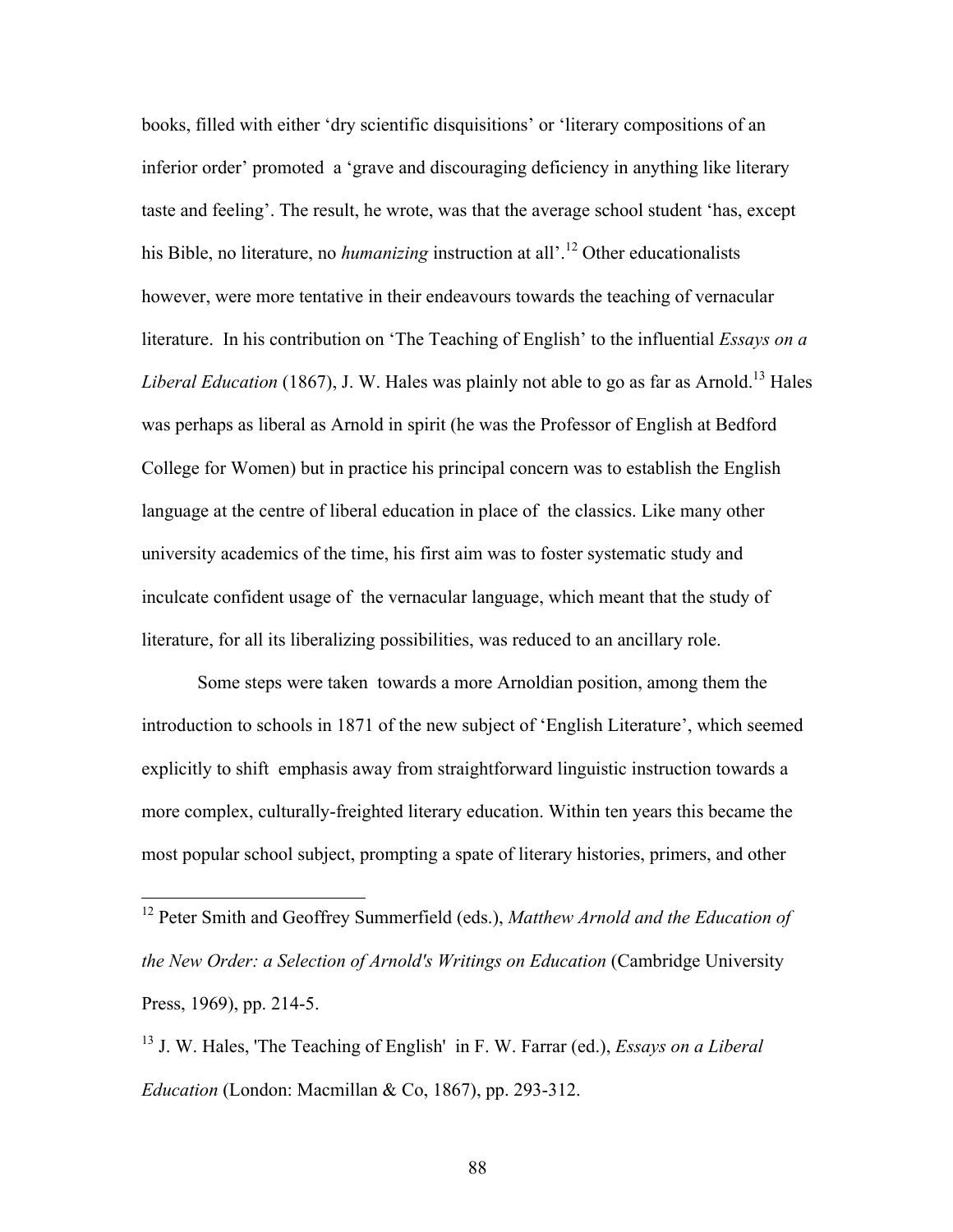critical books designed to help students pass its examinations. But in practice, the subject that had promised humane, liberal learning was – partly as a consequence of the regime of examination and payment by results introduced by the Revised Code of 1862 – threatening to become just another educational grinding mill. Some efforts were made to alter this, for example, the Mundella code of 1883 which attempted to enlarge the scope of literary education, empowering inspectors to test the more able senior pupils on standard authors such as Shakespeare, Milton, Goldsmith, Lamb, Cowper, Scott, Wordsworth, Byron, and Macaulay. But the battle for a distinct literary, as opposed to a straightforward linguistic, education was still nowhere near a satisfactory conclusion.<sup>14</sup>

The higher reaches of secondary education before the 1870s were similarly restricted in their study of English literature. The teaching of humanities in the public schools, as the Clarendon Commission Report of 1864 showed, retained its emphasis on the study of the classics. English literature, it was felt, was a leisure activity better suited to private perusal than classroom analysis. The Taunton Commission into endowed grammar schools of 1865-7 similarly found little evidence in those schools of formal teaching in English literature, but in contrast to the complacencies of the Clarendon Commission, concluded that this was a state of affairs that ought to be changed. The commissioners noted the decline of Latin and Greek in the grammar schools and proposed that England follow the examples of continental Europe in basing a national literature on the study of vernacular writing. This teaching, in addition, should not be restricted to rhetoric or philology: according to the commission's summary report, 'the true purpose of teaching English literature' was not 'to find material with which to teach

 <sup>14</sup> Altick, *The English Common Reader*, pp. 160-61.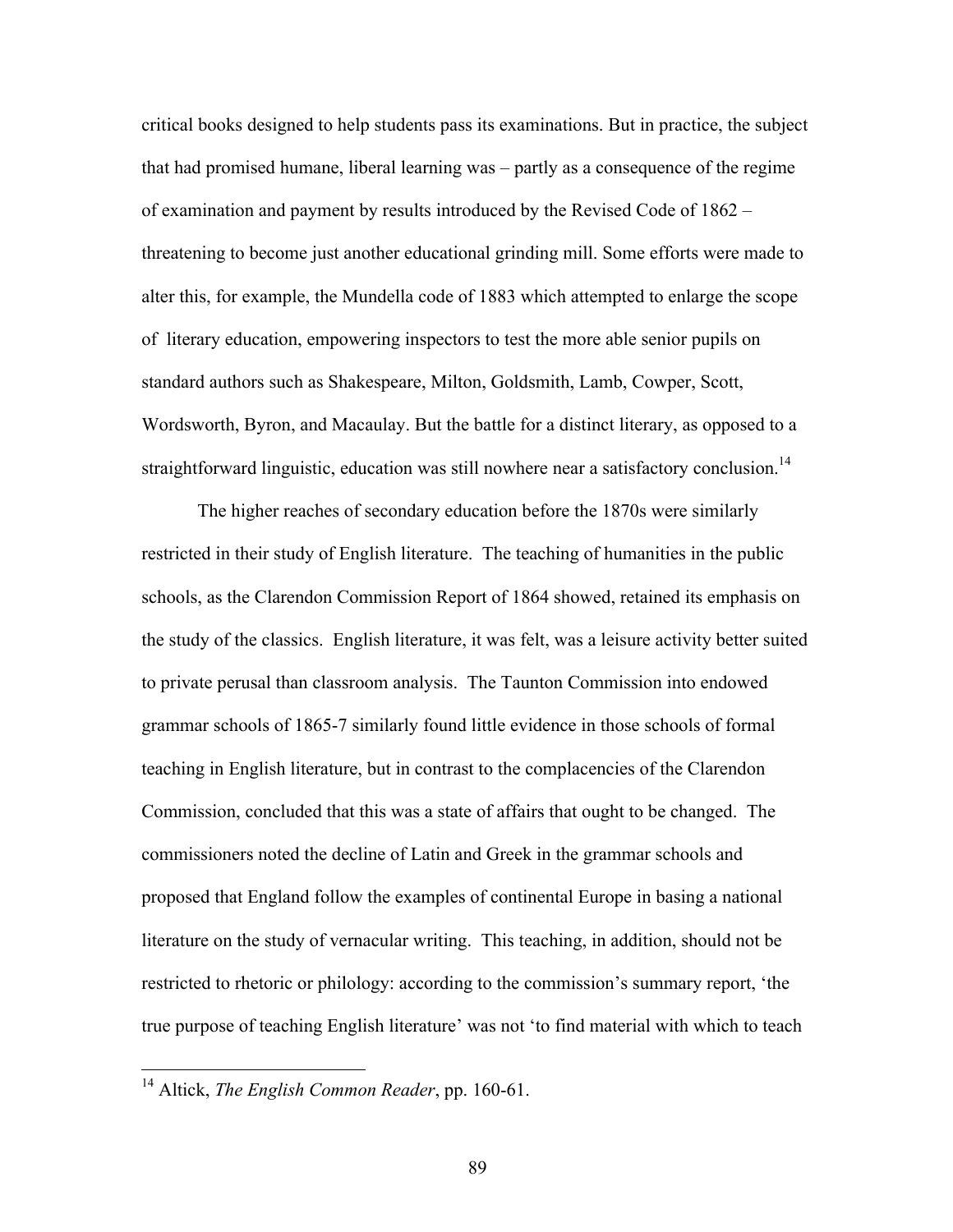English grammar, but to kindle a living interest in the learner's mind, to make him feel the force and beauty of which the language is capable, to refine and elevate his taste.<sup>15</sup> This recommendation was very high-minded and recognized the need for the development of critical as well as practical literary skills, but it is a moot point whether such educational reform came near to developing the intended critical responsiveness in many school pupils. Into the early twentieth century most Elementary pupils and trainee teachers continued to learn their literature by rote, making the study of literature as much a test of memory as of critical responsiveness.

#### **Further and Higher Education**

The growing educational endorsement of English studies, with a slow but rising emphasis on the humanizing potential of literary education rather than the discipline of linguistic study, was progressive and undoubtedly contributed to the subject's increasing popularity. The subject might be derided from time to time as a lower-status substitute for the Classics, but this in fact proved to be its great strength. For the rising lower-middle and upper-working classes created by the century's economic development and attendant political reform, literary study offered a legitimizing and confidence-building means of access to culture: it was, in a sense, a rational democratic equivalent to the hierarchical Classical model. This may have escaped the attention of the ancient universities, but it had been recognised by the higher education institutions that had sought, from earlier in the century, to widen educational participation. The Mechanics' Institutes which had

 <sup>15</sup> *Taunton Commision* I, pp. 25-6, quoted in *The English Common Reader*, p. 183.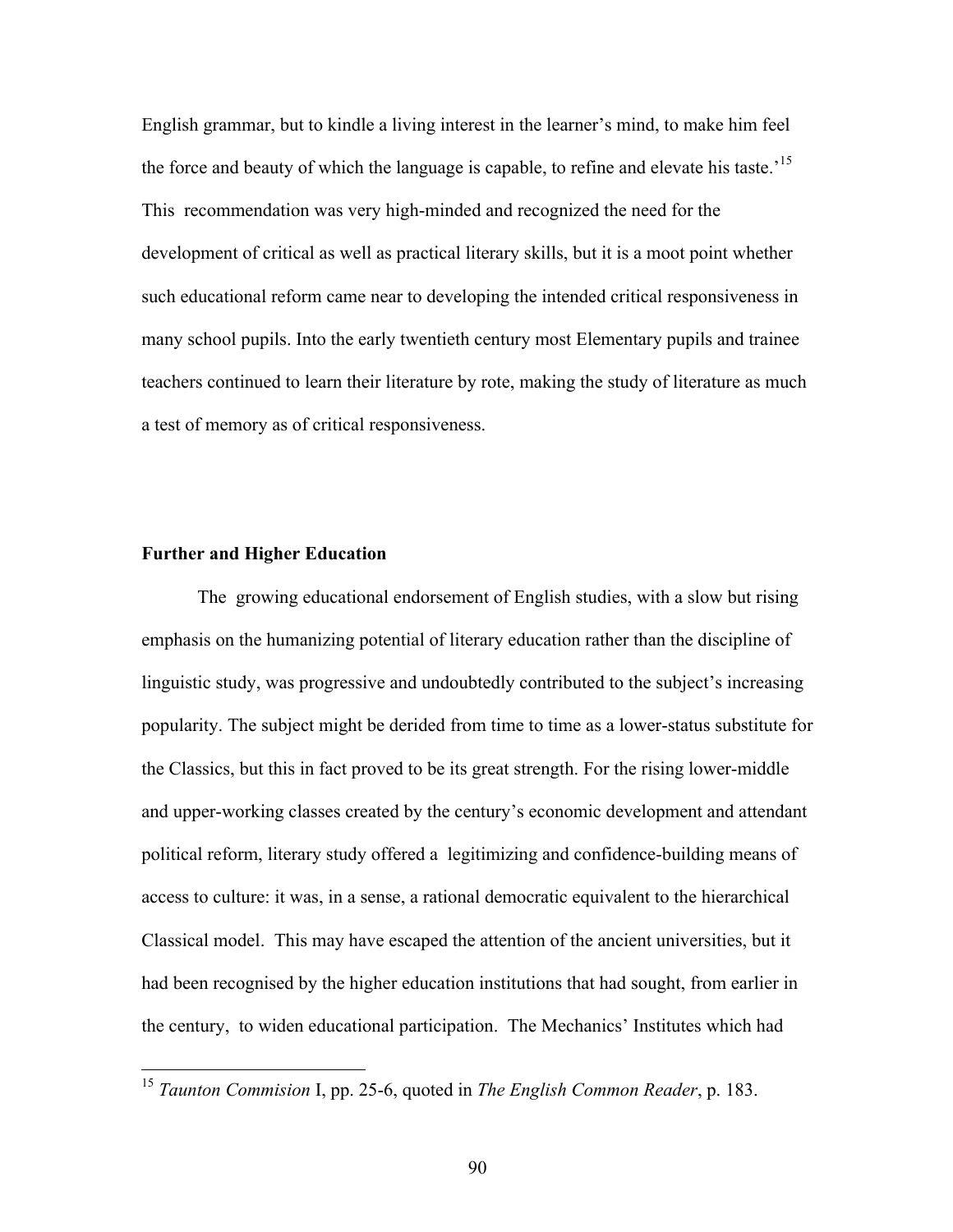sprung up from the 1820s and which numbered well over 500 by 1850, had been established to bring practical education to aspiring members of the working class. These institutions had at first been suspicious of literary studies, just as the Public Libraries movement, which effectively began in 1849, had been wary of stocking library shelves with literature rather than more practical and ostensibly improving books. <sup>16</sup> But, in practice, these institutions and the Working Men's Colleges that followed quickly found the benefit of placing literary teaching nearer the centre of their curricula, especially when literature was construed, as it increasingly was in schools, as an accessible repository of both moral and national values and a humanizing complement to technical subjects. Figures such as F. D. Maurice, Professor of English Literature and History at King's College (1840-53) and from 1854 principal of the London Working Men's College, brought an evangelical zeal to this task, emphasizing the inspirational qualities of vernacular literature and broadening the academic constituency to working-class men and middle-class women. This constituency, especially that of women, assumed an increasingly role in the development of English literary study. Maurice had been one of the founders of Queen's College for Women in 1848, that would be followed by Bedford College in the following year, and then later, starting with Girton in 1869, by the women's colleges of London, Oxford, and Cambridge in the 1870s and 1880s. These later developments were the product of a noticeable surge of interest in middle-class female education in the late 1860s, which had prompted the establishing, especially in the

 <sup>16</sup> J. M. Golby and A. W. Purdue, *The Civilisation of the Crowd: Popular Culture in England 1750-1900* (Stroud: Sutton, 1999), *The English Common Reader*, pp. 126-7.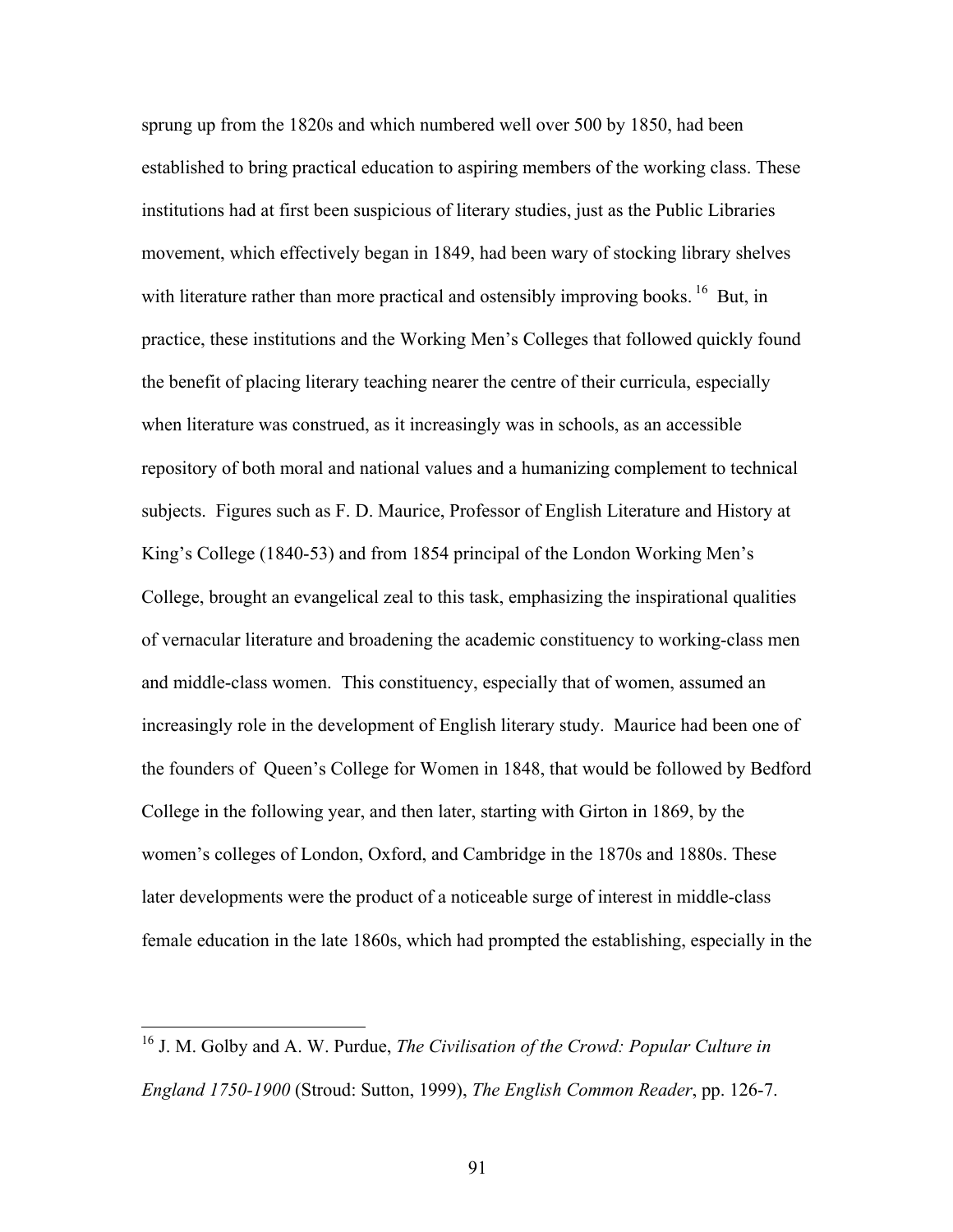north of England, of a number of women's educational associations.<sup>17</sup> These, in turn, directly inspired the University Extension movement which after 1873 quickly spread across England, encouraging the founding of the new university colleges in regional cities such as Birmingham, Sheffield, Leeds, Liverpool, and Manchester. Women students tended to predominate in extension lectures – one contemporary account estimated that they formed two-thirds of extension classes at Oxford in 1888-89 – and although they were less well-represented in the university colleges their influence was felt strongly.<sup>18</sup> That influence, as it pertained to the study of English literature, was both practical and moral: English was both an easier alternative to the Classics, needing little preliminary linguistic schooling, and a suitable subject for the female's supposedly less rational, more instinctive faculties. Such, at least, were the arguments put forward by Charles Kingsley in his introductory lecture to his female students as Professor of English at Queen's College. 'God' he told his students, 'intended woman to look instinctively at the world', and that as a consequence a literary education might not only 'quicken women's inborn *personal interest*' but also develop 'that woman's heart' that would 'help to deliver man from bondage to his own tyrannous and all-too-exclusive

 17 See John Dixon, *A Schooling in 'English': Critical Episodes in the Struggle to Shape Literary and Cultural Studies* (Milton Keynes: Open University Press, 1991), pp. 14-17; and Stuart Marriott, *University Extension Lecturers: The organisation of Extramural Employment in England, 1873-1914* (University of Leeds, 1985), pp. 2-4. <sup>18</sup> June Purvis, *A History of Women's Education in England* (Milton Keynes: Open University Press, 1991), *The English Common Reader*, pp. 110.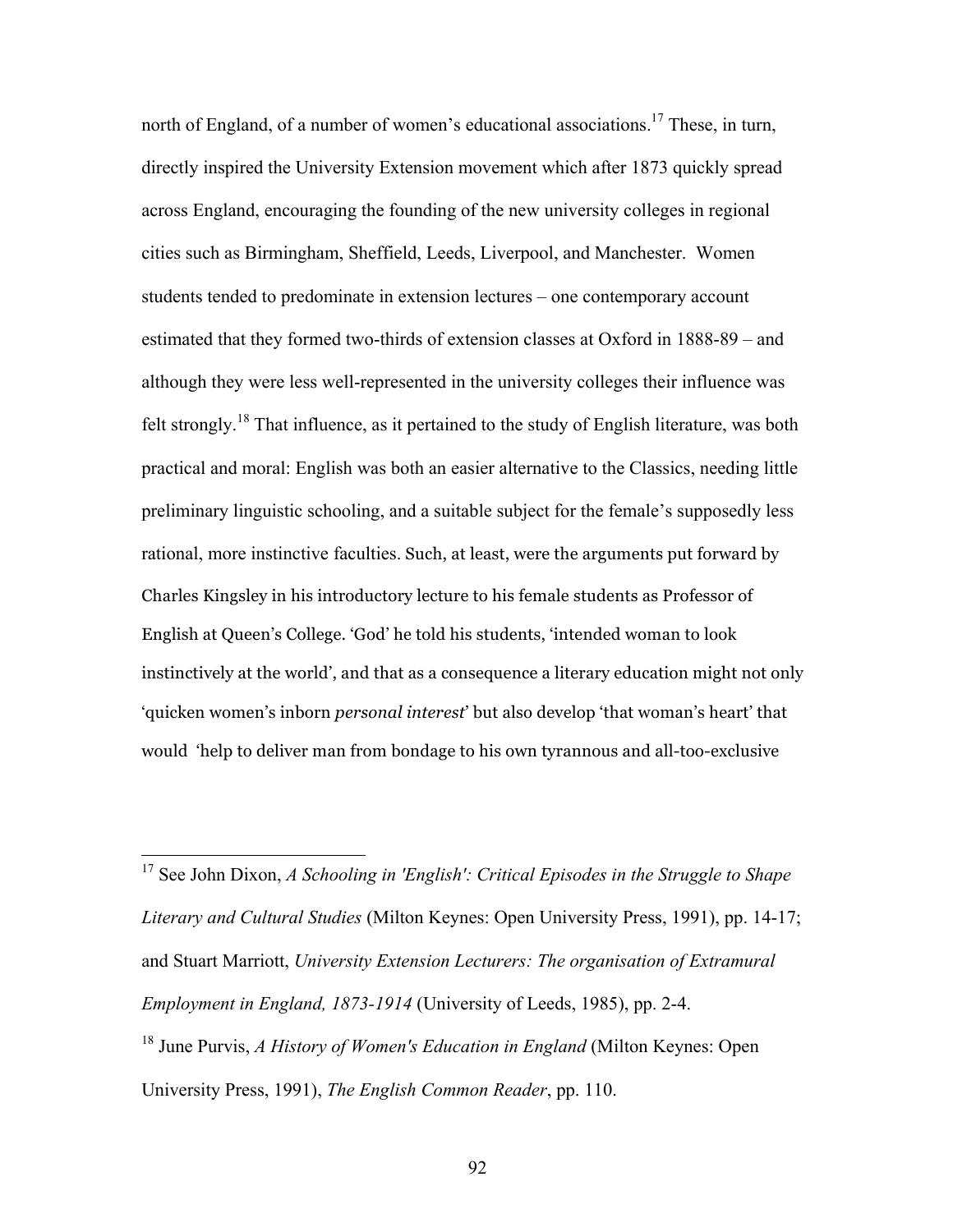brain'.<sup>19</sup> The study of English literature in such a context almost inevitably tended to stress empathetic response over critical analysis. As one of the most influential extension lecturers Richard Moulton put it, 'sympathy is the grand interpreter'.<sup>20</sup>

The belief that English literature was, to use Chris Baldick's phrase, 'a civilizing subject', that might help bring a measure of Classical sweetness and light to the previously educationally disadvantaged and perhaps instill in them a sense of social responsibility and political moderation, made it a powerful presence in adult education (as well as in the programmes of the more practical 'provincial' universities of London, Scotland, Ireland, and Wales).<sup>21</sup> But it was plainly not to its advantage in the ancient universities, where the subject's accessibility and lack of formal rigour made it suspect. From this point of view English literature might be suitable as a recreation but not as a discipline: 'To mix up the study of a subject which was enthusiastically argued around undergraduate study fires with subjects suitable to be set for examinations, to make Work-matter out of a fascinating spare-time hobby, was', as Stephen Potter would later put it, 'against academic nature.'<sup>22</sup>

 <sup>19</sup> Charles. Kingsley, 'On English Literature', in *Introductory Lectures, Delivered at Queen's College, London* (London: John W. Parker, 1849), pp. 58-9.

<sup>20</sup> Quoted in Dixon, *A schooling in 'English'*, p. 38.

<sup>21</sup> See Chris Baldick, *The Social Mission of English Criticism 1848-1932* (Oxford: Clarendon Press, 1987), pp. 59-85.

<sup>22</sup> Stephen Potter, *The Muse in Chains: a Study in Education* (London: Jonathan Cape, 1937), pp. 169.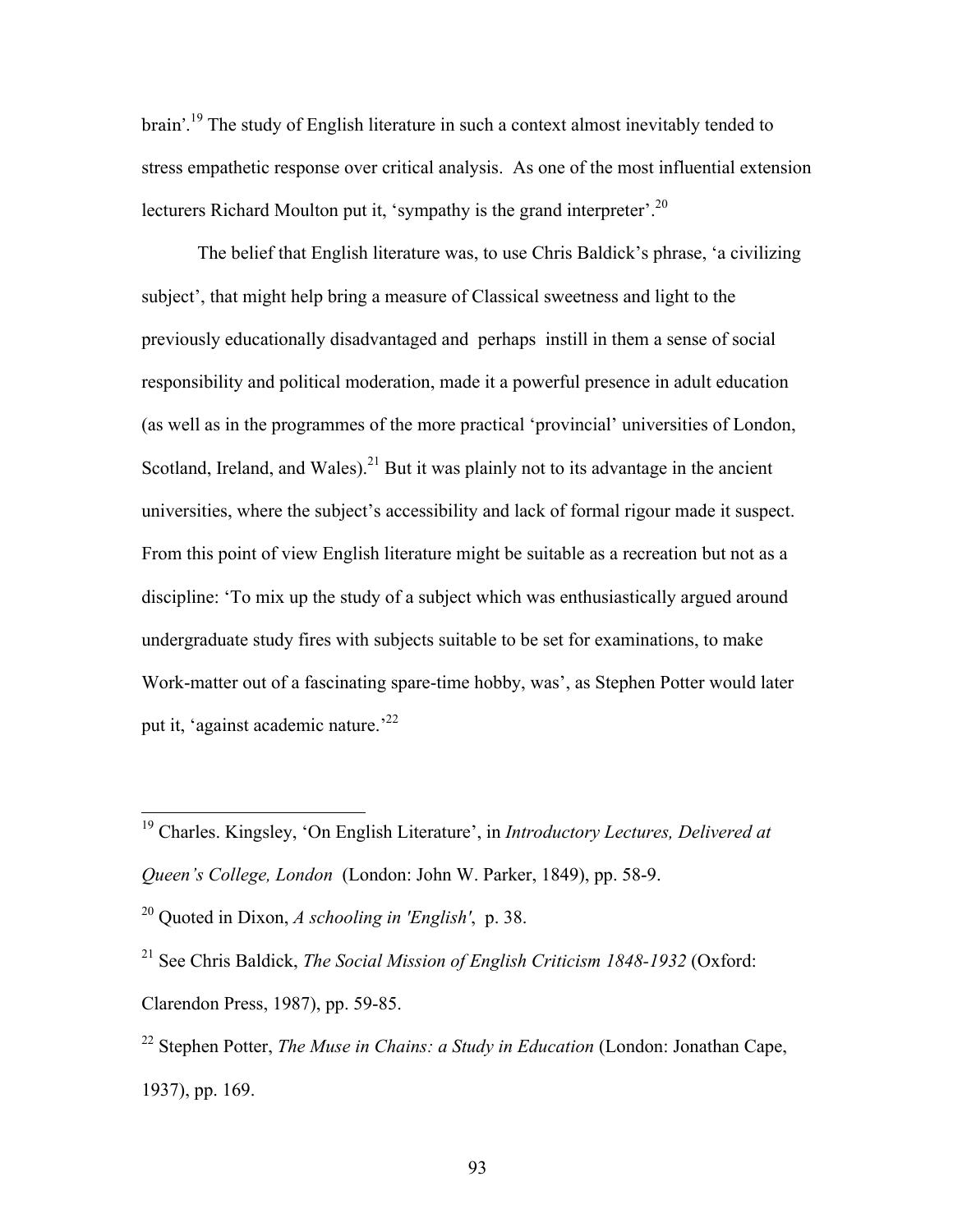The first generation of full-time university English teachers, then, were the inheritors of a subject that had a clear social and educational purpose, but a less welldefined set of critical and scholarly objectives. In order to make the subject grow (and often to secure their salaries) they had to enthrall the imaginations of substantial numbers of students, but in order to make 'academic nature' more amenable to their subject they had to ensure that the subject conformed to conventional notions of scholarship and pedagogy. Such pressures were bound to have an impact on the work of the early academic specialists in English literature, many of whom brought the additional complication of having come to the academy through careers in literary journalism. Negotiating between the demands of establishing and popularizing a new discipline, producing literary criticism, and engaging in original literary scholarship was one of the main challenges they faced.

Two of the early figures faced with these differing roles, David Masson and Henry Morley, were successive Professors of English Language and Literature at University College, London. As a critic, Masson wrote penetratingly about contemporary authors, among them Dickens and Thackeray, as well as producing scholarly disquisitions on Milton; as an editor he published and helped establish the reputations of Thomas Hughes, Charles Kingsley and others. During this time he had been appointed to the Chair of English Language and Literature at University College, a position he held from 1852. He was the first wholly successful holder of this chair and during his tenure the study of English language and literature became established in 1859 as an integral part of the syllabus. Masson left in 1865 to take up the Chair in Rhetoric and Belles Lettres at Edinburgh university, the position originally held by Hugh Blair and which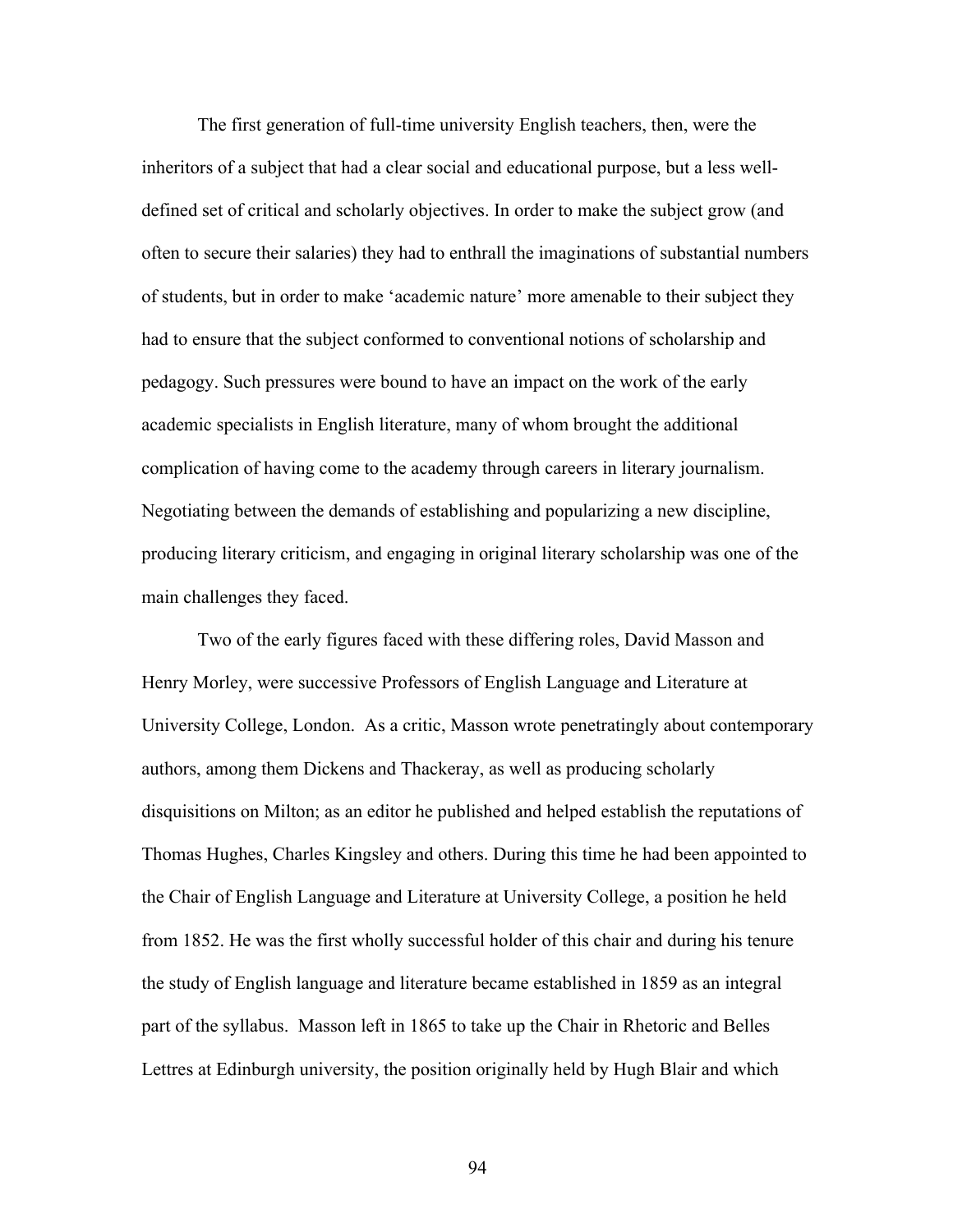became renamed on his appointment as the Chair of Rhetoric and English Literature. He was effectively the first person to build a full-time career as a university teacher of English literature, spending forty-three years publishing academic and critical works, lecturing, and designing curricula for the new subject. In the year that Oxford was making its first tentative steps towards establishing an honours school Masson was a veteran, confidently putting Edinburgh students (who were required to show this knowledge in order to graduate with their general MA Arts degrees) through their paces in an impressive range of literary texts from Chaucer to Tennyson.<sup>23</sup>

Much of Masson's criticism is, like that of the other early professionals in academic English studies, broadly historical and evaluative, involving the marking out of the main lines in the development of English literature and making tentative classifications. On the one hand his work involves the skills of the critic and biographer, seen for example in the lectures collected posthumously as *Shakespeare Personally* (1914) and in *Carlyle: Personally in his Writings* (1885), in which he follows that writer in locating literary style as much in individual sensibility as historical circumstance, typically, for example, noting the '*moral* element in Carlyle's constitution' that gave his work 'its special character of originality'.<sup>24</sup> On the other hand he exhibits the more academic impulse to historicise and categorise, evident in *British Novelists and their* 

 23 See Jo McMurtry, *English Language, English Literature: The Creation of an Academic Discipline* (London: Mansell, 1985), pp. 128-31 for a detailed description of this curriculum for 1883.

<sup>24</sup> David Masson, *Carlyle: Personally and in his Writings* (London: Macmillan & Co., 1885), p. 66.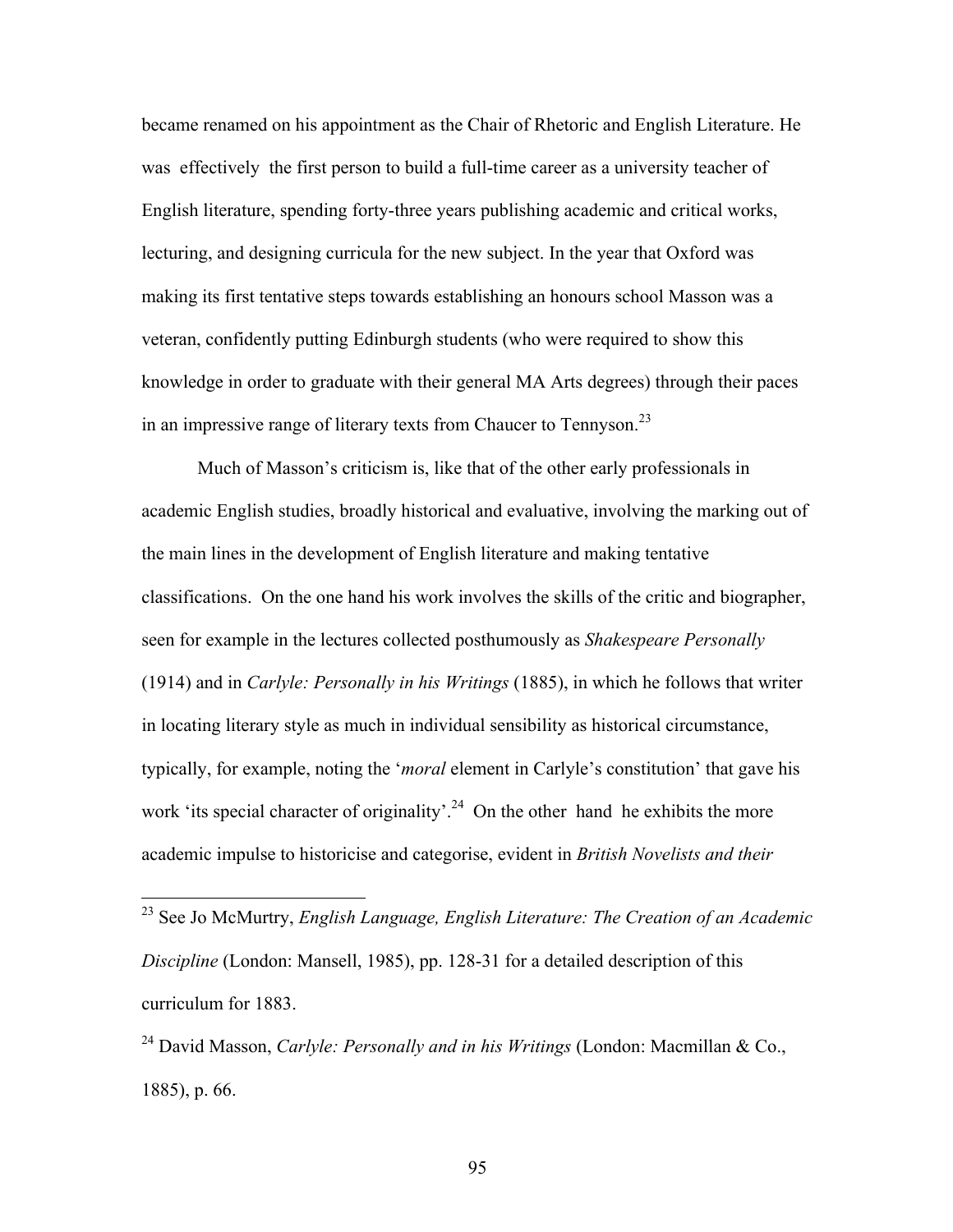*Styles* (1859), in which Masson constructs a developmental history of the genre and then sifts contemporary novels to identify thirteen distinct modes, an early attempt to fix the flux of contemporary artistic practice into a communicable, teachable system.<sup>25</sup> In much of his writing Masson can be seen to be balancing the competing demands of criticism and scholarship, satisfying the academic reader with a cumulus of fact while remaining sensitive to the individual human element – the 'Imagination' as Masson figures it – that evades systemic determination and finds fugitive expression in the singular work of literary art. This combination is visible in the work on Milton for which he is probably best known, his three-volume *The Poetical Works of John Milton* (1890), with its massive apparatus of introductions, memoirs, notes, and essays; and his six-volume *The Life of John Milton: Narrated in Connexion with the Political, Ecclesiastical, and Literary History of His Time* (1859-1880). This latter (with its seventh-volume index added in 1894) amounted to over 4,500 pages of unprecedentedly detailed examination of Milton's historical contexts. It was a work, as Masson put it in his preface, that might stand as a 'History of his Time'; but it was also firmly the story of an atypical individual and the development of his distinctive genius. $^{26}$ 

Henry Morley followed Masson at University College, taking up the Professorship of English Language and Literature in 1865, having previously been a

 25 See David Masson, *British Novelists and their Styles: Being a Critical Sketch of the History of British Prose Fiction* (Cambridge: Macmillan & Co., 1859), pp. 214-27.

<sup>26</sup> David Masson, *The Life of John Milton: Narrated in Connexion with the Political, Ecclesiastical, and Literary History of his Time*, 7 vols. (1608-1639; rpt. London: Macmillan & Co., 1881), vol. I, p. xi.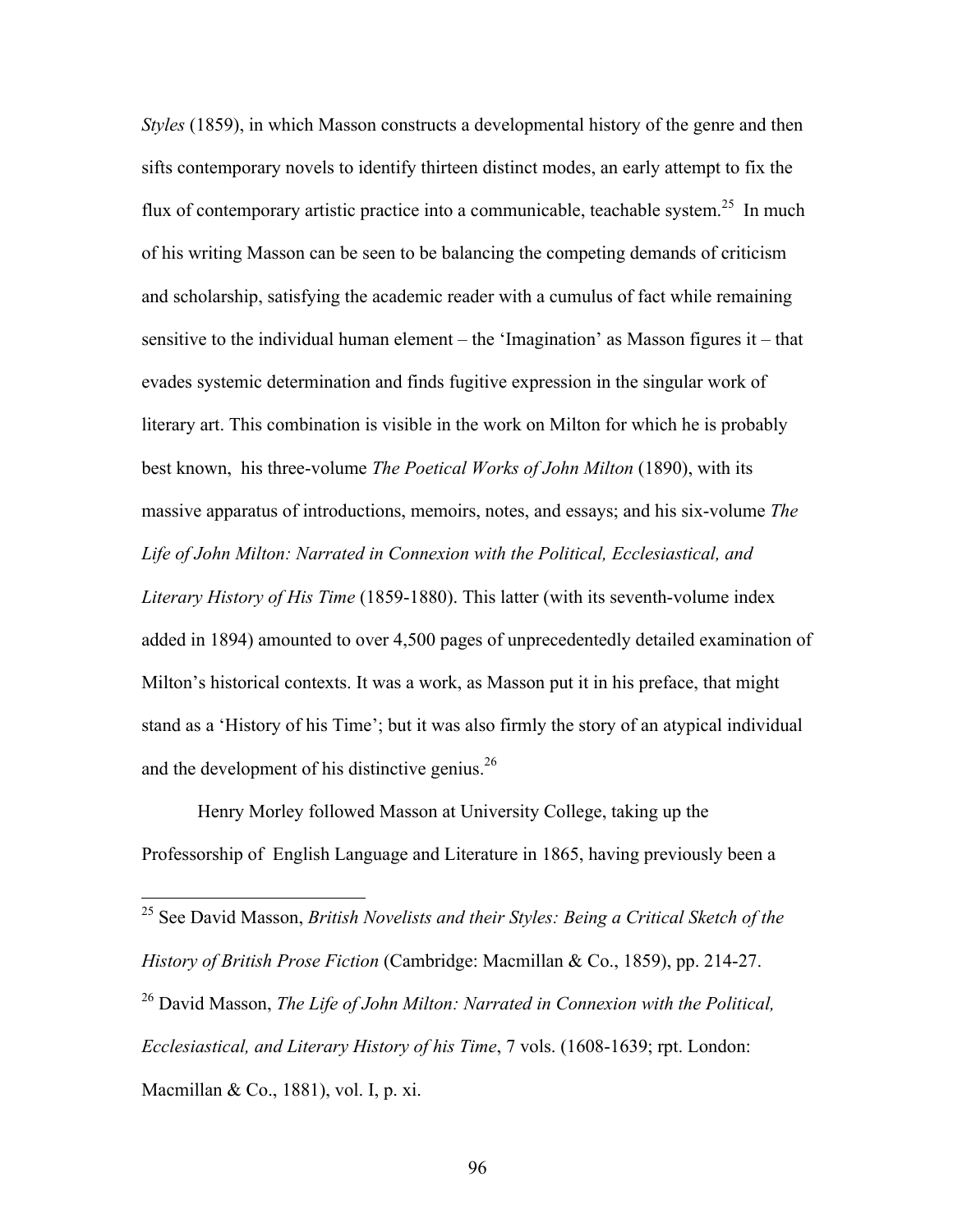lecturer at King's College. Morley was one of the most active and visible evangelists of English literature in the second half of the nineteenth century, travelling the country lecturing to women's educational associations (of which he was, like Masson, a staunch supporter), extension classes and diverse philosophical and debating societies. His written criticism had an even greater impact than his charismatic performances at the lectern. His *First Sketch of English Literature*, published in 1873, was widely-read, selling between 30,000 and 40,000 copies in its first twenty-five years of publication.<sup>27</sup> The main aim of the book was to construct a history of English literature from its earliest days to the nineteenth century. The tone was brisk and the evaluations of writers breezy, offering a reliable, readable guide for the growing numbers of academic readers. Morley followed this up with a much more ambitious, and more scholarly work, *English Writers: An Attempt towards a History of English Literature*. This was conceived as a 20-volume history that reflected, as he recognised, the significance of his role as an academic rather than simply as a critic: he noted in his preface that as a consequence of his work as teacher he had been admitted 'to a new field of labour, in which study of Literature, until then the chief pleasure, became also the chief duty of his working life'.<sup>28</sup> The first volume of *English Writers* appeared in 1864 but it was not until the 1880s that he resumed the project, producing ten of the projected twenty volumes before his death in 1894 – although only managing to take the story of English writing as far as Shakespeare in its 4,000 pages. A more important contribution, certainly to education in the wider sense, was Morley's lifetime commitment to the publication and dissemination of cheap

 <sup>27</sup> Altick, *The English Common Reader*, p. 185.

<sup>28</sup> Morley, *English Writers,* p. v.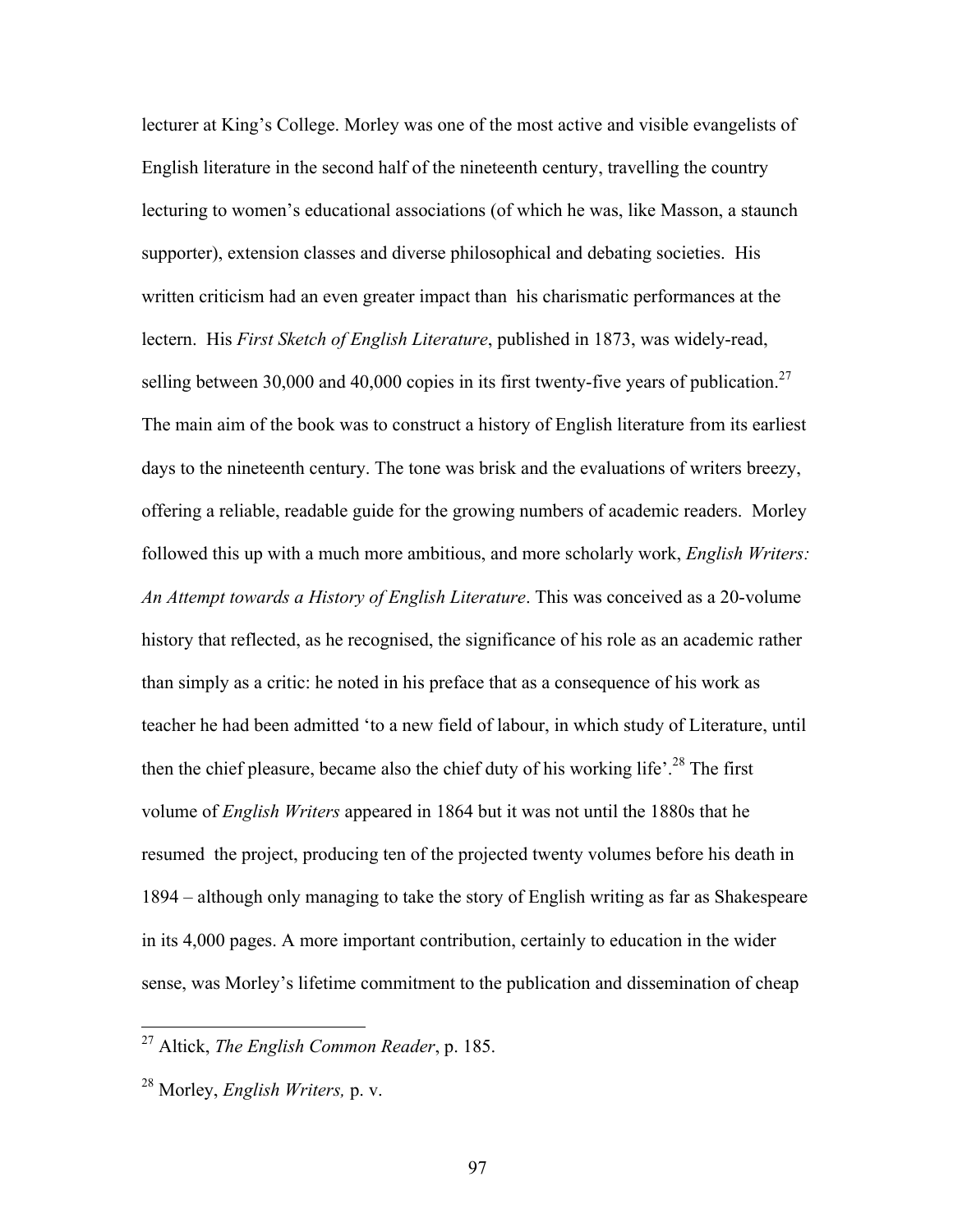editions of classic texts. He edited in the course of his professional life some 300 volumes of English and foreign classics in his own *Morley's Universal Library*, published by G. Routledge and Sons and selling for a shilling a volume, and in other series including *Cassell's National Library*, which retailed at threepence in paper covers and sixpence in cloth. These were among the most popular in the English-speaking world, with each volume of the Cassell's library selling somewhere between 50,000 and 100,000 copies.<sup>29</sup>

As the careers of Morley and Masson show, early full-time literary academics were subject to the competing demands of popularisation and scholarship. Their role as men of letters was to shape public debate about literary value, which they effected in lectures, literary journalism, and popular literary histories. The other, more strictly academic role, was that of literary scholar and analyst, subjecting texts and contexts to exacting technical scrutiny. If English literature was to become established in a university environment such rigour had to be emphasised in order to convince sceptical scholars in other disciplines, but if it was to become a truly popular subject expressing a social and national mission it needed to highlight its credentials as a cornerstone of a humane general education. Thus it was, for example, that an academic like Edward Dowden, who had been appointed to the Chair at Trinity College Dublin in 1867, catered for an academic audience with his *Shakspere: A Critical Study of his Mind and Art* (1876) and pioneering two-volume biography of Shelley (1886), but also provided books for the popular literary audience, such as his biography of Southey in the *English Men of Letters* series.

 <sup>29</sup> Henry Shaen Solly, *The Life of Henry Morley, LL.D.* (London: Edward Arnold, 1898), p. 357.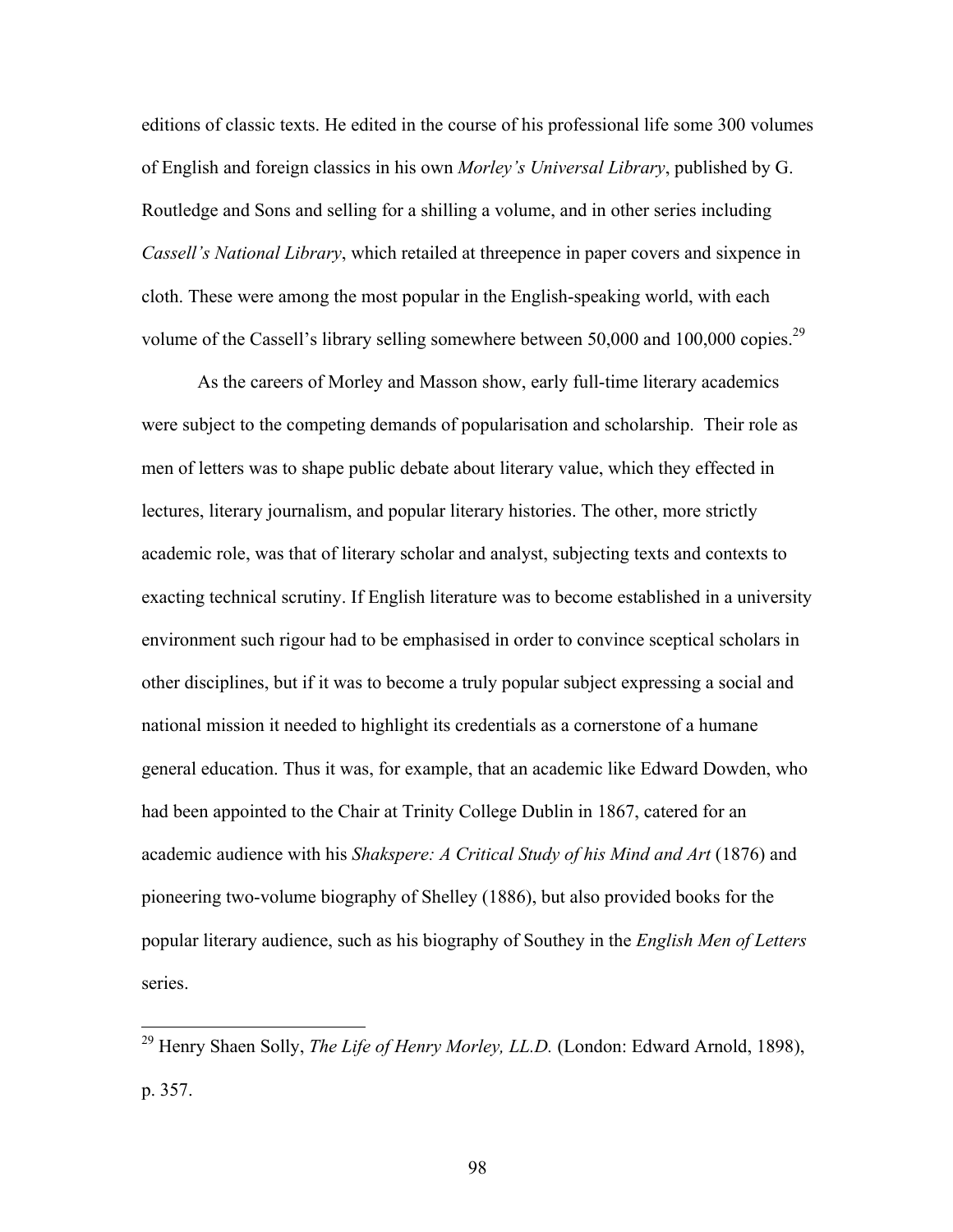Many others in this first generation of professionals similarly sought to bridge the gulf between publishing and scholarly research. At one end of the spectrum was F. J. Furnivall, the scholar and editor, and lecturer at F. D. Maurice's Working Men's College in London, who had an important role in founding the Early English Text Society in 1864: a body which had by the end of the century produced over a hundred volumes of previously unavailable manuscripts and early printed books. At the other end of this spectrum was Edward Arber who had been a student of Morley's at King's College, and who subsequently became a lecturer at University College under Morley before becoming in 1881 Professor of English at Mason Science College (later to become the University of Birmingham). Much of Arber's career was dedicated to the editing of popular editions including *Arber's English Reprints* in thirty volumes (1868-71), the eight-volume *An English Garner: Ingatherings from our History and Literature* (1877- 96), and *The Scholar's Library of Old and Modern Works* in sixteen volumes (1880-84).

This popularisation of primary texts was matched by a growth in various types of primers and literary histories, often designed for the new examinations in the subject of English literature that proliferated in the second half of the nineteenth century. One of the first academics in this field was George Lillie Craik, a Scotsman who was Professor of English Literature and History at Queen's College Belfast from 1849 to 1866. Craik had published his six-volume *Sketches of the History of Literature and Learning in England from the Norman Conquest to the Present Day* between 1844 and 1845, and he followed it up with a dense 1,000 page, two-volume *A Compendious History of English Literature and the English Language from the Norman Conquest* in 1861 which he boiled down to a more manageable one volume in his *A Manual of English Literature* in the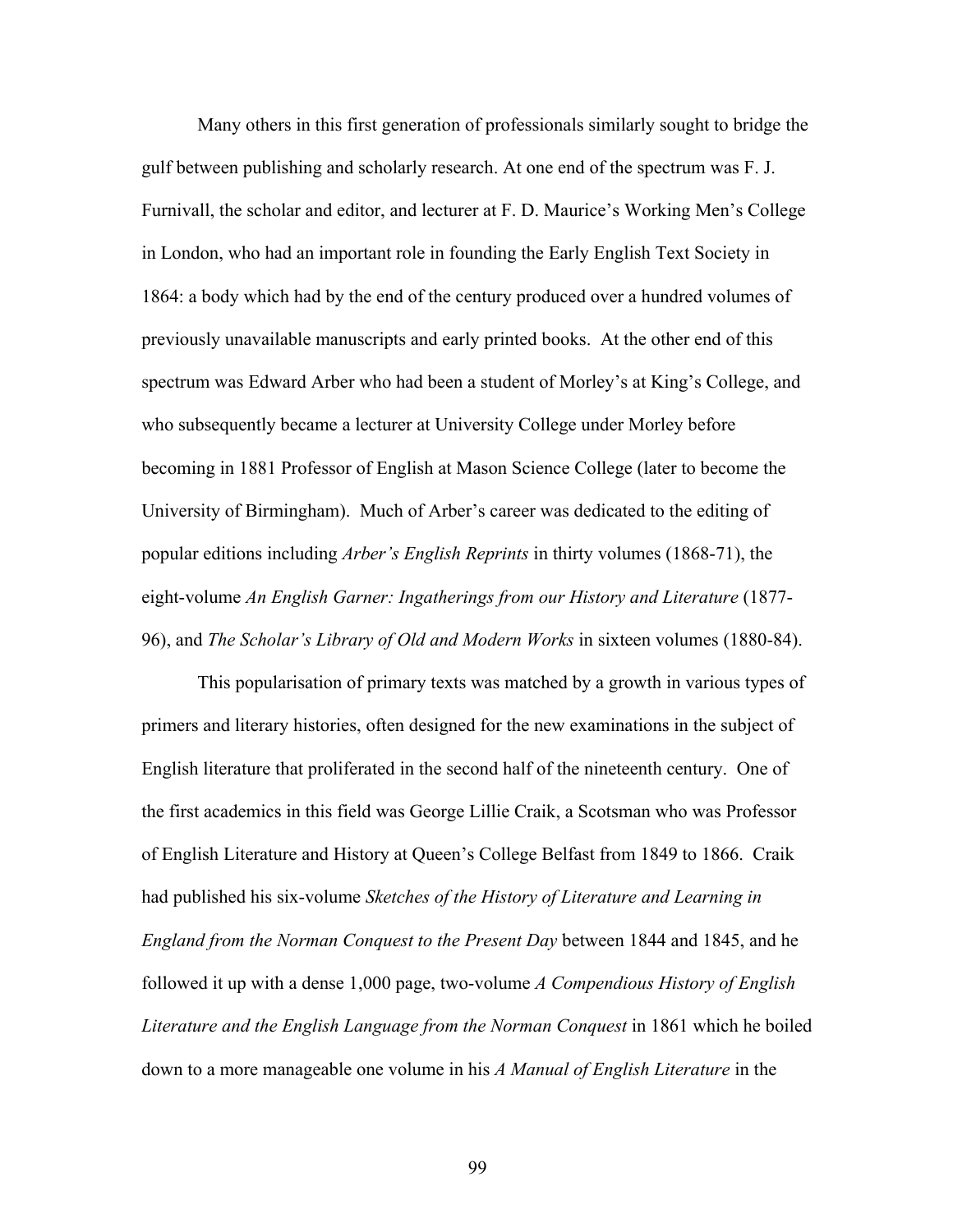following year: a work that continued in print well into the twentieth century, appearing as a part of the Everyman Library in 1909. Craik was an examiner for the Indian Civil Service in 1859 and 1862, so was well aware of the potential market for this kind of literary history. Thomas B. Shaw who had had to look a little further afield for an academic position, holding the posts of Professor of English Literature at the Imperial Alexander Lyceum in St Petersburg and Lector of English Literature at the University of St Petersburg, similarly recognised the market opened up by the new emphasis on proficiency in English literature demanded by professional examinations such as those for the Indian Civil Service (instituted in 1855) as well as those in the academic environment, such as the Oxford and Cambridge Local Examinations, which had begun in 1858. His *A History of English Literature* (1864) was a self-conscious attempt to address this market. Published in John Murray's *Student's Manuals* series, it was according to its editor, intended to be as 'useful as possible to Students preparing for the examination of the India Civil Service, the University of London, and the like'.<sup>30</sup> A similar, early work was William Spalding's *A History of English Literature: With an Outline of the Origin and Growth of the English Language* (1853). Spalding was Professor of Logic, Rhetoric, and Metaphysics at the University of St Andrews and had designed his book specifically for 'the instruction of young persons'. It was both a historical primer and an attempt to inculcate the appropriate critical spirit: its modern sections in particular making attempts 'to arouse reflection, both by occasional remarks on the relations between intellectual culture and the other elements of society, and by

 <sup>30</sup> William Smith, Preface to Thomas B. Shaw, *A History of English Literature* (London: John Murray, 1864), pp. iii-iv.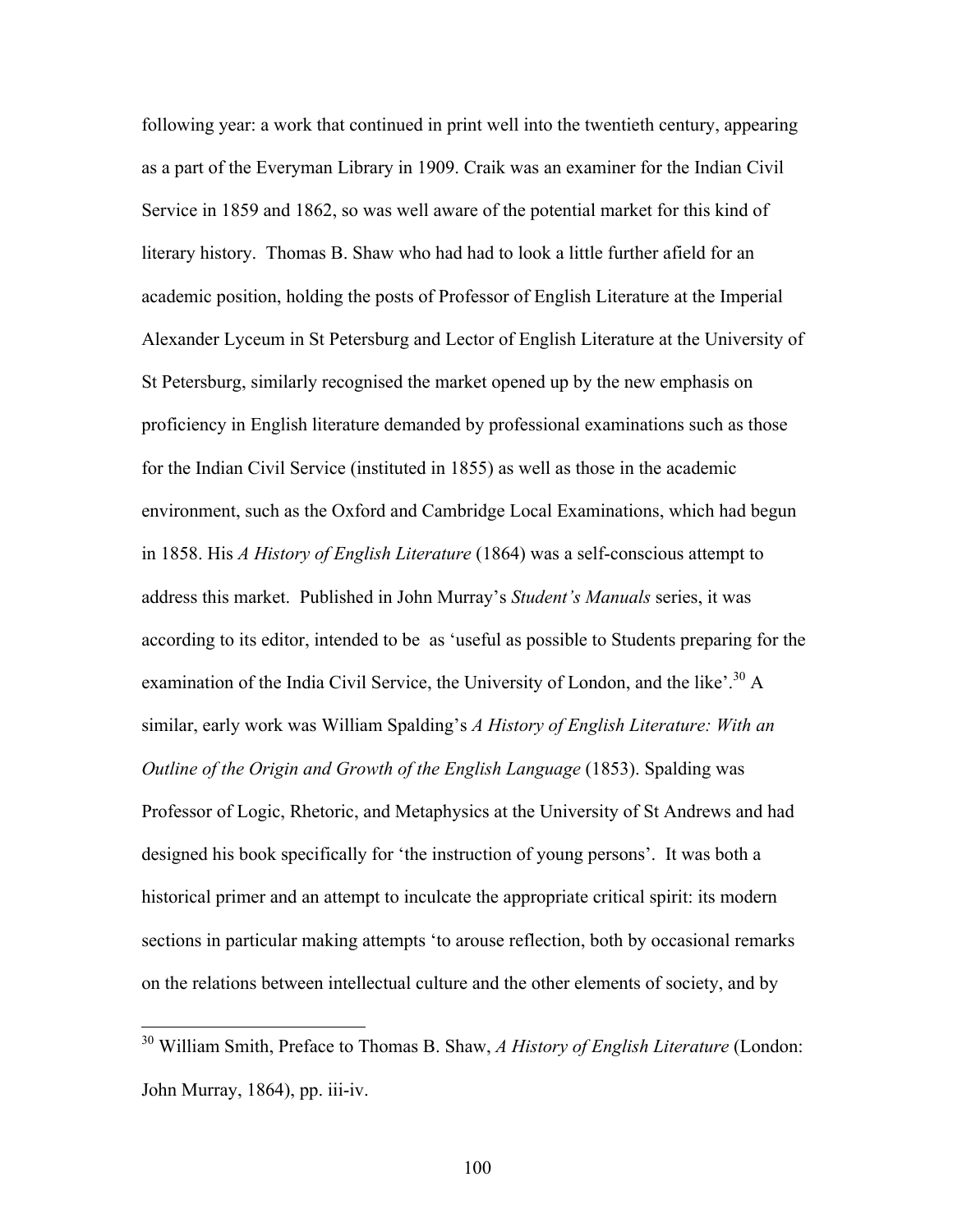hints as to the theoretical laws on which criticism should be founded'.<sup>31</sup> The book has a strong philosophical and linguistic content, which perhaps gives some substance to Spalding's claim that it was more than merely chronology. And the mix seems to have had appeal, with the book going through fourteen editions by 1877. Thomas Arnold, brother of Matthew Arnold and father of Mrs Humphry Ward, who was Professor of English Literature at the Catholic University of Ireland (later University College Dublin), made a similar attempt to get beyond straightforward history in his *A Manual of English Literature, Historical and Critical* (1862) by dividing the book into a Historical Section and a Critical Section, dealing separately with the individual works and their generic, rhetorical, and philosophical qualities. Arnold professed himself indebted to Craik and Spalding as well as to the popularising work of Robert Chambers (while decrying their over-indulgent attitudes towards Scottish writers) and styled his book as an 'educational manual' that reflected the views of 'an ordinary Englishman'.32 Like the others mentioned, this was a work that covered the whole history of literature in England from its earliest beginning to the present, and like them it went through steady republication for the rest of the nineteenth century and the early parts of the next. Equally wide in scope, but with a slightly narrower critical framework was the work of another academic in Ireland, William Francis Collier of Trinity College Dublin. Collier's *A History of* 

 31 William Spalding, *A History Of English Literature: with an Outline of the Origin and Growth of the English Language: Illustrated by Extracts: for the Use of Schools and Private Students*, 14th edn. (Edinburgh: Oliver & Boyd, 1877), pp. 1-2. <sup>32</sup> Thomas Arnold, *A Manual of English Literature: Historical and Critical* (London: Longman, Green, Longman, Roberts, & Green, 1862), p. v.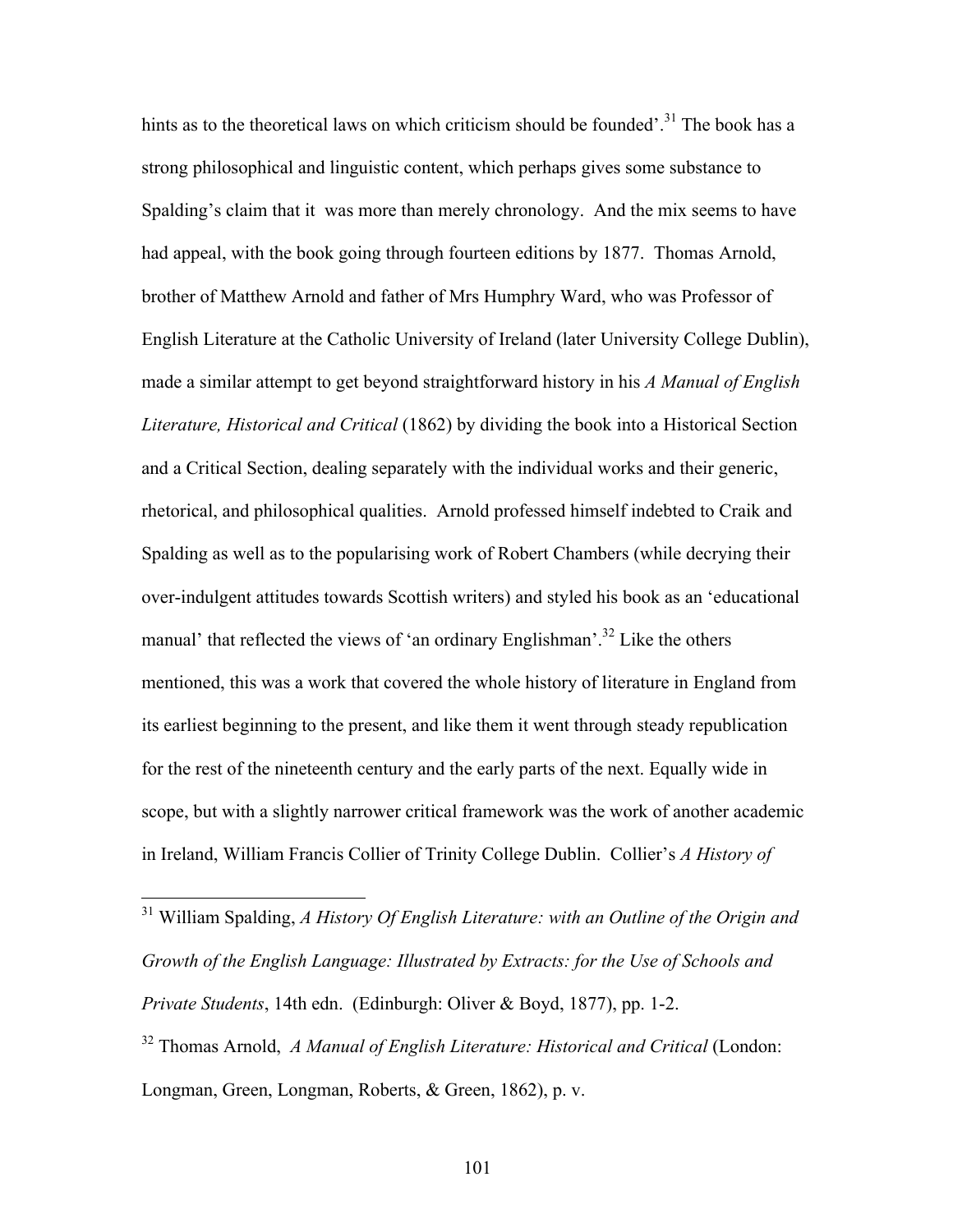*English Literature* (1862) was, as its subtitle *In a Series of Biographical Sketches* suggested, a book which was based on the premise that 'true criticism cannot separate the author from his book' and which offered a quick sprint (if some 550 pages can be so described) through lives and books from 'nine eras', stretching from an Anglo Saxon 'pre-era' to the contemporary ninth era inaugurated by the death of Sir Walter Scott.<sup>33</sup>

By the time Morley was publishing his *First Sketch of English Literature* in 1873 the popular, and cheap, histories and student editions were appearing in significant numbers, and literary academics were finding themselves competing in a crowded market with schoolmasters, ministers, and professional writers. Morley's book sold well but was put in the shade by the Rev. Stopford A. Brooke's primer *English Literature from AD 670 to AD 1832* (1876) which sold 25,000 copies in its first ten months and had, by 1916, gone through 36 reprintings in four editions and sold nearly half a million copies.<sup>34</sup> Men of letters like Austin Dobson, with his *Civil Service Handbook of English Literature* (1874), Edmund Gosse in *A Short History of Modern English Literature* (1897), and Stephen Gwynn in *The Masters of English Literature* (1904), all aimed directly at the reader formed by English-literature teaching at school, college, or university. Others sought ever more schematic ways to render this history, among them Frederick Ryland's *Chronological Outlines of English Literature* (1890) which was almost wholly taken up with extensive information in tabular form, and William Renton's *Outlines of English Literature* (1893), a work aimed squarely at Extension students (being part of John

 <sup>33</sup> William Francis Collier, *A History of English Literature: in a Series of Biographical Sketches* (London: T. Nelson & Sons, 1882), p. iii.

<sup>34</sup> See Collini, *Public Moralists*, p. 354.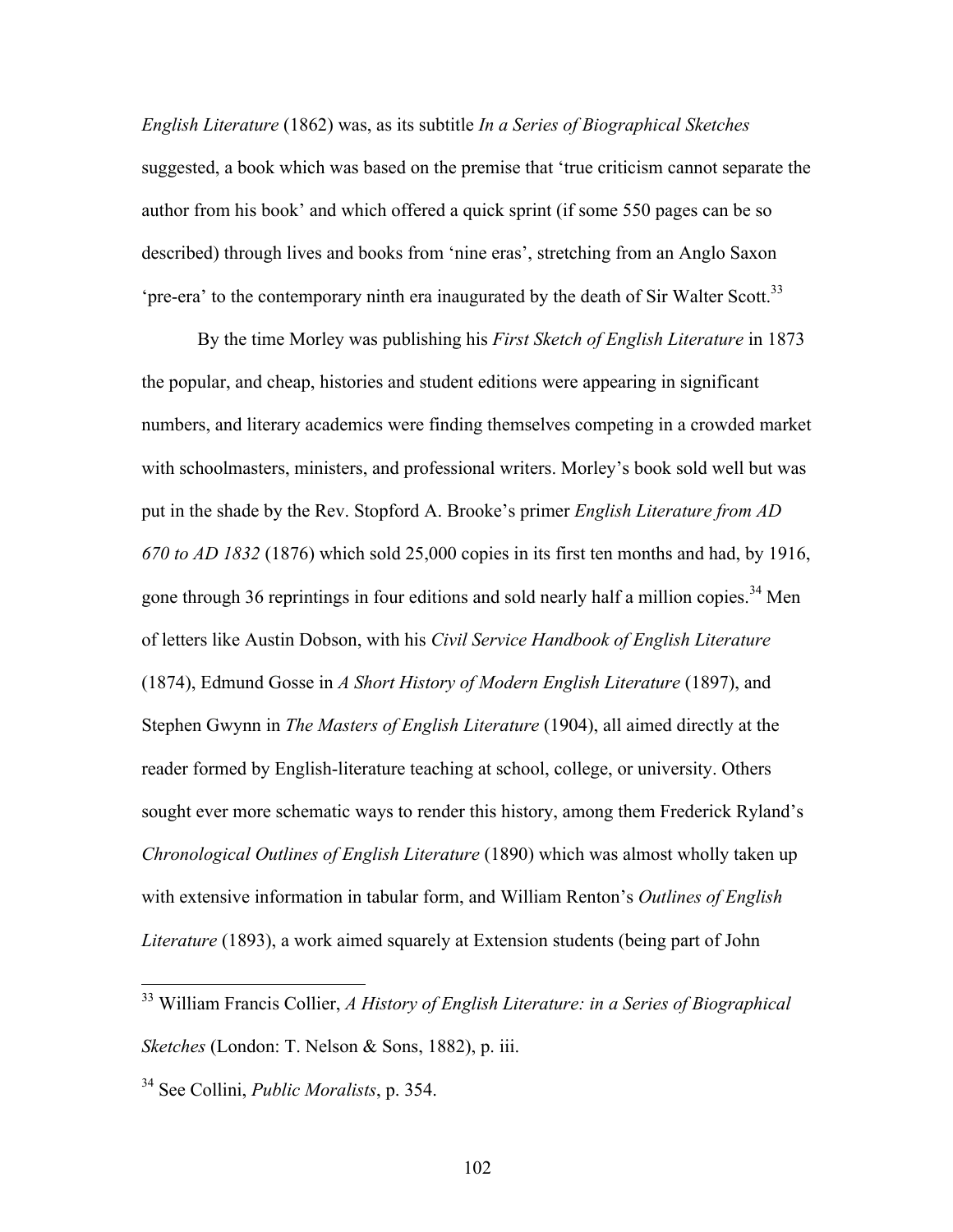Murray's series of *University Extension Manuals*) and which featured a number of innovative diagrammatic aids, among them a Venn diagram to illustrate intersections in the American literary tradition.<sup>35</sup>

### **Oxford and Academic Respectability**

Literary academics competed in this market, but were by the end of the century attempting to find ways to emphasise the seriousness and the distinctiveness of their work: to impose critical principles on what seemed a sprawl of mere chronology. George Saintsbury, another who had arrived in academe from a career in periodical journalism, and who took over from Masson as Professor of Rhetoric and English Literature at Edinburgh University in 1895, prefaced his 818-page *A Short History of English Literature* (1898), with the unusual remark that no part of the book was based on his lectures, and the announcement, perhaps in a dig at the quality of popular literary history, that 'the substitution of bird's-eye views and sweeping generalizations for positive knowledge has been very sedulously avoided'. The book might contain his own critical opinions, wrote Saintsbury; however the object has not 'been to make these opinions prominent, but rather to supply something approaching that solid platform, or at least framework, of critical learning without which all critical opinion is worthless'.<sup>36</sup> Saintsbury's criticism signals an intention to put the historical study of literature back on

 <sup>35</sup> See William Renton, *Outlines of English Literature* (London: John Murray, 1893), p. 233.

<sup>36</sup> George Saintsbury, *A Short History of English Literature* (London: Macmillan & Co., 1898), pp. v-vi.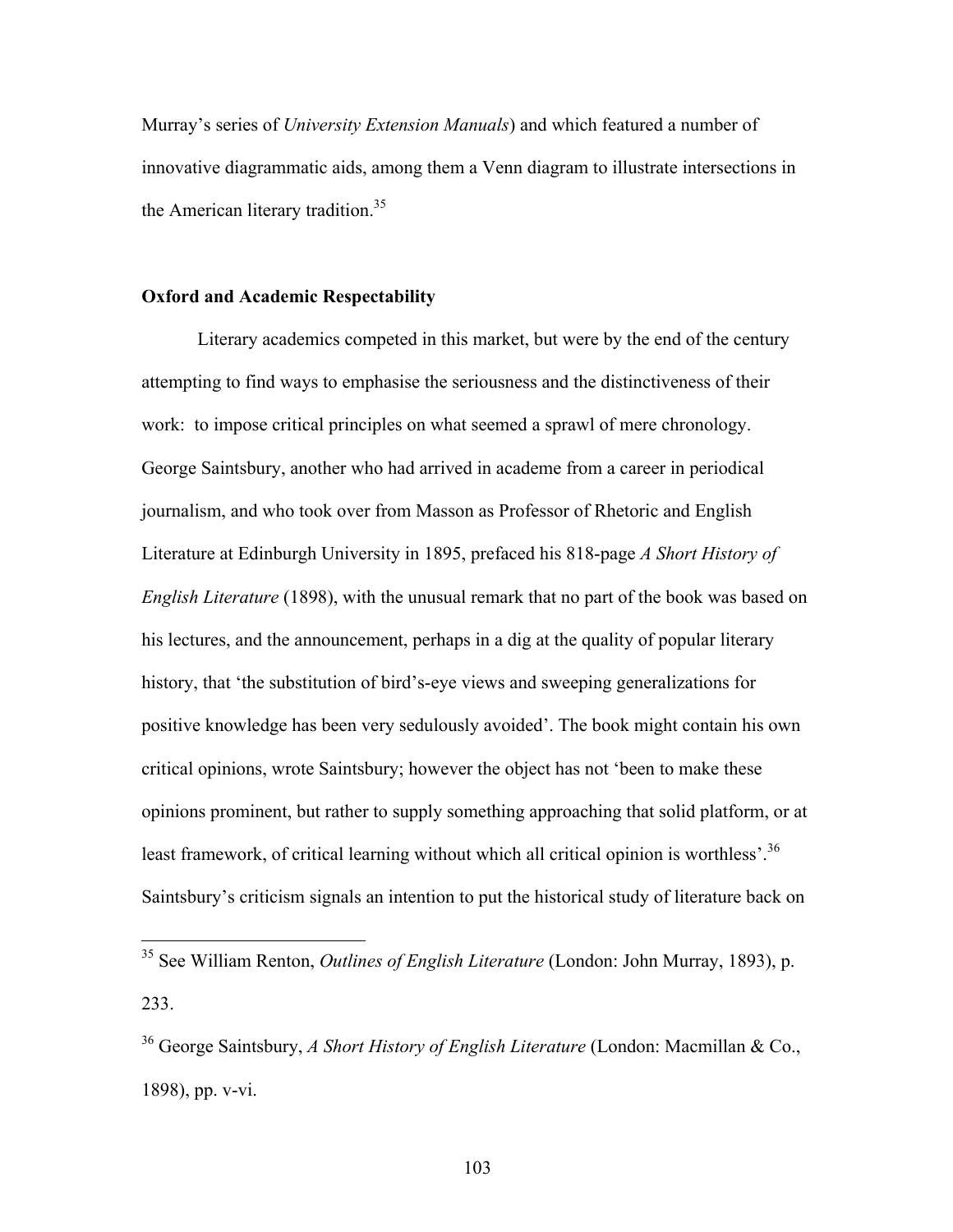a firm empirical and systematic basis, witnessed, among many other works, in his threevolume *A History of Criticism and Literary Taste in Europe from the Earliest Texts to the Present Day* (1900-04) and in his contribution of twenty-one chapters to the *Cambridge History of English Literature* (1907-16). In this he is perhaps typical of the generation of academic literary scholars which followed Masson and Morley: a generation which still often had roots in the world of literary journalism but which was struggling to reconcile its critical facility and fluency with a more explicitly methodical scholarly and pedagogical earnestness.

Nowhere was this struggle more apparent than in the ancient universities. The broadly liberal and democratic impulse which had made English literature an increasingly suitable subject for national Secondary education and the Extension movement, was recognized and to some extent welcomed in these universities, but it also offered a threat to the assumptions of its professoriate, many of whom were convinced, especially in the wake of Mark Pattison's *Suggestions on Academic Organisation, with Especial Reference to Oxford* (1868), that the university should define itself more along the lines of the contemporary German university as a place of advanced scholarship rather than general education. At Oxford there was, as D. J. Palmer has put it, a distinct and unresolved 'conflict of interests between the party of research and the party of liberal education'<sup>37</sup>

 <sup>37</sup> D. J. Palmer, 'English' in M. G. Brock and M. C. Curthoys (eds.), *The History of the University of Oxford: Vol. 7: Nineteenth-Century Oxford, Part 2* (Oxford: Clarendon Press, 2000), p. 398.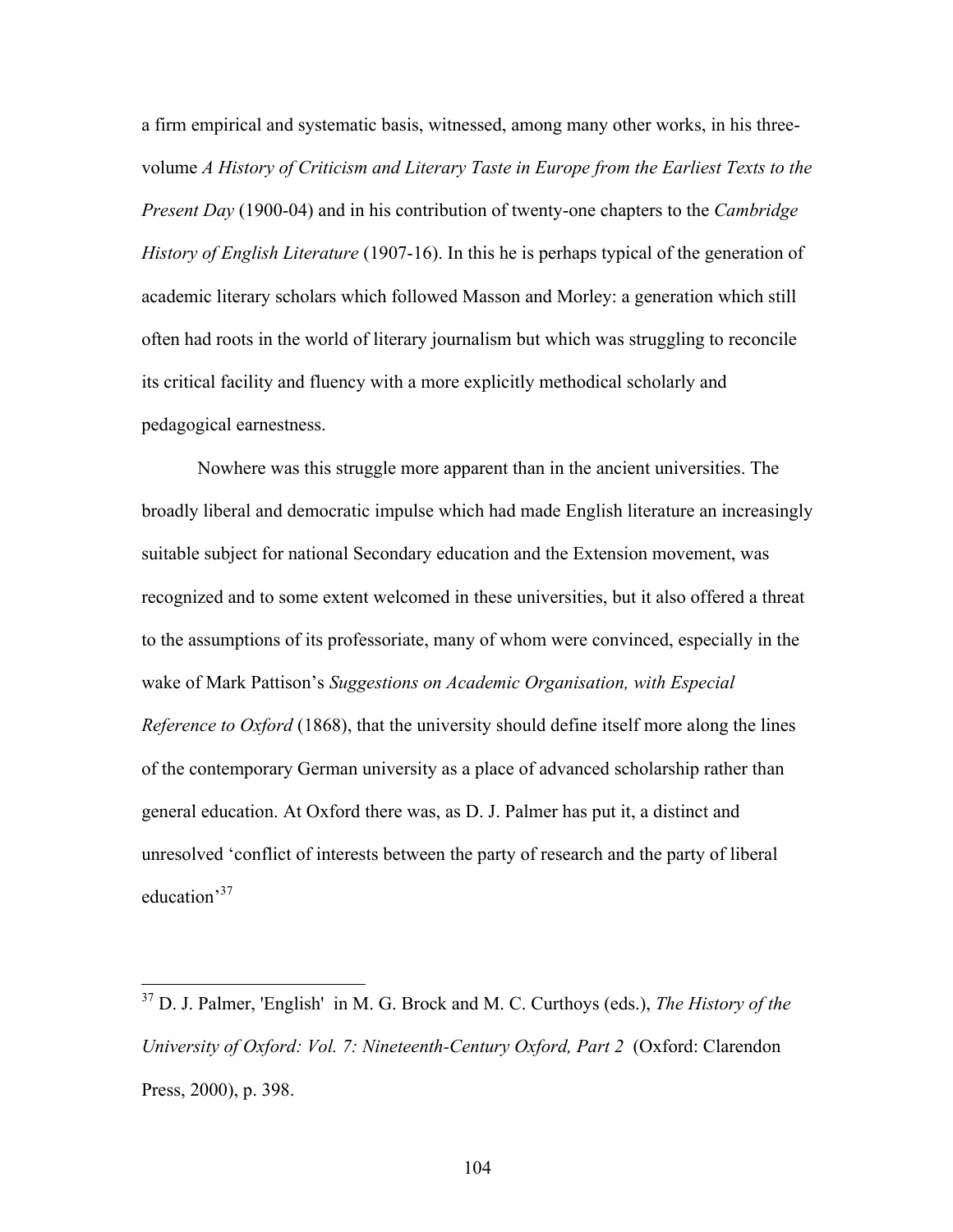The pressure that led to the establishing of the Merton Chair, and the controversy that followed the appointment of its first holder, brought such arguments under a wider public spotlight and exposed literary English to a rigorous examination. The main protagonist in this controversy was John Churton Collins, a literary journalist and energetic lecturer for the London and Oxford Extension societies -- and a disappointed contender for the chair. In the wake of this failure he made it his business to establish English literature as the subject of a separate honours School in the university – a task he took up with characteristic vigour and polemical relish. From the outset, Collins was conscious of the need for English literature to be seen to be placed on a rigorous systematic footing: this was the consistent theme of a series of articles that would form the core of his *The Study of English Literature: A Plea for its Recognition and Organization at the Universities* (1891). Faced with scholarly scepticism about the subject's credentials – the most notorious expression of which was the Regius Profesor of History, E. A. Freeman's comments that literary study might amount to little more than 'mere chatter about Shelley' – Collins sought to establish it not just as a liberal art, but as a defensible academic discipline.

This was not simply opportunism. Like Saintsbury he was conscious of the need to establish professional standards of criticism, and was aware that some forms of academic discussion were slipping into impressionism and slipshod scholarship. Before the Merton controversy, in three articles published in 1880-81 Collins had acquired notoriety for his detailed analysis of what might now be described as the intertextuality of Tennyson's poetry. Collins believed he was engaging in valuable scholarship in pointing to the many antecedent texts woven into Tennyson's work, but to those unused to such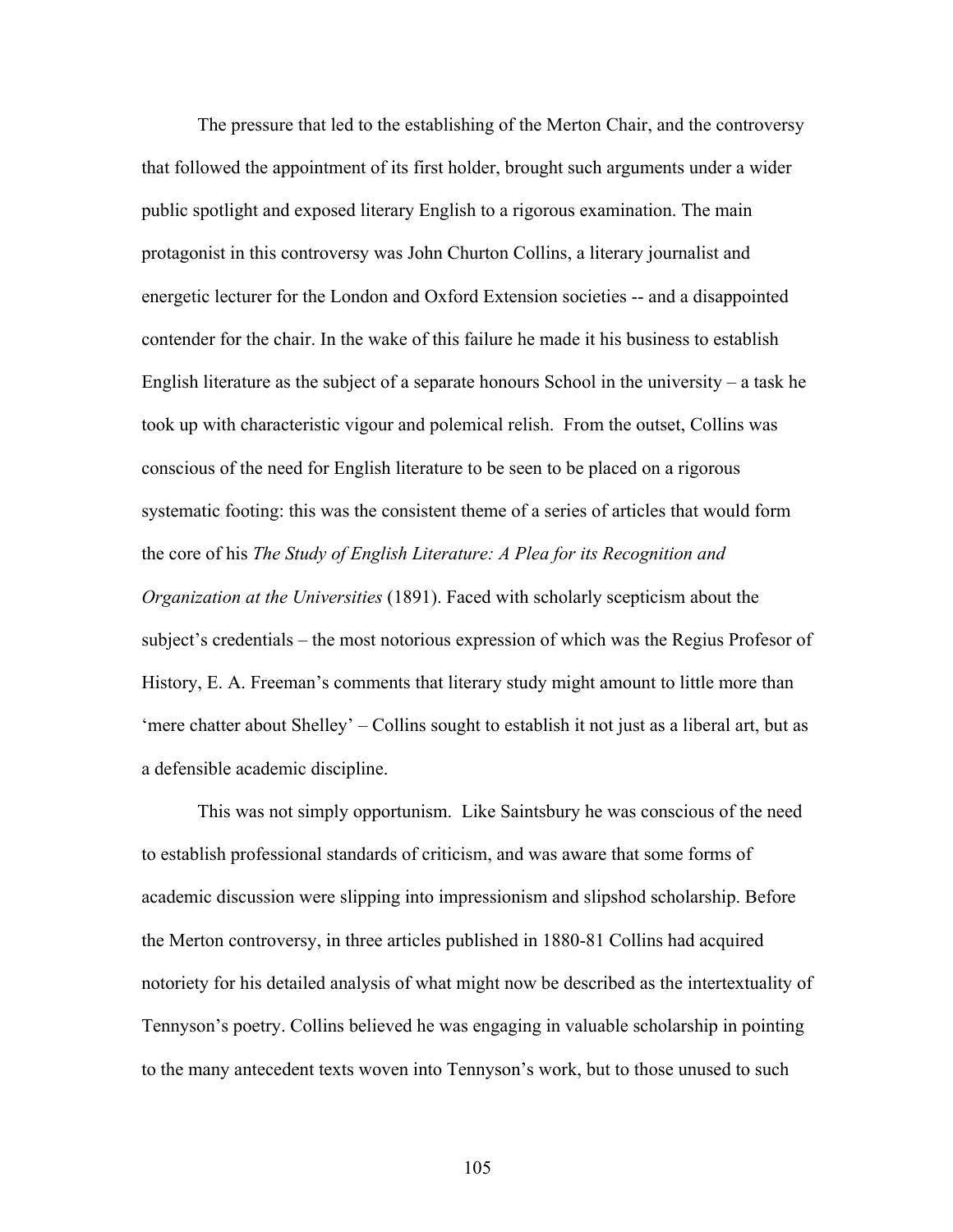critical rigour this looked like an accusation of plagiarism. Tennyson certainly felt this way and famously dubbed Collins 'the louse on the locks of literature'.<sup>38</sup> Collins carried this attention to literary detail, along with a rather characteristic tactlessness, into his discussions of other critics: most famously in his astringent reviews of John Addington Symonds's *Shakspere's Predecessors in the English Drama* (1884) and Edmund Gosse's Clark Lectures at Cambridge, *From Shakespeare to Pope* (1885). In the view of Collins, who was in the process of formulating his first interventions in the Oxford debate, both books exemplified the kinds of dilettantism commonly found not just in the contemporary Aesthetic movement but also in the burgeoning literary-critical and academic marketplace. The complaint about standards was one that Collins carried into *The Study of English Literature* where he criticized the university presses for 'authorizing works to circulate with the *imprimatur* of the University, the flimsiness and shallowness of which are only exceeded by the incredible blunders with which they absolutely swarm.'<sup>39</sup> But while he was critical of such lapses from high scholarly standards, Collins was insistent that English literature should not be reduced merely to the dry business of remembering literary dates accurately or paying dogged attention to the historical development of literary language. For Collins, the reading of literature as a mere repository of linguistic and historical knowledge was the dessicating vice of philology – the dry demi-science that stifled the imaginative engagement on which literary study was predicated. What he

 <sup>38</sup> Anthony Kearney, *John Churton Collins: The Louse on the Locks of Literature* (Edinburgh: Scottish Academic Press, 1986), pp. 88-92.

<sup>39</sup> John Churton Collins, *The Study of English Literature: a Plea for its Recognition and Organization at the Universities* (London: Macmillan & Co., 1891), p. 61.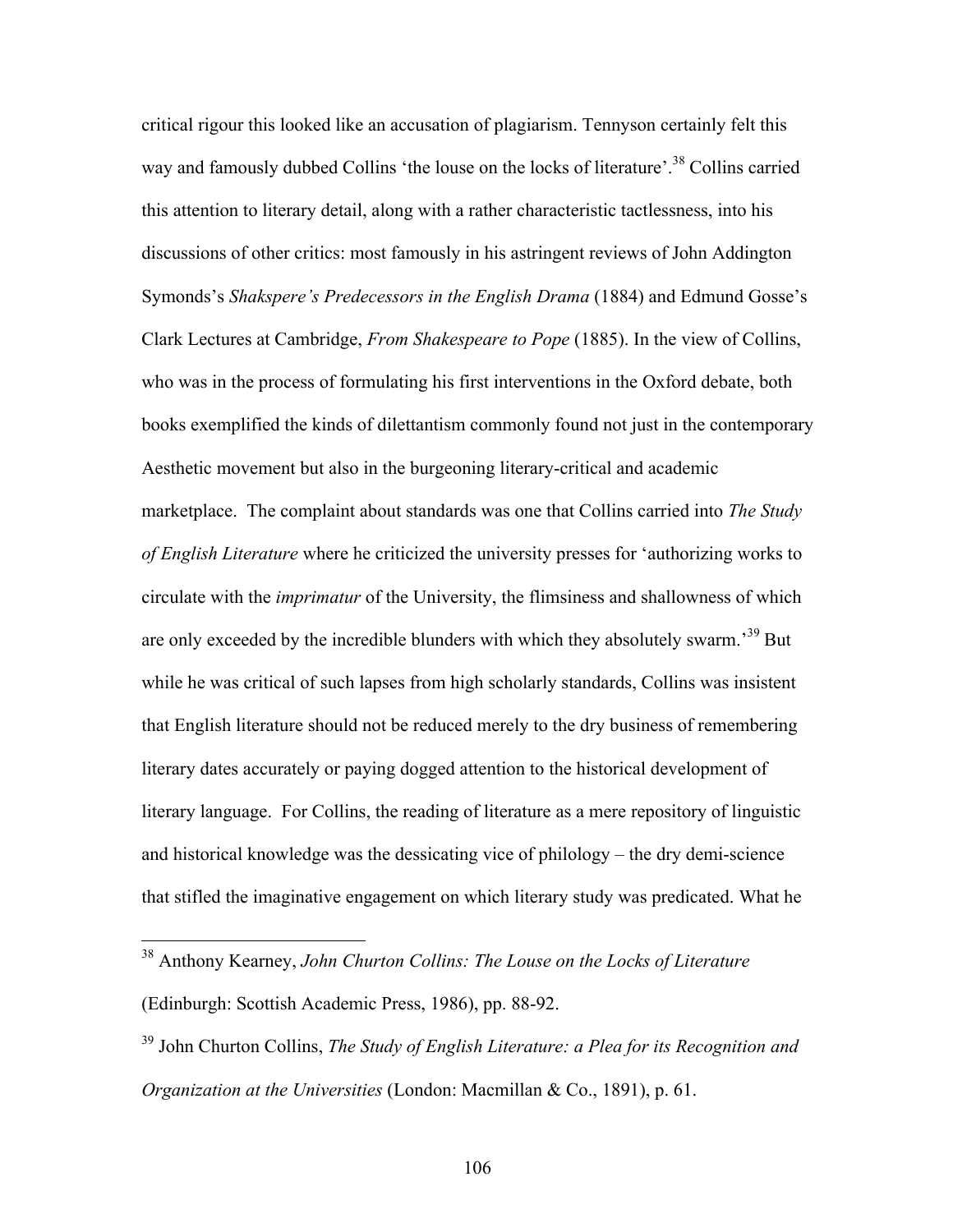was calling for instead was a systematising study of English literature that would put rhetorical, philosophical, and critical skills in the service of a predominating aesthetic and moral vision. He was particular about what such a system might involve, outlining an overambitious programme for teaching English literary texts in tandem with Classical and with modern European literatures, but was still perhaps a little vague about defining the principles on which such a critical pegagogy would actually be built. There is, arguably, something both typical and unsatisfying in attempts like the following to define exactly what it is that lies at the heart of good teaching and criticism:

It is the interpretation of power and beauty as they reveal themselves in language, not simply by resolving them into their constituent elements, but by considering them in their relation to principles. While an incompetent teacher traces no connection between phenomena and laws, and confounds accidents with essences, blundering among "categorical enumerations" and vague generalities, he who knows will show us how to discern harmony in apparent discord, and discord in apparent harmony.<sup>40</sup>

Such talk of aesthetic harmony and critical principles is the warrant of a worthy set of aims, but it exposes in its inexactness the problem Collins and his successors would have in attempting to work a liberal arts philosophy into an academic system. In order to refute the jibes that it was merely 'chatter' or a subject that 'is very pleasant to ramble in, but one that is exceedingly difficult to reduce to a definite and teach-worthy system', Collins

 <sup>40</sup>Collins, *The Study of English Literature*, p. 51.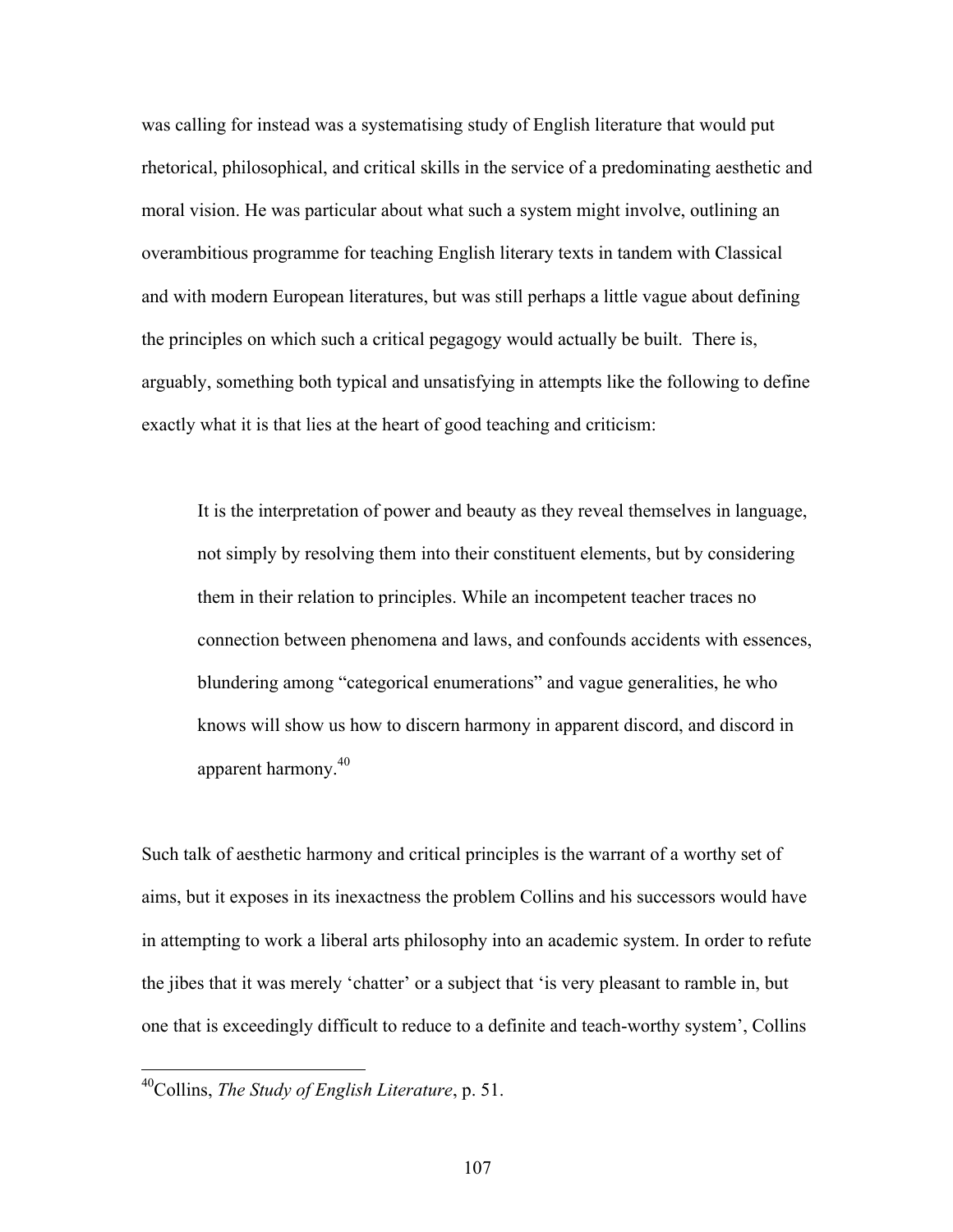made promises about the rigour of the discipline that the discipline would quickly have doubts about the wisdom of delivering.<sup>41</sup>

### **Modern Languages and Literature in the University**

The late acceptance of the literary study of English by the ancient universities was matched by their tentativeness in embracing the teaching of modern European literature. As with English literary study, the study of European literatures was taken up first by the new universities and was then further advanced by the need to cater for the particular interests of women students. The first half of the nineteenth century saw some significant English-language scholarship of European literature, the most notable being Henry Hallam's monumental *Introduction to the Literature of Europe during the Fifteenth, Sixteenth, and Seventeenth Centuries* (1837-9), but within the academy there was little evidence of such scholarly endeavour. The only notable academic posts in modern European languages up to this point were four professorships established at University College, London in 1828. In 1847 the University of Oxford had, through the bequest of Sir Robert Taylor, established the Taylor Institution, with an associated new chair in modern European languages as well as a post of librarian and two language teachers. Like the academic posts in London, the main work of these academics was in practical language teaching and research rather than literary study. The first holder of the Oxford chair, the charismatic Friedrich Max Müller, lectured on German civilization and

<sup>&</sup>lt;sup>41</sup> The first jibe is E. A. Freeman's; the second was made by John Earle, Professor of Anglo-Saxon at Oxford in *The Times*, 8 June 1887, p. 16; cited in Kearney, *The Louse on the Locks of Literature*, p. 77.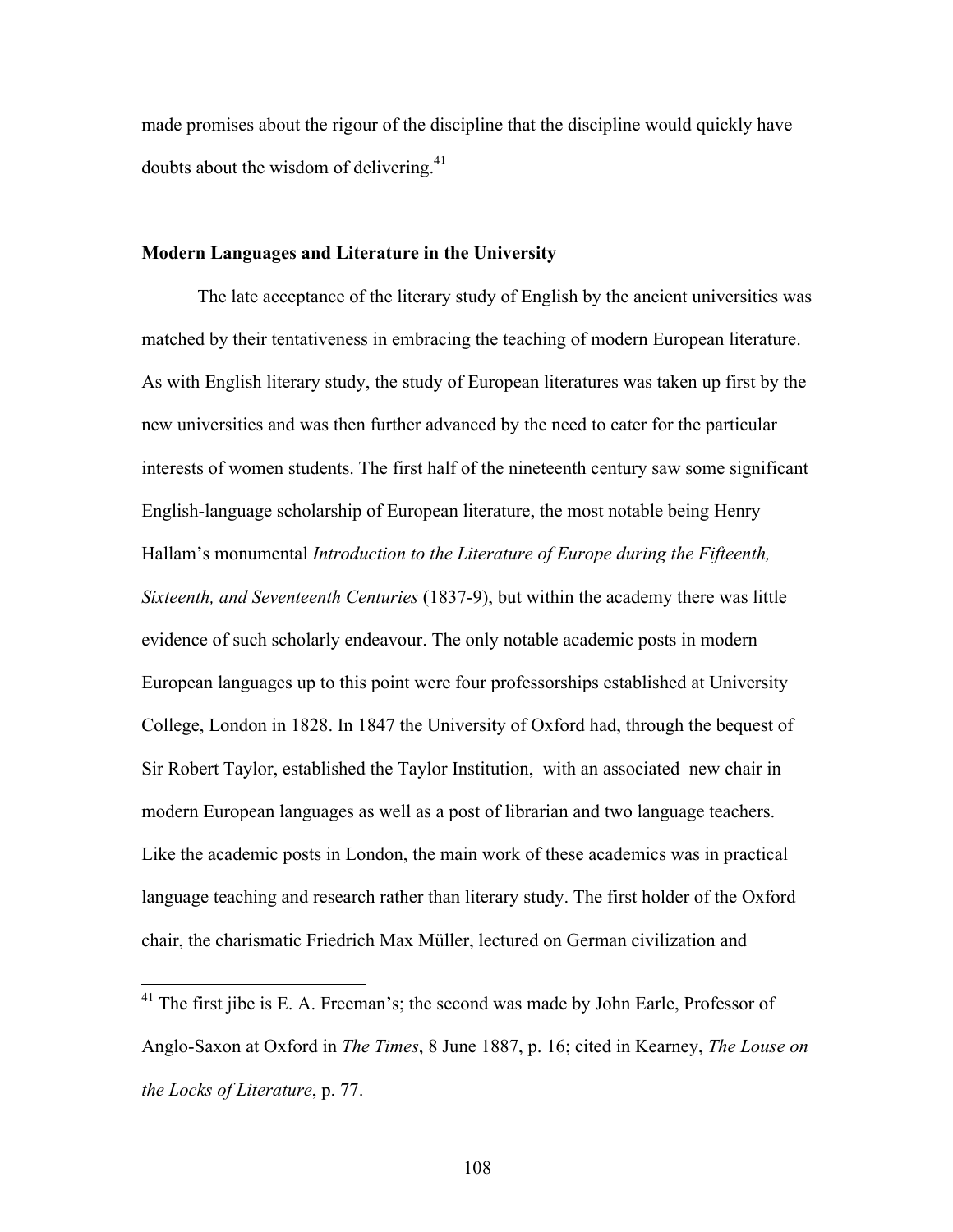literature, most notably on Goethe and Schiller, but his research was directed specifically towards philology. When he took up a new chair in comparative philology at Oxford in 1868 the university abolished the chair in modern languages.<sup>42</sup> Modern European languages, specifically French and German, were made options on the pass degree at in 1873 and an honours school of modern languages was finally instituted in 1903. In many senses modern languages had been much less well served at Oxford than oriental languages, to which the university had granted a separate faculty board in 1882 and an honours school in  $1886<sup>43</sup>$ 

Other universities had been quicker to develop academic capacity in modern languages, with Belfast, Dublin, and Manchester establishing chairs in the 1860s, and Birmingham, Leeds, Liverpool, Nottingham and Sheffield following suit in the years between 1890 and 1904. That a large part of this was driven by the demands of women students was illustrated by developments at Cambridge, the first university to establish a complete curriculum for modern language and literature. Cambridge's tripos in Medieval and Modern Literatures was established in 1886 and in its early years women students outnumbered men. The tripos itself leaned significantly more to the medieval than modern, and while the medieval had a strong literary element, which included early

<sup>43</sup> Rebecca Posner, 'Modern Languages and Linguistics', in *The History of the University of Oxford*: *Vol 7: Nineteenth-Century Oxford, Part 2*, ed. M. G. Brock and M. C. Curthoys (Oxford: Clarendon Press, 2000), pp. 413-27

 <sup>42</sup> Giles Barber, 'The Taylor Institution' in *The History of the University of Oxford*: *Vol 6: Nineteenth-Century Oxford, Part 1*, ed. M. G. Brock and M. C. Curthoys (Oxford: Clarendon Press, 1997), pp. 631-40.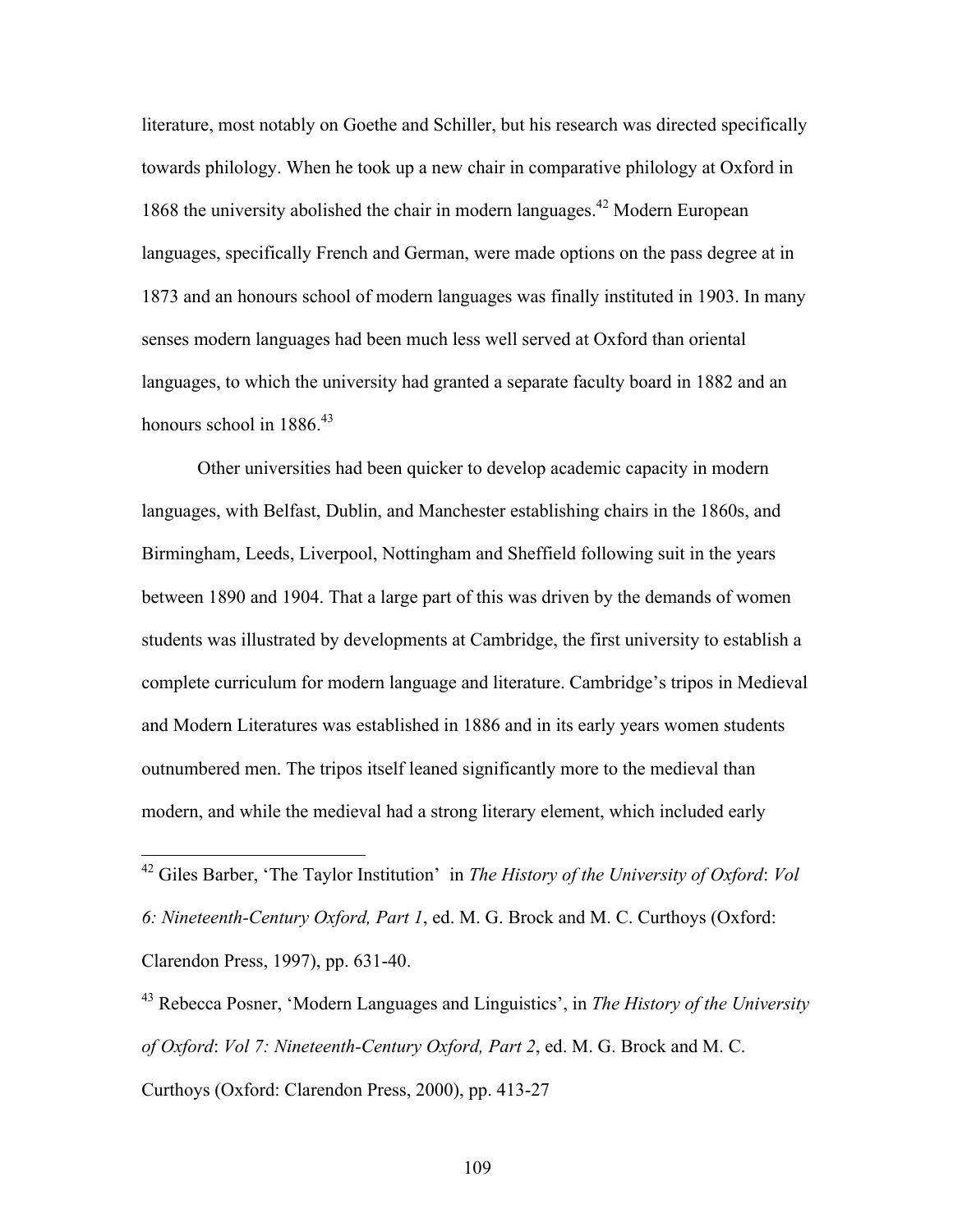English authors, the modern language examination was largely practical: the literary, cultural, and historical study that would later form an important part of the degree was barely present at its beginning. The influence of the German academy could be felt in the emphasis placed on philology, and it was perhaps significant that the leading light of Medieval and Modern Literatures in its early years at Cambridge was the philologist and luminary of the Early English Text Society, Walter William Skeat, Bosworth Professor of Anglo-Saxon from 1878-1912.<sup>44</sup> Though there were some notable advances in scholarship in the field in the late years of the century, particularly through the efforts of the Modern Language Association of Great Britain and its journal, the *Modern Language Quarterly*, begun in 1897, which contained a diversity of articles on issues of English and European language and literature, the academic study of modern languages was often a matter of language learning and teaching and philological study before it was a literarycritical activity. It was also significantly under-represented in the academy until a primeministerial committee during the First World War took matters into hand and proposed increases in the number of university posts in modern languages alongside a greater synthesis of linguistic, literary, historical, and philosophical approaches to European cultures. 45

# **Critical Dissatisfactions**

 <sup>44</sup> Christopher N. L. Brooke, *A History of the University of Cambridge: Vol 4, 1870- 1990* (Cambridge University Press, 1993), pp. 431-6

<sup>45</sup> *Modern Studies: Being the Report of the Position of the Committee on Modern Languages in the Educational System of Great Britain* (London: HMSO, 1918).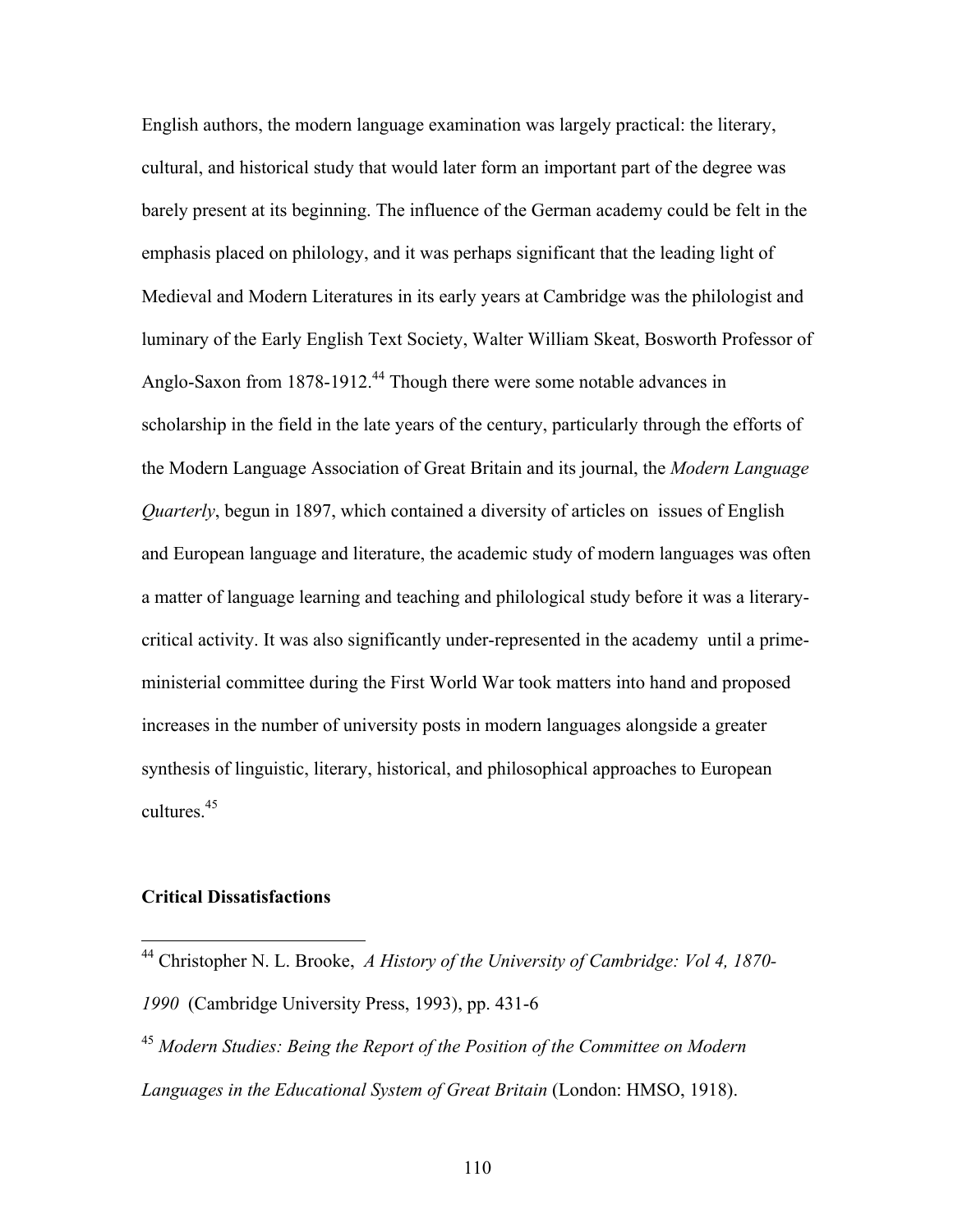In the two decades between the establishing of the Oxford English School and the beginning of the First World War, scholarly criticism in English was in a healthy position in universities, as was shown by Saintsbury's *Short History*, by A. C. Bradley's work on Shakespeare, and Walter Raleigh's work on Milton, as well as the *Cambridge History of English Literature*. Textual scholarship, too, was being taken to new levels by luminaries such as R. B. McKerrow and W. W. Greg (an early editor of the *Modern Language Quarterly*) in their work on the Elizabethan drama and H. J. C. Grierson's editing of Donne. But there was a definite ambivalence about literary study more generally, and particularly about the ways in which teaching might encourage the singular imaginative engagement with the text without burying it under superfluous scholarly detail and overly schematic pedagogy.

A fifty-year period had seen the introduction of English literature as a subject in schools, as a key component in the exams for the Indian Civil Service and Oxford and Cambridge Local Examinations, as the dominant subject in the rapidly-growing area of women's education and the Extension movement, and it now seemed ready to topple Classics as the cornerstone of a liberal arts education in the university. Yet several university teachers of English now seemed to step back and reflect on whether the unique quality of sympathetic engagement with texts which their subject cultivated was being enhanced or stifled by the whole academic apparatus that now surrounded it. Many remained sceptical of examinations, for example. Oxford critics like E. A. Freeman had worried that the subject was unexaminable, and therefore unfit for university status, to which Collins had responded by indicating the types of questions that might suitably be asked. While this showed the possibility of examining English, it did not establish its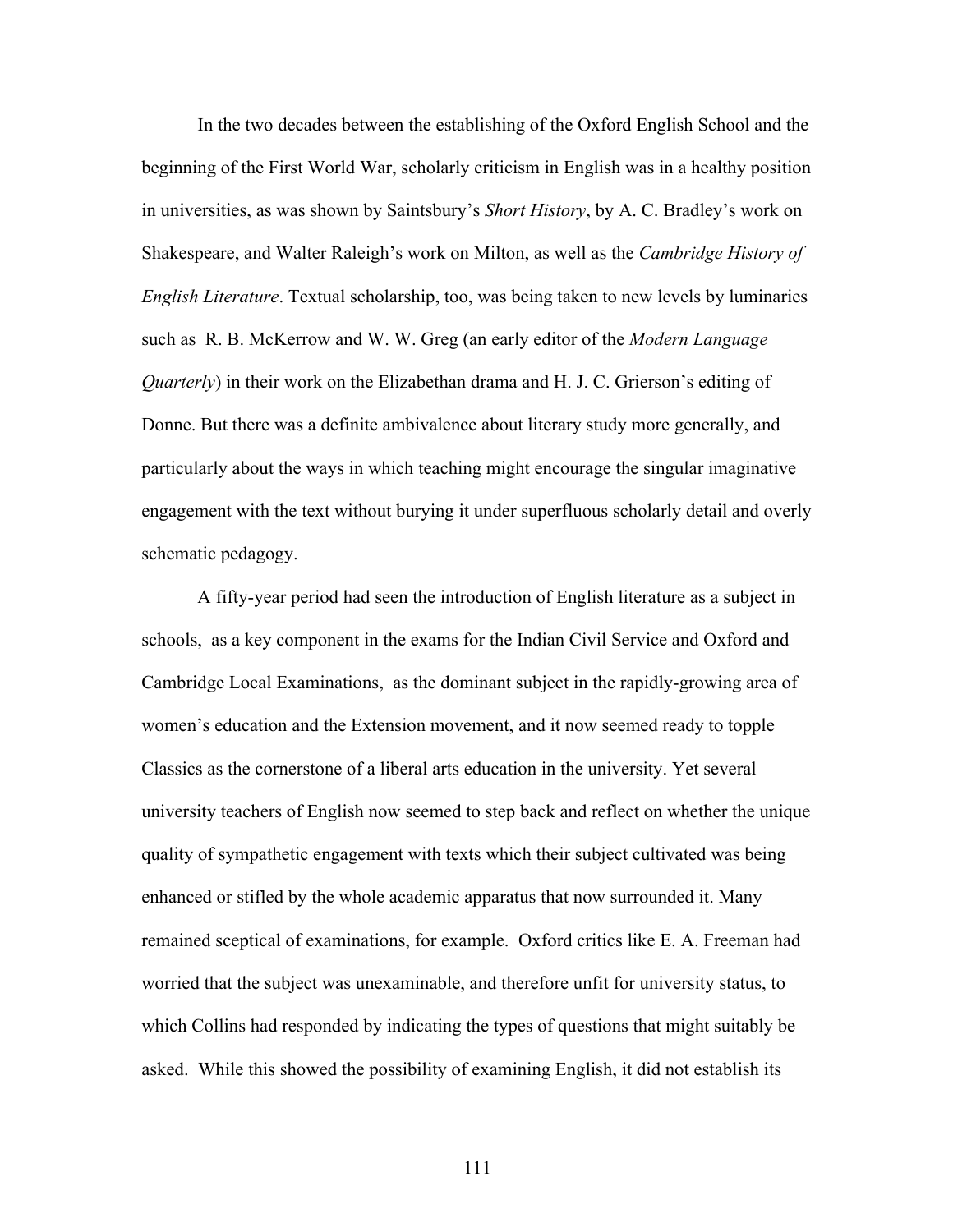desirability or its propriety as a method. Many who followed Collins were much less sanguine about examinations, among them Walter Raleigh, who in his inaugural lecture as Professor of English Language and Literature at Glasgow University characterised the examiner as 'a snail that crawls over the fairest flowers', adding that 'it would do no irreparable harm to anyone if English Literature were never examined on from now to the crack of doom'.<sup>46</sup> The man whom he succeeded in this post, A. C. Bradley, had been little more impressed, talking of 'the valley of dry bones where bad examiners walk'.<sup>47</sup> George Birkbeck Hill similarly told a meeting of the Teachers University Association at Oxford that 'Examiners and school inspectors like cows are always trying to break in where by their clumsy trampling they can only do mischief' and cautioned his audience to 'resist, as far as we can, their invasion of that part of the mind where they can only work havoc'. 48

The common ground for complaint here was the familiar one that the systematic learning being practised in schools and universities was threatening to kill the literary spirit it was charged with nurturing. Hill argued that imaginative engagement with narrative and the fostering of 'an ardent and noble curiosity' was a fundamental of all good teaching, and especially that of English literature. To bring students to literature, or

<sup>47</sup> A. C. Bradley, *The Teaching of English Literature* (Glasgow: James Maclehose & Sons, 1891), p. 8.

<sup>48</sup> George Birkbeck Hill, *Writers and Readers* (London: T. Fisher Unwin, 1892), p. 177.

 <sup>46</sup> Walter Raleigh, *The Study of English Literature: Being the Inaugural Lecture Delivered at the University of Glasgow on Thursday, October 18th, 1900* (Glasgow: James MacLehose & Sons, 1900), p. 6.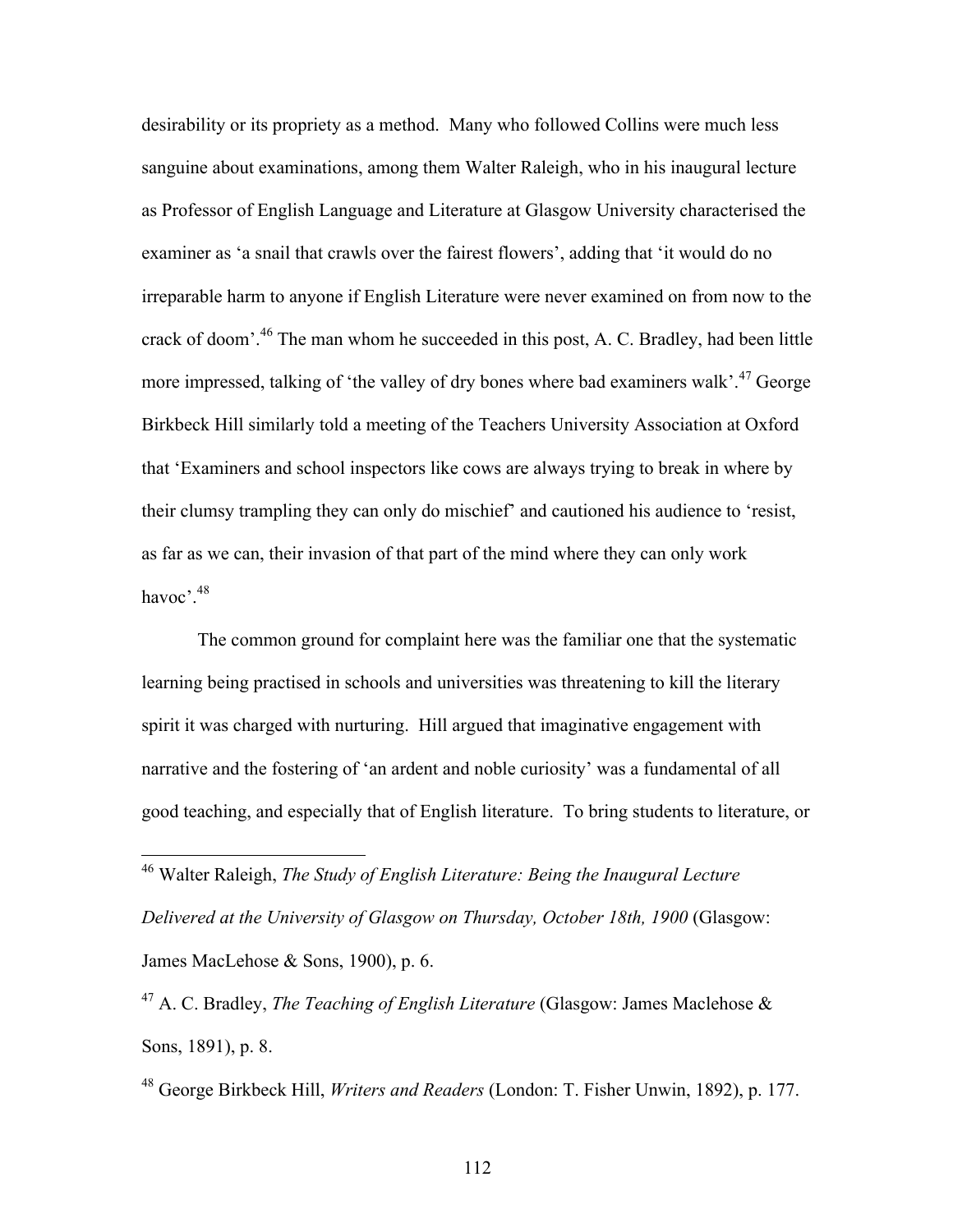as Hill put it to 'keep our children in the company of great writers', needed therefore to be done with the lightest of touches so as not to pluck the bloom from that first almost magical encounter.<sup>49</sup> Bradley similarly sought to preserve and enhance the quality of this first engagement with the literary text. He emphasised in his pamphlet *The Teaching of English Literature* (1891) that texts had to be appreciated first as experiences before the tools of factual, historical, and grammatical analysis might usefully be brought to bear: the primary role of both criticism and teaching was the sympathetic 're-creation of a work in the imagination'.<sup>50</sup> Sir Arthur Quiller-Couch, who was effectively Cambridge's first Professor of English Literature, similarly emphasised the need for a kind of wilfully naïve reading of literary texts, warning in his inaugural lecture of the need to eschew 'all general definitions and theories, through the sieve of which the particular achievement of genius is so apt to slip'.51 For Quiller-Couch, there was little need for academic definitions of terms like 'the Grand Style' when these could be grasped by any competent, initiated reader: what need for definitions, as he put it, when 'I recognise and feel the *thing*?'52 The scepticism of Oxford's own first Professor of English Literature, Sir Walter Raleigh, was, if anything even greater. He had already, in *Style* (1897), talked of 'the palsy of definition' and signalled his preference for a vital Romantic attitude to a

 $<sup>51</sup>$  The first King Edward VII Professor of English Literature, the Classicist A. W. Verrall,</sup> died shortly after being appointed to the post.

 <sup>49</sup> Birkbeck Hill, *Writers and Readers*, pp. 177, 182.

<sup>50</sup> Bradley, *The Teaching of English Literature*, p. 10.

<sup>52</sup> Arthur Quiller-Couch, *On the Art of Writing* (Cambridge University Press, 1923), pp. 13-14.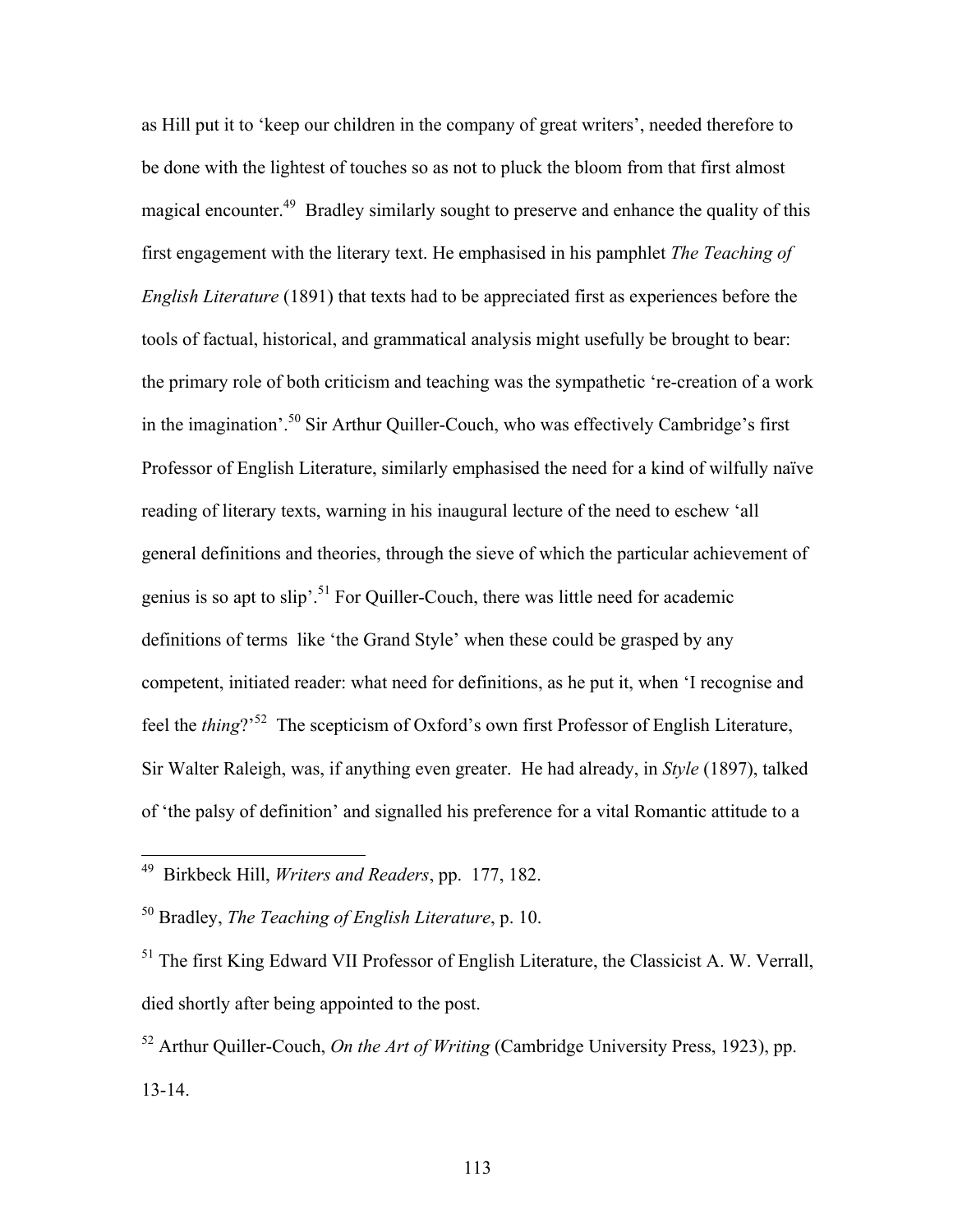Classicism whose adherents are 'lovers of generalisation, cherishers of the dry bones of life' and whose 'art is transformed into a science, their expression into an academic terminology.'<sup>53</sup> His inaugural address at the University of Glasgow continued this theme. In a manner that might seem rather incompatible with the occasion, Raleigh expressed the opinion that he couldn't 'see that lectures can do so much good as reading the books from which the lectures are taken'. This was part of a wider problem that he expressed in the following way:

Literature is the expression in words of all the best that man has thought and felt: how are we to catch it and subdue it to the purposes of the class-room? Other studies there certainly are that find their natural home in a University; some indeed that are cherished and furthered nowhere else. But the spirit of literature is a shy, difficult, vagrant spirit; it will not submit to imprisonment nor to the rules of an academy.<sup>54</sup>

Raleigh's definition of literature here is no doubt intended to recall Matthew Arnold's description of culture as 'the best that has been thought and said in the world'.<sup>55</sup> As such, it is perhaps designed to emphasise just how far Raleigh's view of the academy as a confining, constraining institution is from Arnold's opinion of thirty-five years before,

 <sup>53</sup> Walter Raleigh, *Style* (London: Edward Arnold, 1897), p. 40.

<sup>54</sup> Raleigh, *The Study of English Literature*, p. 4.

<sup>55</sup> Matthew Arnold, *The Complete Prose Works of Matthew Arnold: Vol 5: Culture and Anarchy*, ed. R. H. Super (Ann Arbor: University of Michigan Press, 1965), p. 233.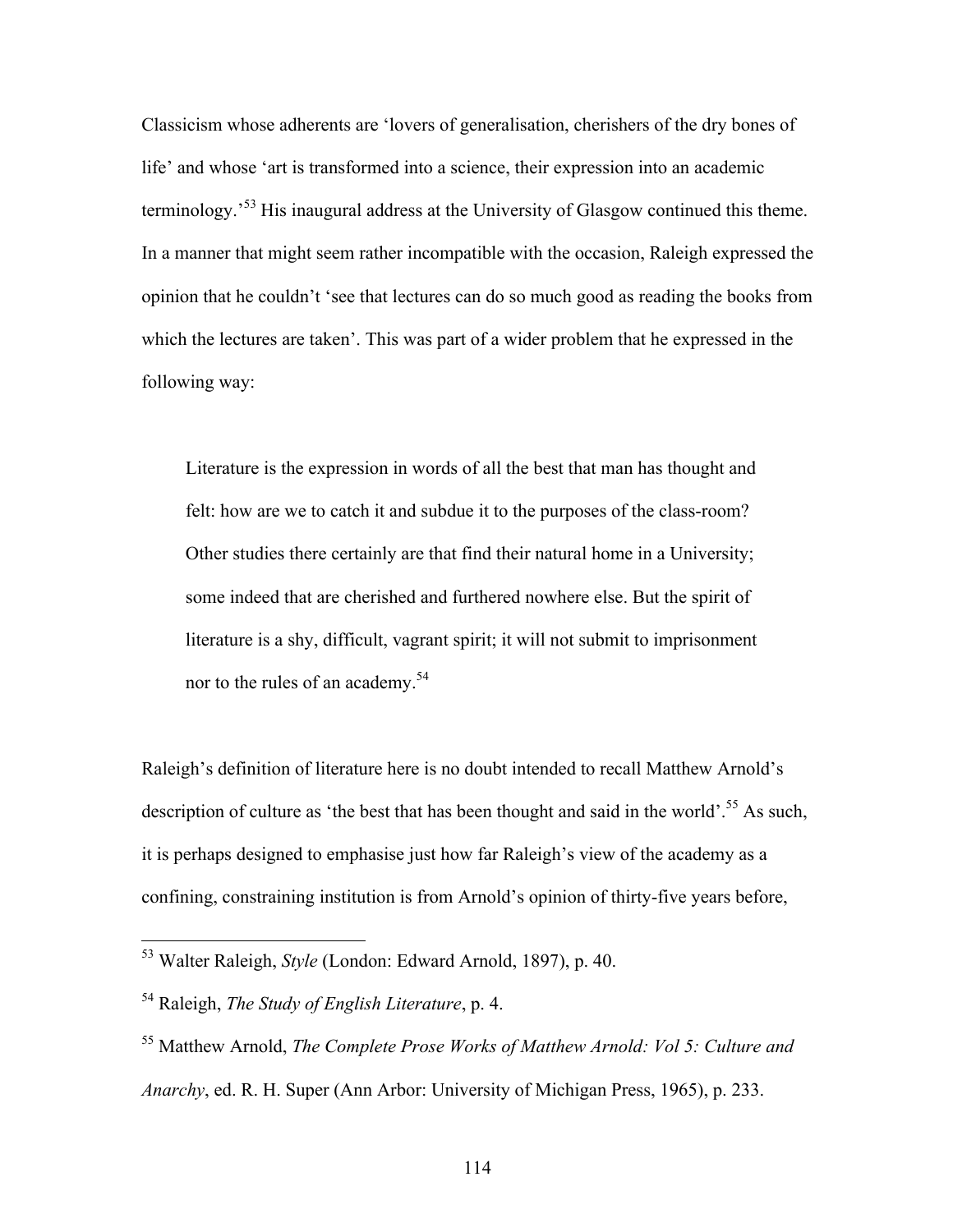that the academy might offer the best hope of broadening the intelligence and refining the tone of what Arnold saw as the narrow British 'provinciality' of critics as diverse as Addison and Ruskin. 56

Having worked so hard to get into the academy, it seemed that English Studies was now attempting to squeeze back out of it, or at any rate renegotiate itself into a more accommodating position. Raleigh did institute pedagogic change at Oxford, introducing a curriculum that enacted a clear separation between literary and linguistic approaches. But this was not based on any clear sense of literary-critical principles. If anything, after his arrival at Oxford, Raleigh was becoming even less sure that rigorous critical principles were either possible or desirable. By 1911, he was welcoming what he saw as a 'new freedom and antinomianism' in criticism, heralded by Saintsbury's *History of Criticism* and Joel Spingarn's lecture 'The New Criticism'. For Raleigh this deepening 'scepticism which refuses standards and axioms and laws' was a happy release from the dogmas and systems that were threatening to stultify literary criticism in the academic environment: the problem Quiller-Couch identified when he described a pedagogy 'obtruding lesser things upon [the student's] vision until what is really important, the poem or the play itself, is seen in distorted glimpses, if not quite blocked out of view'.57 Raleigh posited instead a drawing back of critical aims, a refusal of the role of literary judge, believing it

 <sup>56</sup> Matthew Arnold, 'The Literary Influence Of Academies', *The Complete Prose Works of Matthew Arnold: Vol. 3: Lectures and Essays in Criticism*, ed. R. H. Super (Ann Arbor: University of Michigan Press, 1962), pp. 232-57.

<sup>57</sup> Walter Raleigh, 'A Note on Criticism' in George Gordon (ed.), *On Writing and Writers* (London: Edward Arnold, 1926), p. 216; Quiller-Couch, *On the Art of Writing*, p. 11.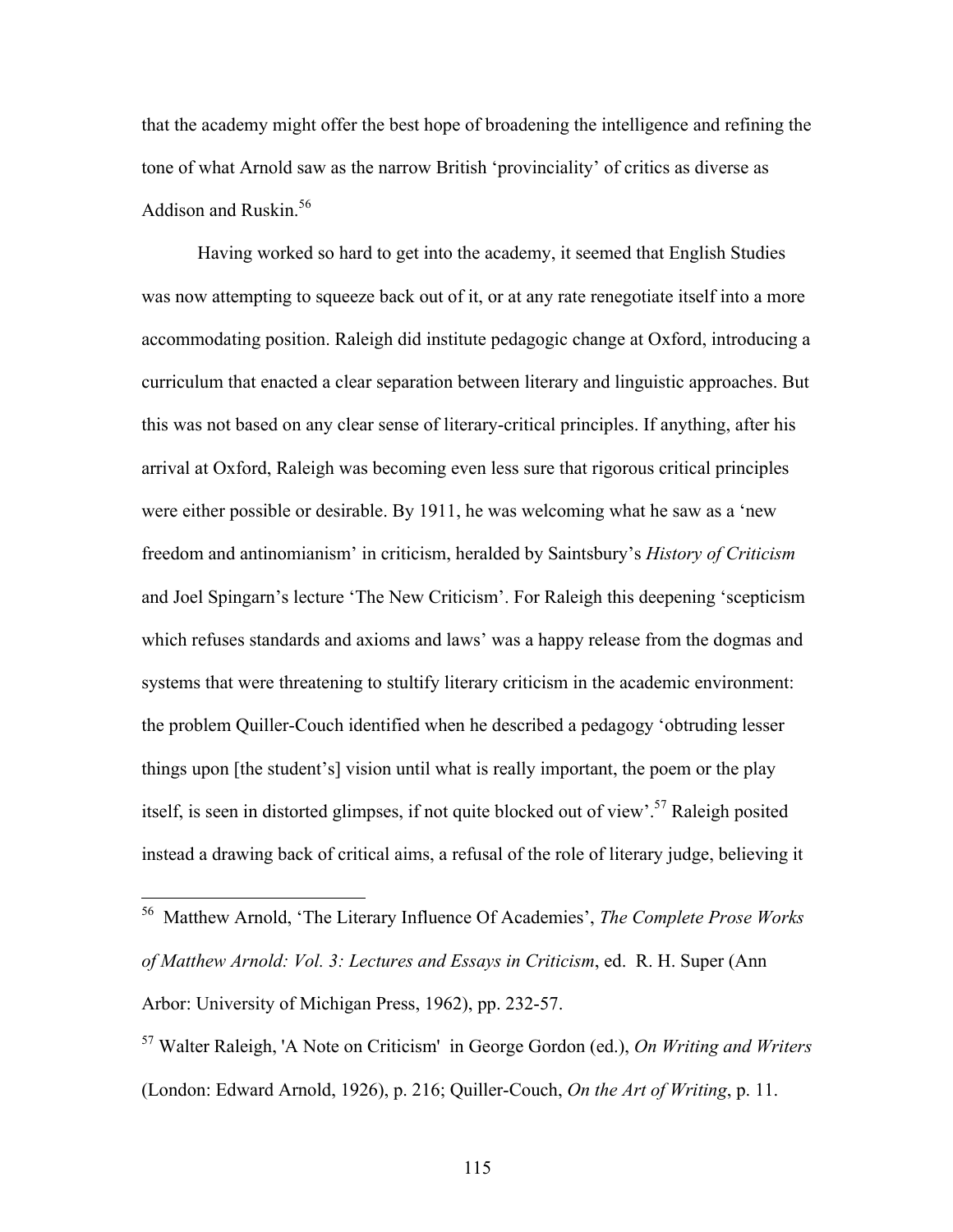to be 'a good sign, and a vital sign, when humility is recognised as the first essential for this task, and when the conclusions attained are modest, and dubious, and few'.<sup>58</sup>

Literary Studies had come a long way in the academy since Masson and Morley but on the eve of the First World War some of its practitioners had started to wonder whether it hadn't come a little too far a little too quickly. Literary and textual scholarship had established themselves strongly and were plainly thriving in the academic environment. But literary criticism was much less easy in its academic role – its uneasiness would continue after the First World War, manifesting itself in the hesitant nationalistic platitudes of the Newbolt Report.<sup>59</sup> It was, then, perhaps a little disappointing that after years of struggle for recognition of the subject, the Professors of English Literature at England's two most august institutions could find themselves concluding, as Raleigh did, that 'when a real book finds a real reader half the questions of criticism vanish. Appetite justifies itself.'<sup>60</sup>

58 Raleigh, 'A Note on Criticism', pp. 216-17.

<sup>59</sup> *The Teaching of English in England: Being the report of the Departmental Committee Appointed by the President of the Board of Education to Inquire into the Position of English in the Educational System of England* (London: HMSO, 1921).

<sup>60</sup> Raleigh, 'A Note on Criticism', p. 215.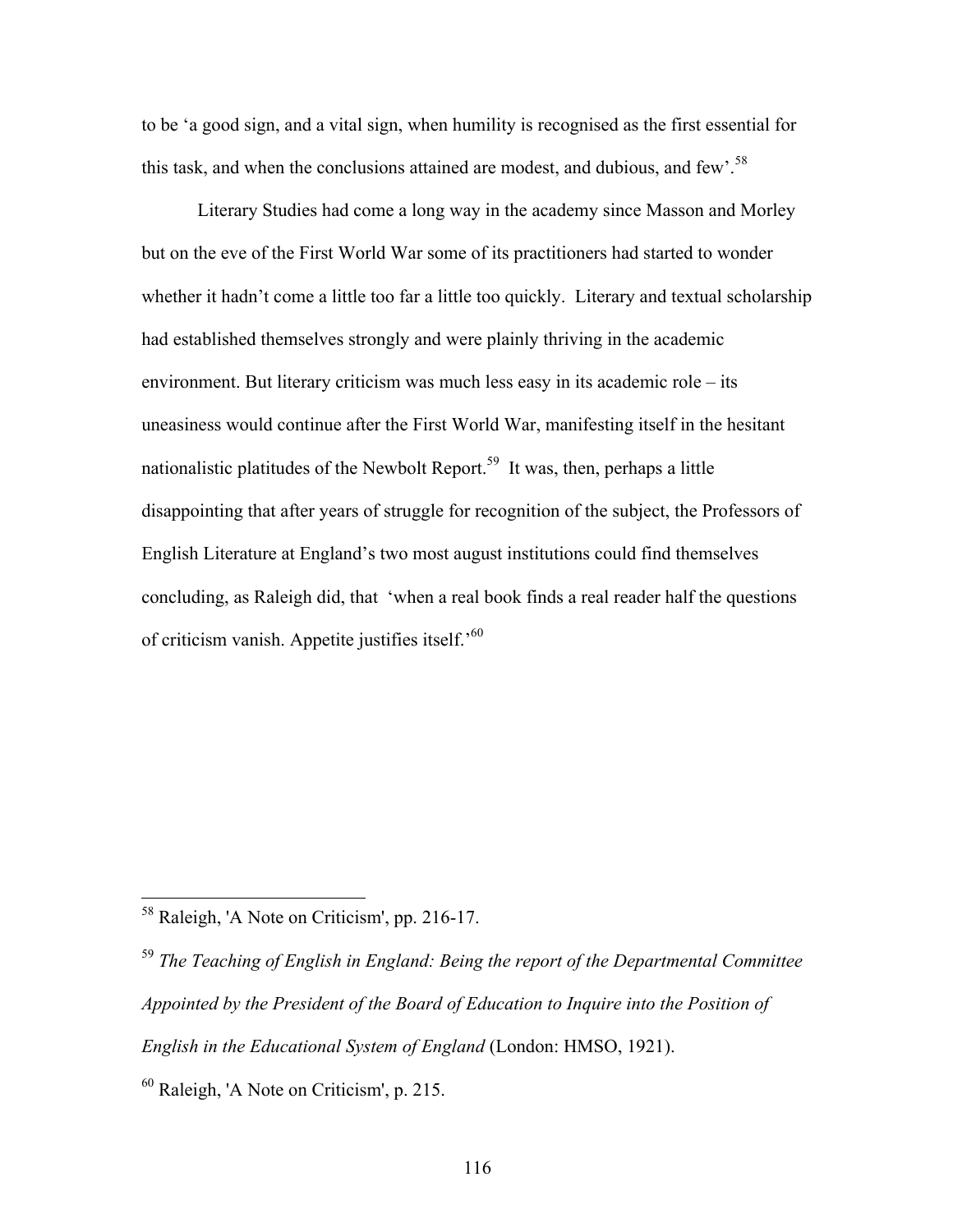## **Bibliography**

- *The Teaching of English in England: Being the Report of the Departmental Committee Appointed by the President of the Board of Education to Inquire into the Position of English in the Educational System of England* (London: HMSO, 1921).
- Arnold, Matthew, 'Schools in the Reign of Queen Victoria', in R. H. Super (ed.), *The Last Word* (The Complete Prose Works of Matthew Arnold, 11; Ann Arbor: University of Michigan Press, 1977).
- Arnold, Thomas, *A Manual of English Literature: Historical and Critical* (London: Longman, Green, Longman, Roberts, & Green, 1862).
- Bradley, A. C., *The Teaching of English Literature* (Glasgow: James Maclehose & Sons, 1891).
- Bremner, C. S., *Education of Girls and Women in Great Britain* (London: Swan Sonnenschein, 1897).
- Chambers, R. W., *The Teaching of English in the Universities of England* (English Association Pamphlets, 53; [London]: The English Association, 1922).
- Collier, William Francis, *A History of English Literature: In a Series of Biographical Sketches* (new revised edn.; London: T. Nelson & Sons, 1882).
- Collins, John Churton, *The Study of English Literature: A Plea for Its Recognition and Organization at the Universities* (London: Macmillan & Co., 1891).
- Collins, L. C., *Life and Memoirs of John Churton Collins* (London: John Lane: The Bodley Head, 1912).
- Hales, J. W., 'The Teaching of English', in F. W. Farrar (ed.), *Essays on a Liberal Education* (London: Macmillan & Co, 1867), 293-312.
- Hill, George Birkbeck, *Writers and Readers* (London: T. Fisher Unwin, 1892).
- Kingsley, Rev. Charles, 'On English Literature', in *Introductory Lectures, Delivered at Queen's College, London,* (London: John W. Parker, 1849), 43-66.
- M'Cormick, William S., 'English Literature and University Education', *Three Lectures on English Literature* (Paisley & London: Alexander Gardner, 1889), 9-61.
- Masson, David, *British Novelists and their Styles: Being a Critical Sketch of the History of British Prose Fiction* (Cambridge: Macmillan & Co., 1859).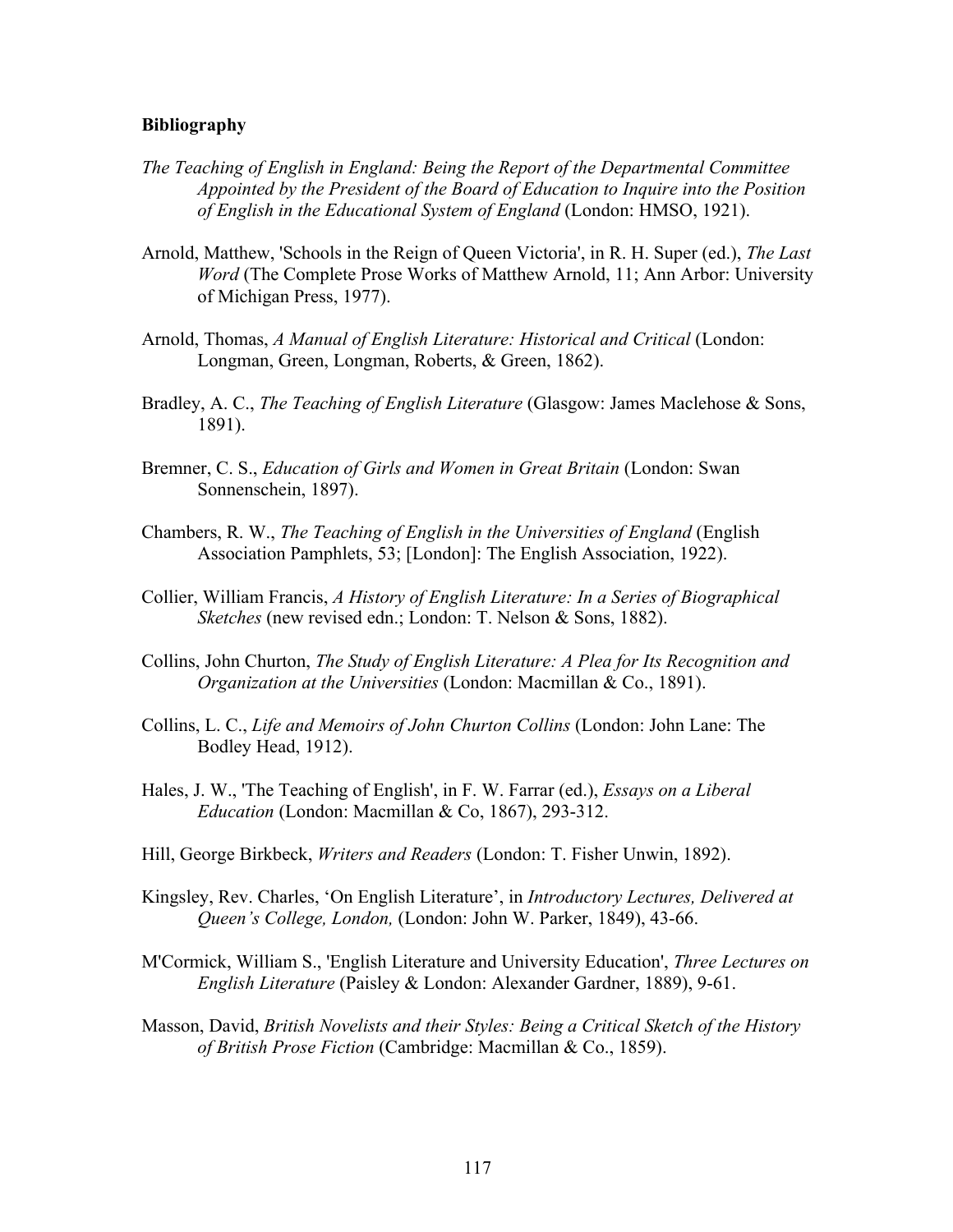- ---, *The Life of John Milton: Narrated in Connexion with the Political, Ecclesiastical, and Literary History of his Time*, 7 vols. (new and revised edn., 1; 1608-1639; London: Macmillan & Co., 1881).
- ---, *Carlyle: Personally and in his Writings* (London: Macmillan & Co., 1885).
- Morley, Henry, *English Writers: An Attempt towards a History of English Literature*, 11 vols. (1; London: Cassell & Co., 1887).
- Quiller-Couch, Arthur, *On the Art of Writing* (new edn.; Cambridge: Cambridge University Press, 1923).
- Raleigh, Walter, *Style* (London: Edward Arnold, 1897).
- ---, *The Study of English Literature: Being the Inaugural Lecture delivered at the University of Glasgow on Thursday, October 18th, 1900* (Glasgow: James MacLehose & Sons, 1900).
- ---, 'A Note on Criticism', in George Gordon (ed.), *On Writing and Writers* (London: Edward Arnold, 1926), 215-21.
- Renton, William, *Outlines of English Literature* (London: John Murray, 1893).
- Saintsbury, George, *A Short History of English Literature* (London: Macmillan & Co., 1898).
- Shaw, Thomas B., *A History of English Literature* (The Student's Manual of English Literature; London: John Murray, 1864).
- Smith, Peter and Summerfield, Geoffrey (eds.), *Matthew Arnold and the Education of the New Order: A Selection of Arnold's Writings on Education* (Cambridge: Cambridge University Press, 1969).
- Spalding, William, *A History of English Literature: With an Outline of the Origin and Growth of the English Language: Illustrated by Extracts: For the Use of Schools and Private Students* (14th edn.; Edinburgh: Oliver & Boyd, 1877).
- Taine, H., *Histoire de la Litérature Anglaise*, 4 vols. (1; Paris: Librairie de L. Hachette & Cie, 1863).

Secondary Sources

Altick, Richard D., *The English Common Reader: A Social History of the Mass Reading Public 1800-1900* (Chicago: University of Chicago Press, 1957).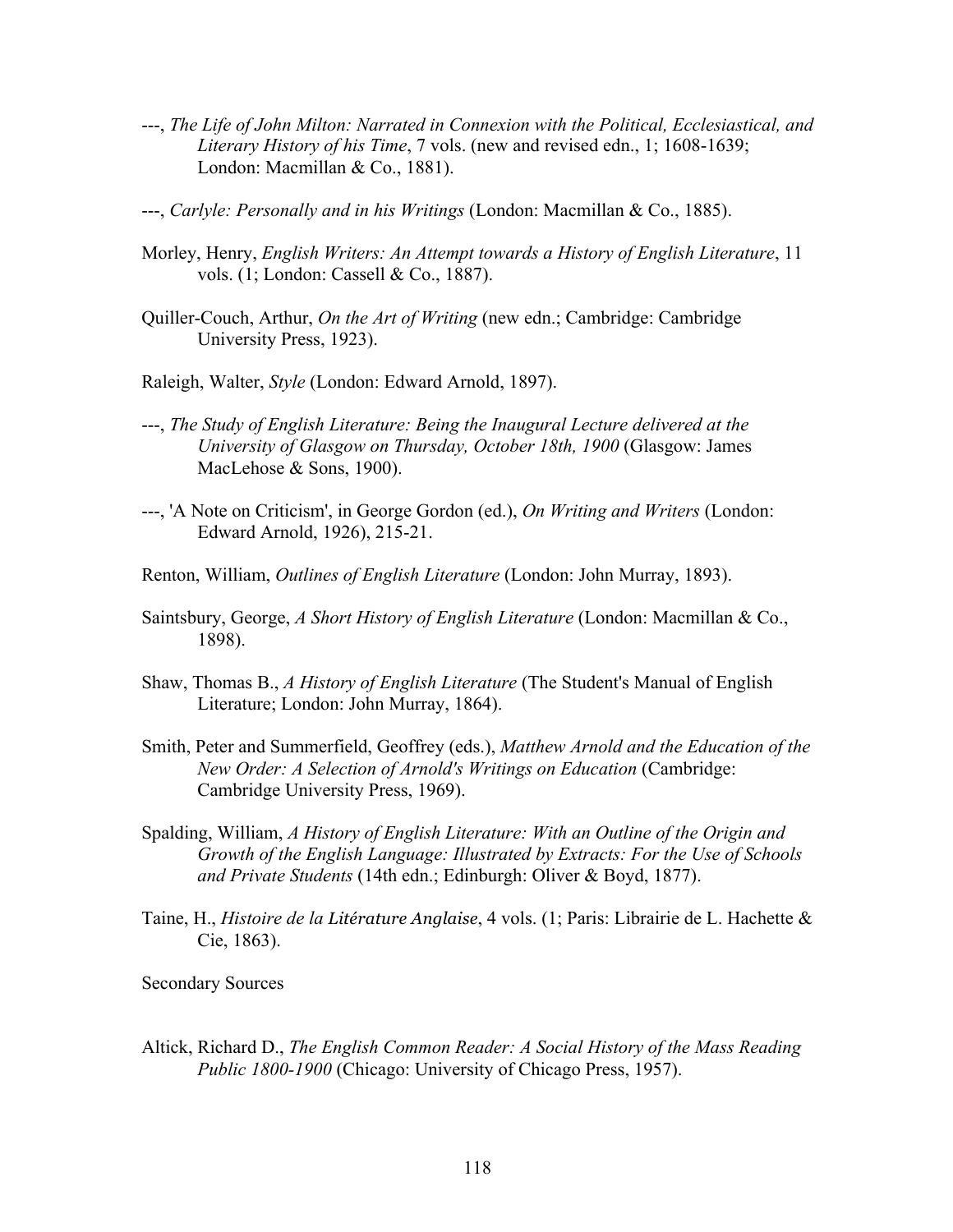- Baldick, Chris, *The Social Mission of English Criticism 1848-1932* (Oxford: Clarendon Press, 1987).
- Collini, Stefan, *Public Moralists: Political Thought and Intellectual Life in Britain 1850- 1930* (Oxford: Clarendon Press, 1991).
- Dixon, John, *A Schooling in 'English': Critical Episodes in the Struggle to Shape Literary and Cultural Studies* (Milton Keynes: Open University Press, 1991).
- Doyle, Brian, 'The Hidden History of English Studies', in Peter Widdowson (ed.), *Rereading English* (London: Methuen, 1982), 17-31.
- ---, *English and Englishness* (London & New York: Routledge, 2003).
- Engel, A. J., *From Clergyman to Don: The Rise of the Academic Professional in Nineteenth-Century Oxford* (Oxford: Clarendon Press, 1983).
- Golby, J. M. and Purdue, A. W., *The Civilisation of the Crowd: Popular Culture in England 1750-1900* (Stroud: Sutton, 1999).
- Goldman, Lawrence, *Dons and Workers: Oxford and Adult Education since 1850* (Oxford: Clarendon Press, 1995).
- Jepson, N. A., *The Beginnings of English University Adult Education: Policy and Problems* (London: Michael Joseph, 1973).
- Kearney, Anthony, *John Churton Collins: The Louse on the Locks of Literature* (Edinburgh: Scottish Academic Press, 1986).
- Kelley, Thomas, *A History of Adult Education in Great Britain* (3rd edn.; Liverpool: Liverpool University Press, 1992).
- Marriott, Stuart, *Extramural Empires: Service & Self-Interest in English University Adult Education 1873-1983* (Nottingham: University of Nottingham, 1984).
- ---, *University Extension Lecturers: The Organisation of Extramural Employment in England, 1873-1914* (Leeds: University of Leeds, 1985).
- McMurtry, Jo, *English Language, English Literature: The Creation of an Academic Discipline* (London: Mansell, 1985).
- Palmer, D. J., *The Rise of English Studies: An Account of the Study of English Language and Literature from its Origins to the Making of the Oxford English School* (London: University of Hull, 1965).